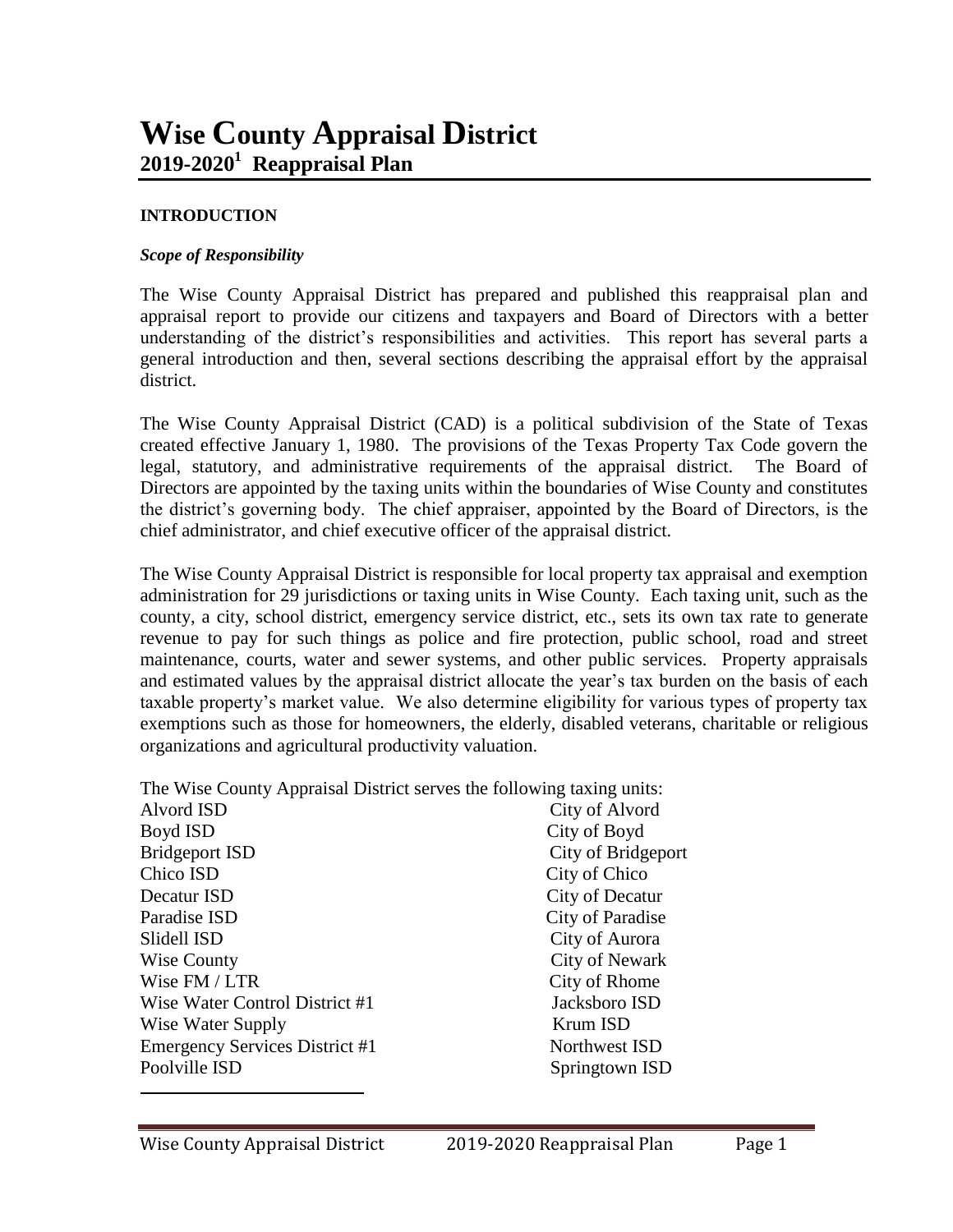City of Fort Worth North Fort Worth WCID#1 Clear Creek Water Far North Fort Worth MUD

Wise County Appraisal District overlaps with the following CAD's affecting the ISD properties in parenthesis:

| Cooke CAD          | (Slidell ISD)                   |
|--------------------|---------------------------------|
| Denton CAD         | (Slidell ISD & Northwest ISD)   |
| <b>Jack CAD</b>    | (Jacksboro ISD)                 |
| Parker CTA         | (Poolville ISD & Springton ISD) |
| Montague CAD       | (Alvord ISD & Slidell ISD)      |
| <b>Tarrant CAD</b> | (Azle ISD & City of Fort Worth) |

Except as otherwise provided by the Property Tax Code, all taxable property is appraised at its "market value" as of Jan 1<sup>st</sup>. Under the tax code, "market value" means the price at which a property would transfer for cash or its equivalent under prevailing market conditions if:

- exposed for sale in the open market with a reasonable time for the seller to find a purchaser;
- both the seller and the buyer know of all the uses and purposes to which the property is adapted and for which it is capable of being used and of the enforceable restrictions on its use, and:
- both the seller and buyer seek to maximize their gains and neither is in a position to take advantage of the exigencies of the other.

The Texas Property Tax Code defines special appraisal provisions for the valuation of residential homestead property (Sec. 23.23), productivity (Sec. 23.411), real property inventory (Sec 23.12), dealer inventory (Sec. 23.121, 23.124, 23.1241 and 23.127), nominal (Sec. 23.18) or restricted use properties (Sec. 23.83) and allocations of interstate property (Sec. 23.03). The owner of business personal property inventory may elect to have the inventory appraised at its market value as of September  $1<sup>st</sup>$  of the year preceding the tax year to which the appraisal applies by filing an application with the chief appraiser requesting that the inventory be appraised as of September  $1<sup>st</sup>$  or on January  $1<sup>st</sup>$  of the tax year without any application.

The Texas Property Tax Code, under Sec. 25.18, requires each appraisal office to implement a plan to update appraised values for real property at least once every three years. The district's current policy is to conduct a general reappraisal of taxable property every other year. Appraised values are reviewed annually and are subject to change. Business personal properties, minerals and utility properties are appraised every year. With changing market conditions, rapid growth in construction, and compliance with Property Tax Assistance Division of the State Comptroller's Office annual review the district's management and Board of Directors feel that the only way to keep up is to update appraised values on at least a biennial basis.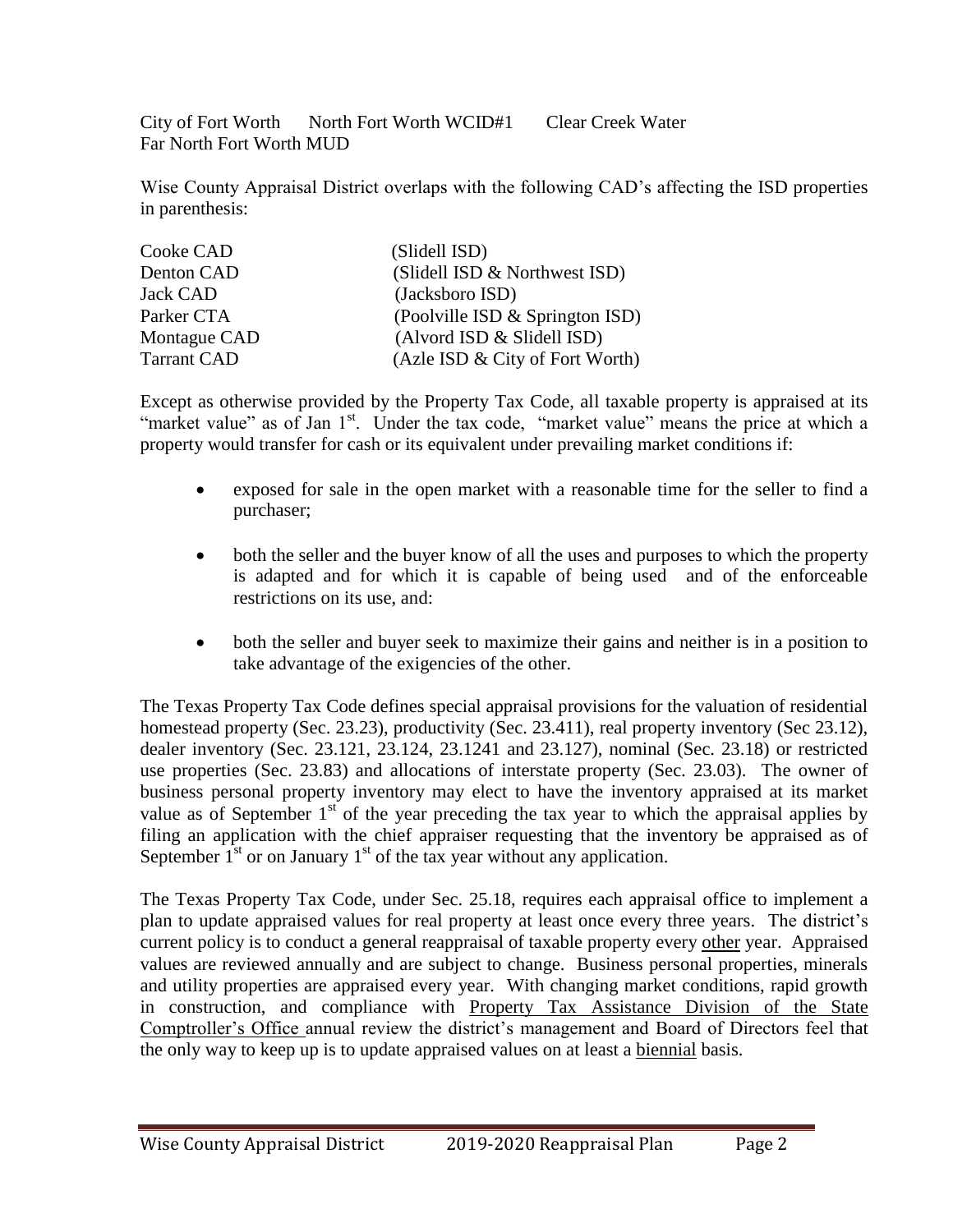The appraised value of real estate is calculated using specific information about each property. Using computer-assisted mass appraisal programs, and recognized appraisal methods and techniques, we compare that information with the data for similar properties, and with recent cost and market data. The district follows the standards of the International Association of Assessing Officers (IAAO) regarding its appraisal practices and procedures, and subscribes to the standards promulgated by the Appraisal Foundation known as the Uniform Standards of Professional Appraisal Practice (USPAP) to the extent they are applicable.

## *Personnel Resources*

The office of the Chief Appraiser is primarily responsible for overall planning, organizing, staffing, coordinating, and controlling of district operations. The administration department's function is to plan, organize, direct and control the business support functions related to human resources, budget, finance, records management, purchasing, fixed assets, facilities and postal services. The Appraisal department is responsible for the valuation of all real and personal property accounts. The property types appraised include commercial, residential, business personal, mineral, utilities, and industrial. The district utilizes outside contract professional services for our mineral, utilities, and industrial properties. The district's appraisers are subject to the provisions of the Property Taxation Professional Certification Act and must be duly registered with the Texas Department of Licensing and Regulation. Support functions including records maintenance, information and assistance to property owners, and hearings are coordinated by personnel in support service.

The appraisal district staff consists of 17 employees with the following classifications:

- 2 Official/Administrator (executive level administration)
- 2 Professional (supervisory and management)
- $\bullet$  7 Technicians (appraisers, program appraiser and network support)
- 6 Administrative Support (professional, customer service, clerical and other)

## *Financial Resources*

The Wise County Appraisal District is funded by the taxing entities served by the district. Budget allocations are calculated by adding the total of all calculated tax levies for the prior year and allocating to each entity a percentage of the total budget based on their percentage of the total calculated tax levies. Adequate funding is necessary to provide for completion of the requirements of the Texas Property Tax Code in a timely manner.

It is extremely important to provide competitive salary compensation and benefits in a very competitive job market. Getting and keeping quality personnel along with the education requirements makes retention an important factor in the district's operation.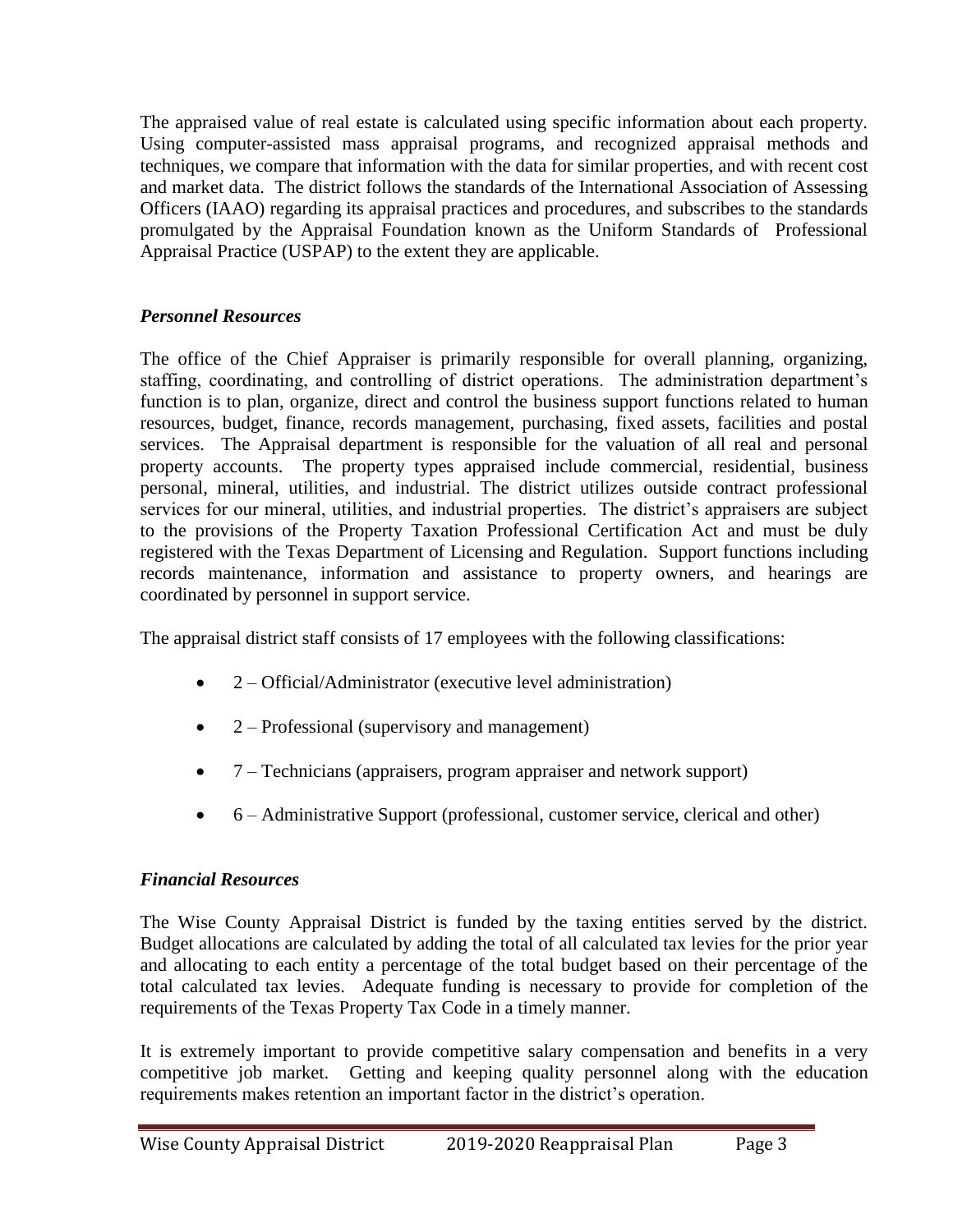The expense of maintaining modern technology is also an important budget consideration that must be addressed every year. Computer technology changes rapidly, becomes obsolete, and unfriendly to the user if not properly updated. Loss of productivity and efficiency is a result of outdated technology. The district has been replacing / updating of technology every 4-5 years which allows us to keep up with change and keep productivity efficient.

A complete copy of the proposed 2019 budget is attached and made a part of this report and listed as Exhibit "A".

## *Staff Education and Training*

All personnel that are performing appraisal work are registered with the Texas Department of Licensing and Regulation are required to take appraisal courses to achieve the status of Registered Professional Appraiser (RPA) after a minimum of 3 years of experience as an appraiser. After they are awarded their certification, they must receive additional training of a minimum of 30 hours of continuing education units every two (2) years. Failure to meet these minimum standards results in the termination of the employee.

Additionally, all appraisal personnel receive training in data gathering processes including data entry fieldwork and statistical analyses of all types of property to ensure equality and uniformity of appraisal of all types of property. Administrators for new appraisers deliver on-the-job training and management meets regularly with staff to introduce new procedures and regularly monitor appraisal activity to ensure that all personnel are following standardized appraisal procedures.

## *Data*

The district is responsible for establishing and maintaining approximately 220,000 real property, personal property, industrial, utility, and mineral accounts covering 932 square miles within Wise County and several hundred square miles in adjoining overlap counties. Portions of adjoining counties are under overlapping taxing jurisdictions and these properties are included within this number of property accounts. These over-lapping jurisdictions enter into Montague and Cooke Counties. In addition over-lapping jurisdictions from Denton, Jack, Parker, and Tarrant Counties enter into Wise County. Beginning in 2008 Wise County became responsible for all appraisals within Wise County. This data includes property characteristics, ownership, and exemption information. Property characteristic data on new construction is updated through an annual field effort; existing property data is maintained through a field review. Sales are routinely validated during a separate field effort however numerous sales are validated as part of the new construction and field inspections. General trends in employment, interest rates, new construction trends is acquired through various sources. Cost and market data is gathered by internally generated questionnaires to buyer and sellers, university research centers, market data centers, and vendor contacts.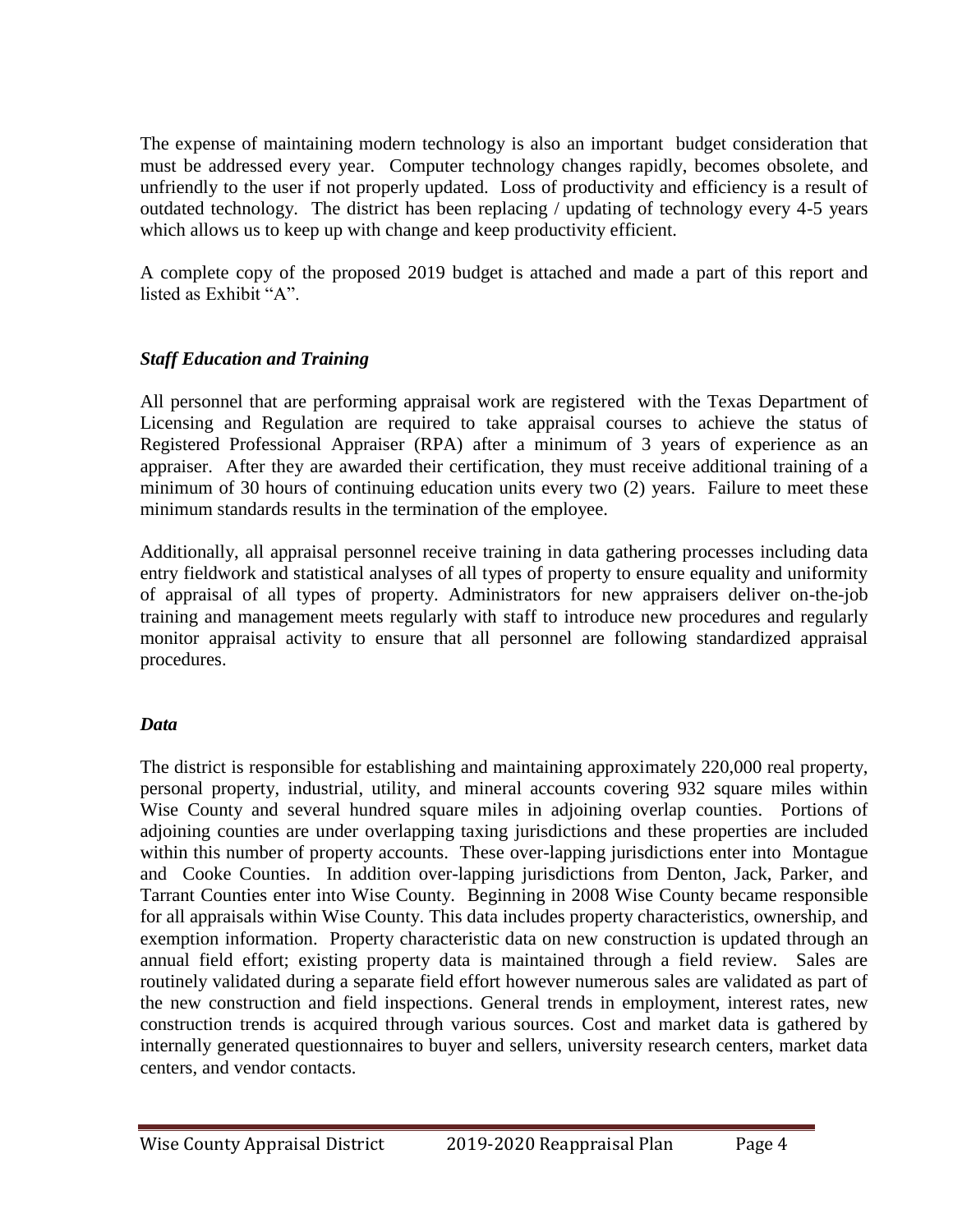The district has a mapping / deed department that maintains cadastral maps and various layers of data and aerial photography. The district's website (myswdata.com/wise) makes a broad range of information available for public access, including information on the appraisal process, property characteristics data, certified values, protests and appeal procedures. Downloadable files of related tax information and district forms, including exemption applications business personal property renditions are also available from Property Tax Division of the State Comptroller's website. The district also maintains current ownership of all properties by utilizing electronic data received from the Wise County Clerk's Office.

### *Information Systems*

The data entry and the computer mapping department manage and maintain the district's data processing facility, software applications, internet website, and geographical information system. The district operates from a hierarchical non-relational database. The Mainframe hardware/system software is Dell Power Edge T610, Power Edge 800 job server, Power Edge 600sc print server, and Dell Power Edge for GIS Mapping. The user base is networked through the mainframe using Windows 2010 Server software. Southwest Data provides software services for appraisal and collections applications.

## *Shared Appraisal District Boundaries*

The district established procedures whereby ownership and property data information are routinely exchanged within over-lapping jurisdictional boundaries. Appraisers from adjacent appraisal districts discuss data collection and valuation issues to minimize the possibility of differences in property characteristics, legal descriptions, and other administrative data. Under current State law, if a different method of developing values is not agreed upon by overlapping counties, the lower of the values is required to be used as the assessed value by all appraisal districts appraising the property.

## *Independent Performance Test*

According to Chapter 5 of the Texas Property Tax Code and Section 403.302 of the Texas Government Code, the State Comptroller's Property Tax Division (PTD) conducts an annual property value study (PVS) of each Texas school district and each appraisal district. As part of this annual study, the code requires the Comptroller to use sales and recognized auditing and sampling techniques; review each appraisal district's appraisal methods, standards and procedures to determine whether the district used recognized standards and practices ( MSP review) test the validity of school district taxable values in each appraisal district and presume the appraisal roll values are correct when values are valid and determine the level and uniformity of property tax appraisal in each appraisal district. The methodology used in the property value study includes stratified samples to improve sample representation and techniques or procedures of measuring uniformity.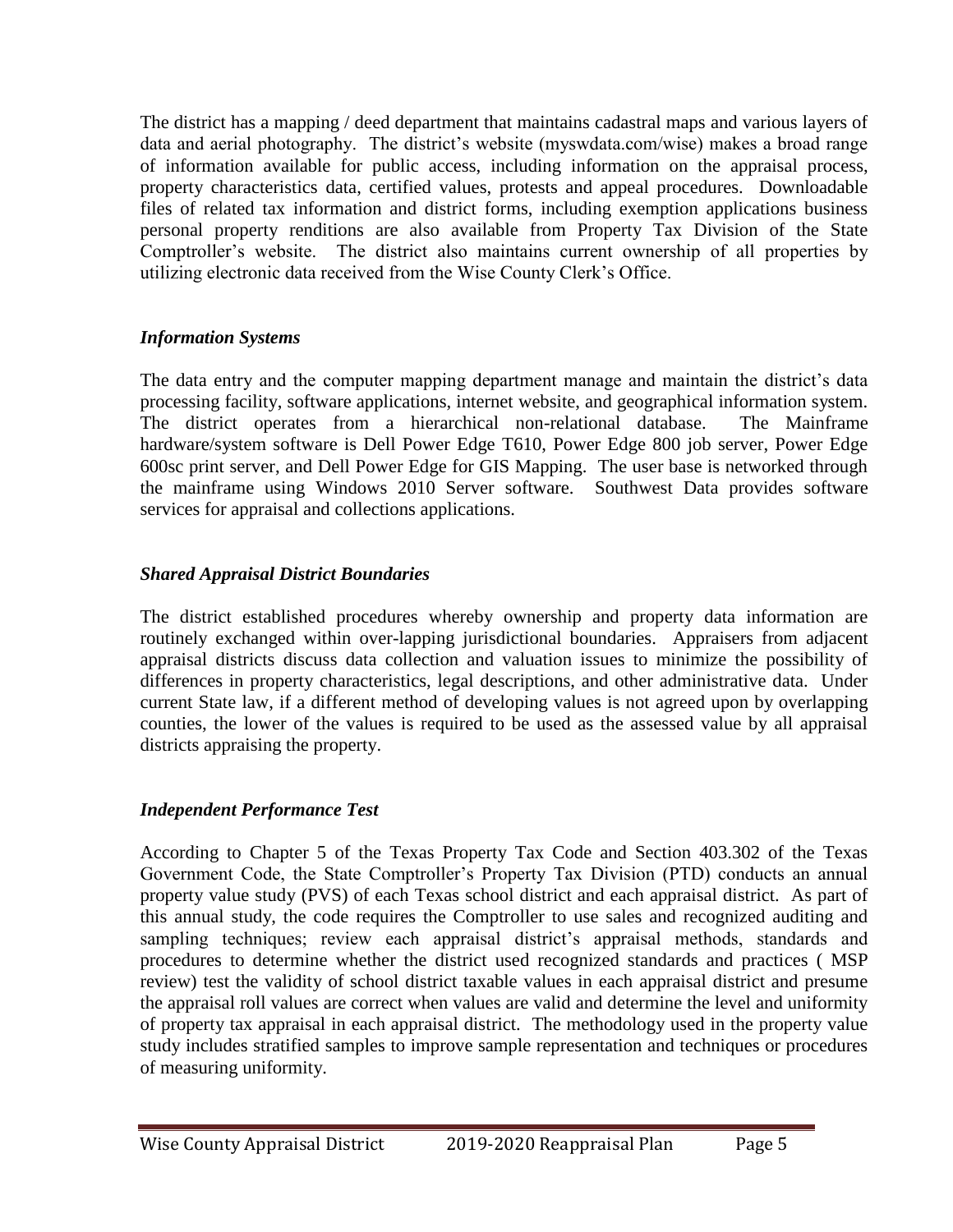This study utilizes statistical analyses of sold properties (sale ratio study) and appraisals of unsold properties ( appraisal ratio study) as a basis for assessment ratio reporting. For appraisal districts, the reported measures include median level of appraisal, coefficient of dispersion (COD), the percentage of properties within 10% of the median, the percentage of properties within 25% of the median, and price-related differential (PRD) for properties overall and by state category.

There are thirteen (13) independent school districts served by Wise CAD for which appraisal rolls are annually developed. The preliminary results of this study are released February 1 in the year following the year of appraisement. The final results of this study are certified to the Education Commissioner of the Texas Education Agency (TEA) the following July of each year. This outside (third party) ratio study provides additional assistance to the CAD in determining areas of market activity or changing market conditions. Copies of the most recent PTD Study are attached and made a part of this report listed as Exhibit "B".

# **Appraisal Activities**

\_\_\_\_\_\_\_\_\_\_\_\_\_\_\_\_\_\_\_\_\_\_\_\_\_\_\_\_\_\_\_\_\_\_\_\_\_\_\_\_\_\_\_\_\_\_\_\_\_\_\_\_\_\_\_\_\_\_\_\_\_\_\_\_\_\_\_\_\_\_\_\_\_\_\_\_\_\_

## **INTRODUCTION**

## *Appraisal Responsibilities*

This field appraisal staff is responsible for collecting and maintaining property characteristic data for classification, valuation, and other purposes. Accurate valuation of real and personal property by any method requires a comprehensive physical description of personal property, and land and building characteristics. This appraisal staff is responsible for administering, planning and coordinating all activities involving data collection and maintenance of all commercial, residential and personal property types located within the boundaries of Wise County and the jurisdictions of this appraisal district. The data collection effort involves the field inspection of real and personal property accounts, as well as data entry of all data collected into the existing information system. The goal is to periodically field inspect residential, commercial, and personal properties in the district every year. The appraisal opinion of value for all property located in the district is reviewed and evaluated each year.

## *Appraisal Resources*

- **Personnel** The appraisal activities are conducted by 7 appraisers.
- **Data** The data used by filed appraisers includes the existing property characteristic information contained in **CAMA** (Computer Assisted **Mass** Appraisal System) from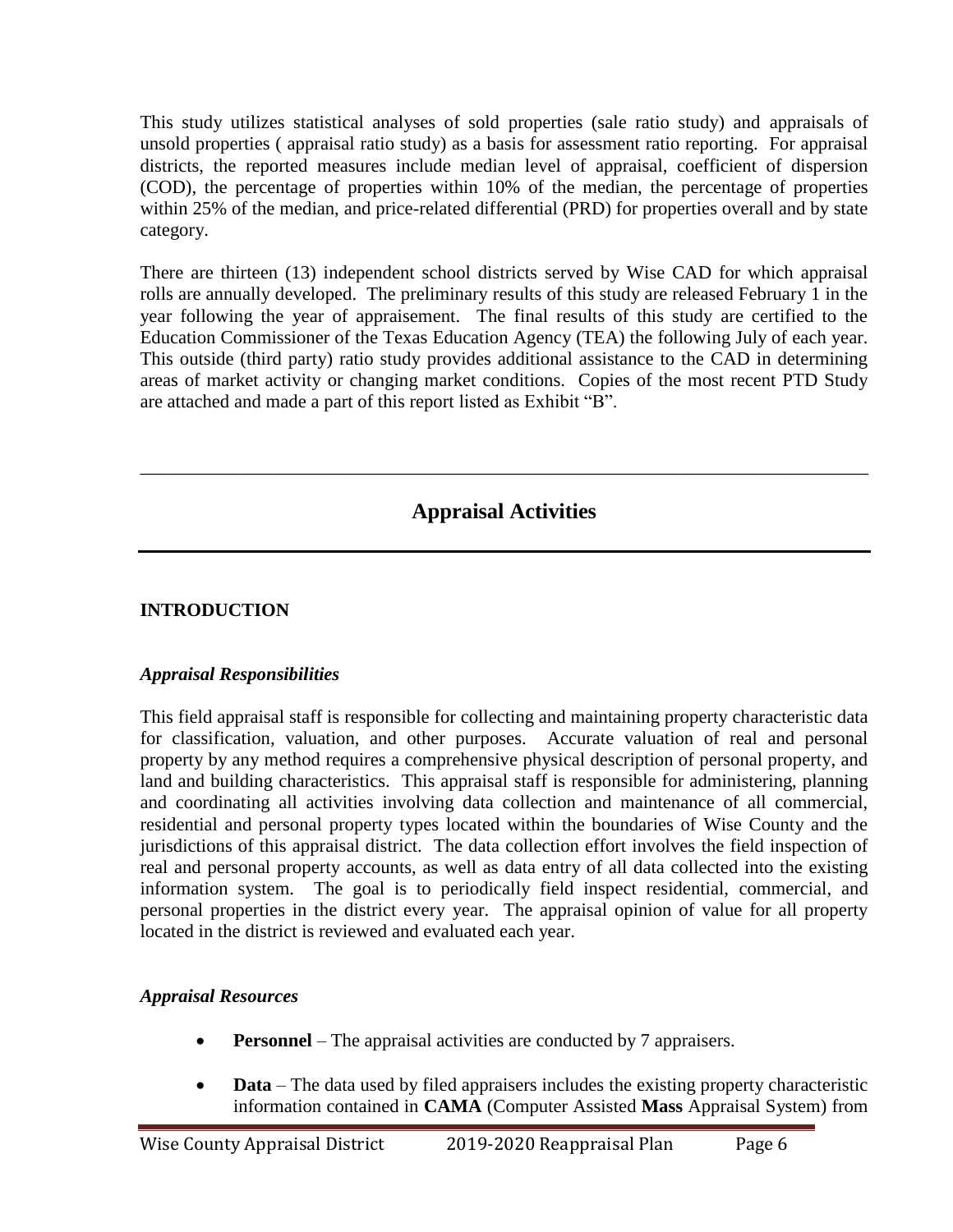the district's computer system. The data is printed on a property record card (PRD), or personal property data sheets. Other data used includes maps, sales data, fire and damage reports, building permits, photos and actual cost and market information. Sources of information are gathered using excellent reciprocal relationships with other participants in the real estate market place. The district cultivates sources and gathers information from both buyers and sellers participating in the real estate market.

### *Appraisal Frequency and Method Summary*

- **Residential Property** Residential property is physically viewed every year with appraisers driving along public and private roadways in front of each home, noting condition of the improvement and looking for changes that might have occurred to the property since the last on-site check. In some subdivisions where change of condition is frequent, homes are examined more closely. Exterior pictures are taken of homes as changes occur. Every subdivision is statistically analyzed annually to ensure that sales that have occurred in the subdivision during the past 12 months are within a  $+5\%$  range of appraised value. If the sales do not indicate that range, adjustments are made to the subdivision using a process outlined in detail in the Residential Appraisal section of this report.
- **Commercial Property –** Commercial and industrial real estate is observed annually to verify class and condition. The inspection occurs in addition to Business Personal Property appraisers checking BPP accounts. Pictures are taken of the improvements as changes occur. Real estate accounts are analyzed against sales of similar properties in Wise CAD as well as similar communities in North Texas that have similar economies. The income approach to value is also utilized to appraise larger valued commercial properties such as shopping centers, apartment complexes, office buildings, restaurants, motels and hotels, and other types of property that typically sell based on net operating income.
- **Business Personal Property** Business personal property is observed annually with appraisers actually going into businesses to develop quality and density observations. A rendition is left for new businesses to complete. Similar businesses to a subject are analyzed annually to determine consistency of appraisal per square foot. Businesses are categorized using SIC codes. Rendition laws provide additional information on which to base values of all BPP accounts.
- **Minerals** Working and royalty interests of producing oil and gas wells are appraised annually by Prichard & Abbott. The most recent production data available from the Texas Railroad Commission is downloaded into appraisal software that estimates economically recoverable reserves. Those reserves are then based upon State mandated pricing using the previous year's average of oil or gas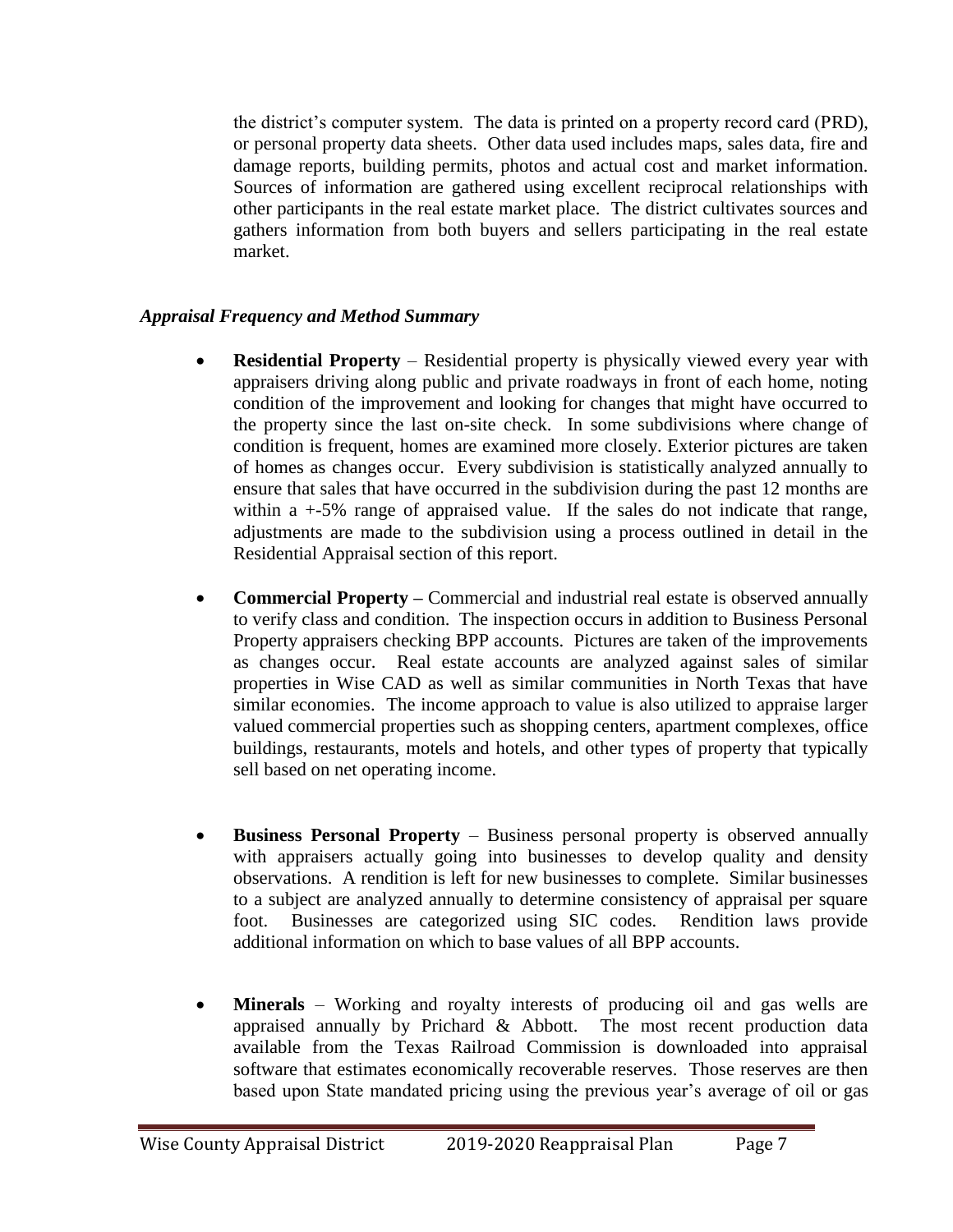values. A discount rate is applied over the anticipated life of the well in order to consider the value of money over time to recover those reserves. Each producing lease is valued as a unit and then that value is divided according to the various owners of the lease listed in the division orders. Minerals are contracted out to Capital Appraisal Group.

 **Utilities and Pipelines** – Utility companies and pipelines are appraised annually using a unit value developed using all three approaches to value. For example, a utility company's total value in the State is estimated using cost, market, and income approaches to value and then the entire value is allocated using the components of that utility company that have situs in the various tax units of Wise CAD. Components include such things as miles of distribution lines, substations and the like for an electric utility. Utilities and pipelines are also contracted out to Capital Appraisal Group.

### **PRELIMINARY ANALYSIS**

### *Data Collection/Validation*

Data collection of real property involves maintaining data characteristics of the property on CAMA ( Computer Assisted Mass Appraisal). The information contained in CAMA includes site characteristics, such as land size and topography, and improvement data, such as square foot of living area, year built, quality of construction, and condition. Field appraises are required to use a property classification system that establishes uniform procedures for the correct listing of real property. All properties are coded according to a classification system. These approaches to value are structured and calibrated based o this coding system and property description and characteristics. The field appraisers use property classification references during their initial training and as a guide in the field inspection of properties. Data collection for personal property involves maintaining information on software designed to record and appraise business personal property. The type of information contained in the BPP file includes personal property such as business inventory, furniture and fixtures, machinery and equipment, with details such as cost and location. The field appraisers conducting on-site inspections use a personal property classification system during their initial training and as a guide to correctly list all personal property that is taxable.

The listing procedure utilized by the field appraisers is available in the district offices. Appraisers periodically update the classification system with input from the valuation group.

#### *Sources of Data*

The sources of data collection are through property inspection, new construction field effort, data review / review field effort, data mailer questionnaires, hearings, sales validation field effort, commercial sales verification and field effort, newspapers and publications, and property owner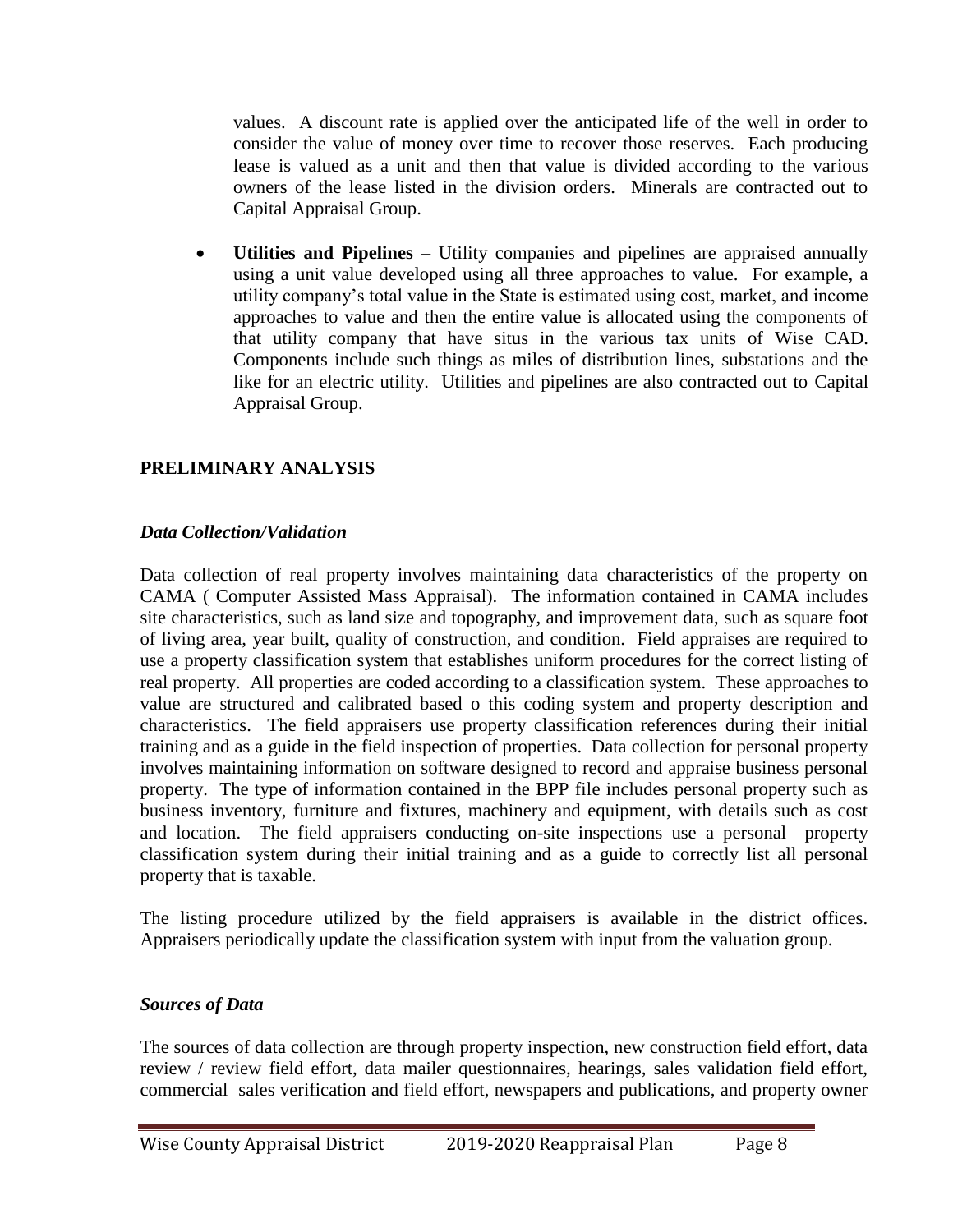correspondence by mail or via the internet. A principal source of data comes from building permits received from taxing jurisdictions that require property owners to take out a building permit. Where available, permits are received electronically and loaded to our data base. Otherwise, paper permits are received and matched manually with the property's tax account number for data entry. The Multiple Listing Service of the Denton -Wise Board of Realtors is a reliable source of data, for both property description and market sales data. Area and regional real estate brokers and managers are also sources of market and property information. Data surveys of property owners requesting market information and property description information is also valuable data. Soil surveys and agricultural surveys of farming and ranching property owner and industry professionals are helpful for productivity value calibration. The Texas Railroad Commission is the source for mineral production data and leasing information. Capital market information is available from Ibbotson's Valuation Edition, Wall Street Journal, Value Line Investment Survey, and the Oil and Gas Journal. Improvement cost information is gathered from local building contractors and Marshall and Swift Valuation Service. Various income and rental surveys are performed by interviewing property managers and operators to determine operating income and expenses for investment and income producing real property.

Data review of entire neighborhoods is generally a good source for data collection. Appraisers drive entire neighborhoods to review accuracy of our data and identify properties that have to be re-listed. The sales validation effort in real property pertains to the collection of market data for properties that have sold. In residential, the sales validation effort involves on-site inspection by field appraisers to verify the accuracy of the property characteristics and confirmation of the sales price. In commercial, the commercial sales group is responsible for contacting sales participants to confirm sales prices and to verify pertinent data.

Property owners are one of the best sources for identifying incorrect data that generates a field check. Frequently, the property owner provides reliable data to allow correction of records without having to send an appraiser on-site. As the district has increased the amount of information available on the Internet, property owners have the opportunity to review information on their property and forward corrections via e-mail.

For the property owner without access to the Internet, letters are sometimes submitted notifying the district of inaccurate data. Properties identified in this manner are added to a work file and inspected at the earliest opportunity. Accuracy and validity in property descriptions and characteristics date is the highest goal and is stressed throughout the appraisal process from year to year. Appraisal opinion quality and validity relies on data accuracy as its foundation.

### *Data Collection Procedures*

The appraisers are assigned specific areas throughout the district to conduct field inspections. These geographic areas of assignment generally follow ISD boundary lines and are maintained for several years to enable the appraiser assigned to that area to become knowledgeable of all the factors that drive values for that specific area. Appraisers of real estate and business personal property conduct field inspections and record information using data entry worksheets that hold all data dealing with the property and allows for the entry of corrections and additions that the appraiser may find in his or her field inspection.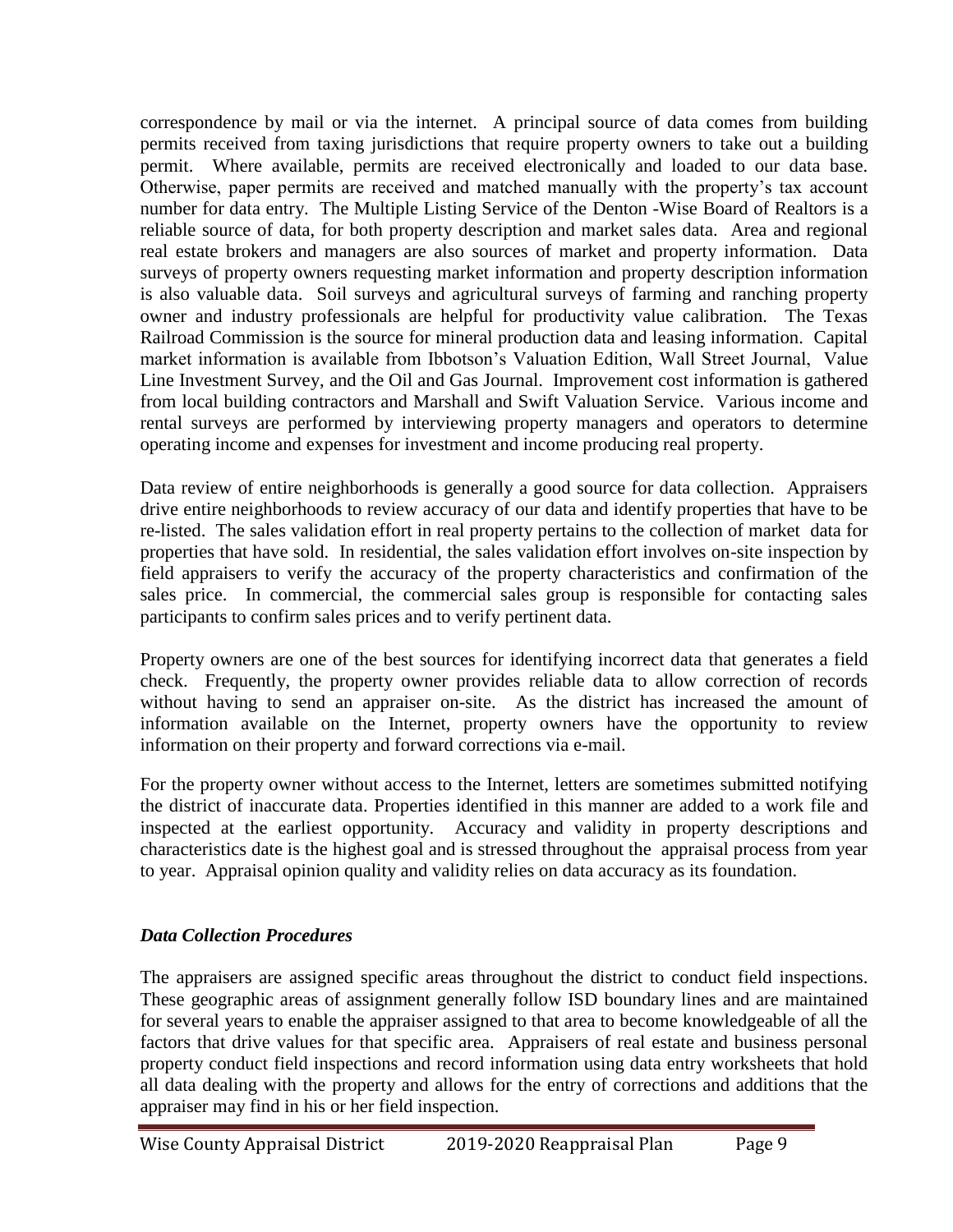The quality of the data used is extremely important in estimating market values of taxable property. While work performance standards are established and upheld for the various field activities, quality of data is emphasized as the goal and responsibility of each appraiser. New appraisers are trained in the specifics of data collection and the classification system set forth and recognized as "rules" to follow. Experienced appraisers are routinely re-trained in listing procedures prior to major filed projects such as new construction, sales validation or data review. The quality assurance process exists through supervisory review of the work being performed by the field appraisers. Supervision is charged with the responsibility of ensuring that appraisers follow listing procedures, identify training issues, and provide uniform training throughout the field appraisal staff.

### *Data Maintenance*

The field appraiser is responsible for the data entry of his / her fieldwork into the computer file. This responsibility includes not only data entry, but also quality assurance in reviewing the work after data is entered. The majority of the data collected in the field is input by computer staff with review by the field appraiser. Data updates and file modification for property descriptions and input accuracy is conducted as the responsibility of the field appraiser and appraisal supervisors.

# **INDIVIDUAL VALUE REVIEW PROCEDURES**

## *Field Review*

The date of last inspection and the CAD appraiser responsible are listed on the CAMA record or property card. If a property owner or jurisdiction disputes the district's records concerning this data during a hearing, via a telephone call or other correspondence received, the record may be corrected based on the evidence provided or an on-site inspection may be conducted. Typically, a field inspection is requested to verify this information for the current year's valuation or for the next year's valuation. Every year a field review of real property located in certain areas or neighborhoods in the jurisdiction is done during the data review/re-list field effort. A field review is performed on all personal property accounts to confirm taxable situs each year.

# *Office Review*

Office reviews are completed on properties where update information has been received from the owner of the property and is considered accurate and correct. Data mailers, sent in mass, or at the request of the property owner, frequently verify some property characteristics or current condition of the property. When the property data is verified in this manner, and considered accurate and correct, field inspections may not be required. The personal property department mails property rendition forms in January of each year to assist in the annual review of the property.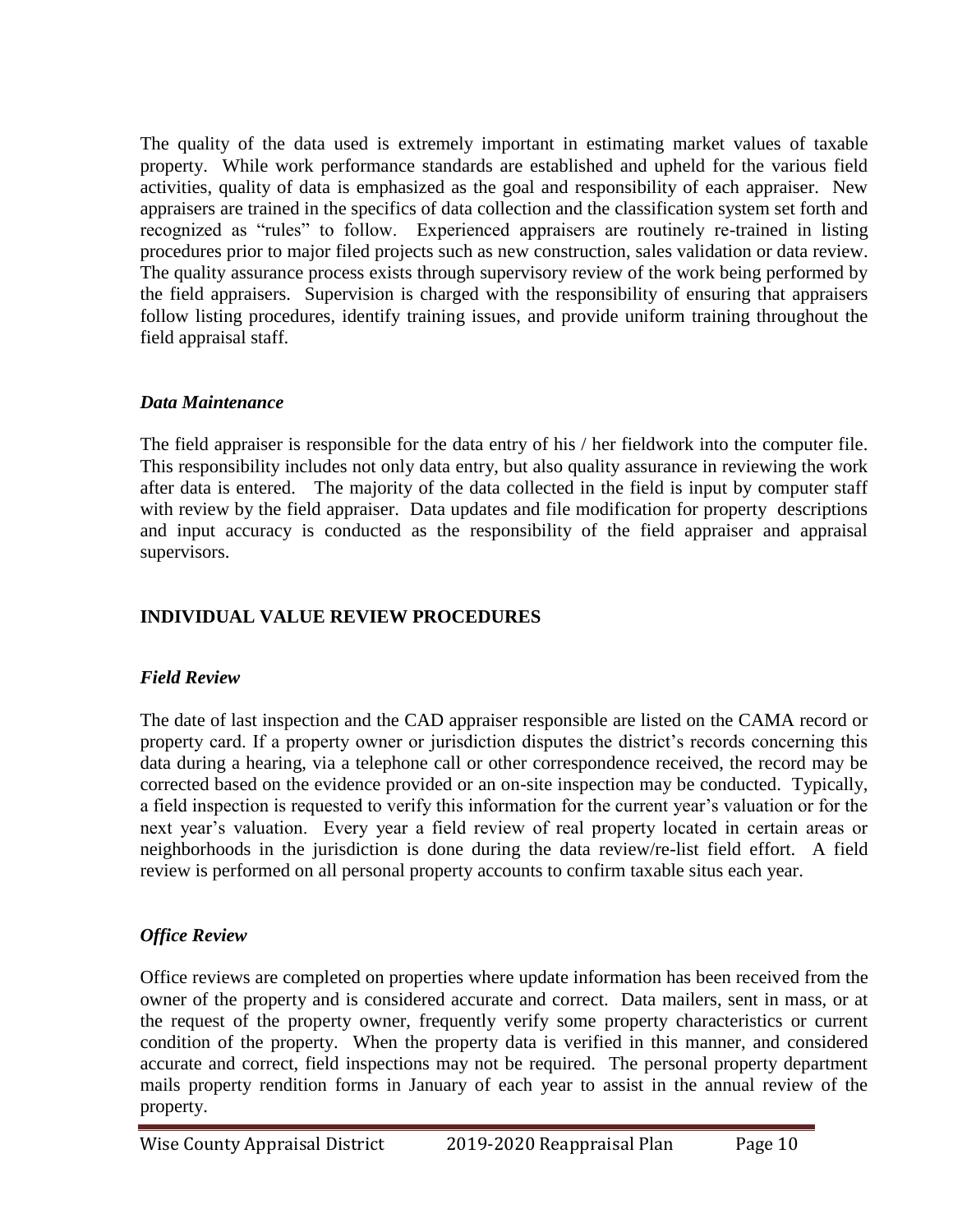#### *PERFORMANCE TESTING*

The property appraisers are responsible for conducting ratio studies and comparative analysis. Ratio studies are conducted on property located within certain neighborhoods or districts by appraisal staff. The sale ratio and comparative analysis of sale property to appraised property forms the basis for determining the level of appraisal and market influences and factors for the neighborhood. This information is the basis for updating property valuation for the entire area of property to be evaluated. Field appraisers, in many cases, may conduct field inspections to insure the accuracy of the property descriptions at the time of sale for this study. This inspection is to insure that the ratios produced are accurate for the property sold and that appraised values utilized in the study are based on accurate property data characteristics observed at the time of sale. Also, property inspections are performed to discover if property characteristics had changed as of the sale date or subsequent to the sale date. Sale ratios should be based on the value of the property as of the date of sale not after a subsequent or substantial change was made to the property after the negotiation and agreement in price was concluded. Properly performed ratio studies are a good reflection of the level of appraisal for the district. Copies of the most recent internal ratio studies are attached to this report and listed as Exhibit "C".

# **Residential Valuation Process**

\_\_\_\_\_\_\_\_\_\_\_\_\_\_\_\_\_\_\_\_\_\_\_\_\_\_\_\_\_\_\_\_\_\_\_\_\_\_\_\_\_\_\_\_\_\_\_\_\_\_\_\_\_\_\_\_\_\_\_\_\_\_\_\_\_\_\_\_\_\_\_\_\_\_\_\_\_\_

#### **INTRODUCTION**

#### *Scope of Responsibility*

The residential appraisers are responsible for estimating equal and uniform market values for residential improved and vacant property. There are approximately 26,500 residential improved single and multiple family parcels and 5,500 vacant residential properties in Wise County and adjoining over-lapping jurisdictional areas.

#### *Appraisal Resources*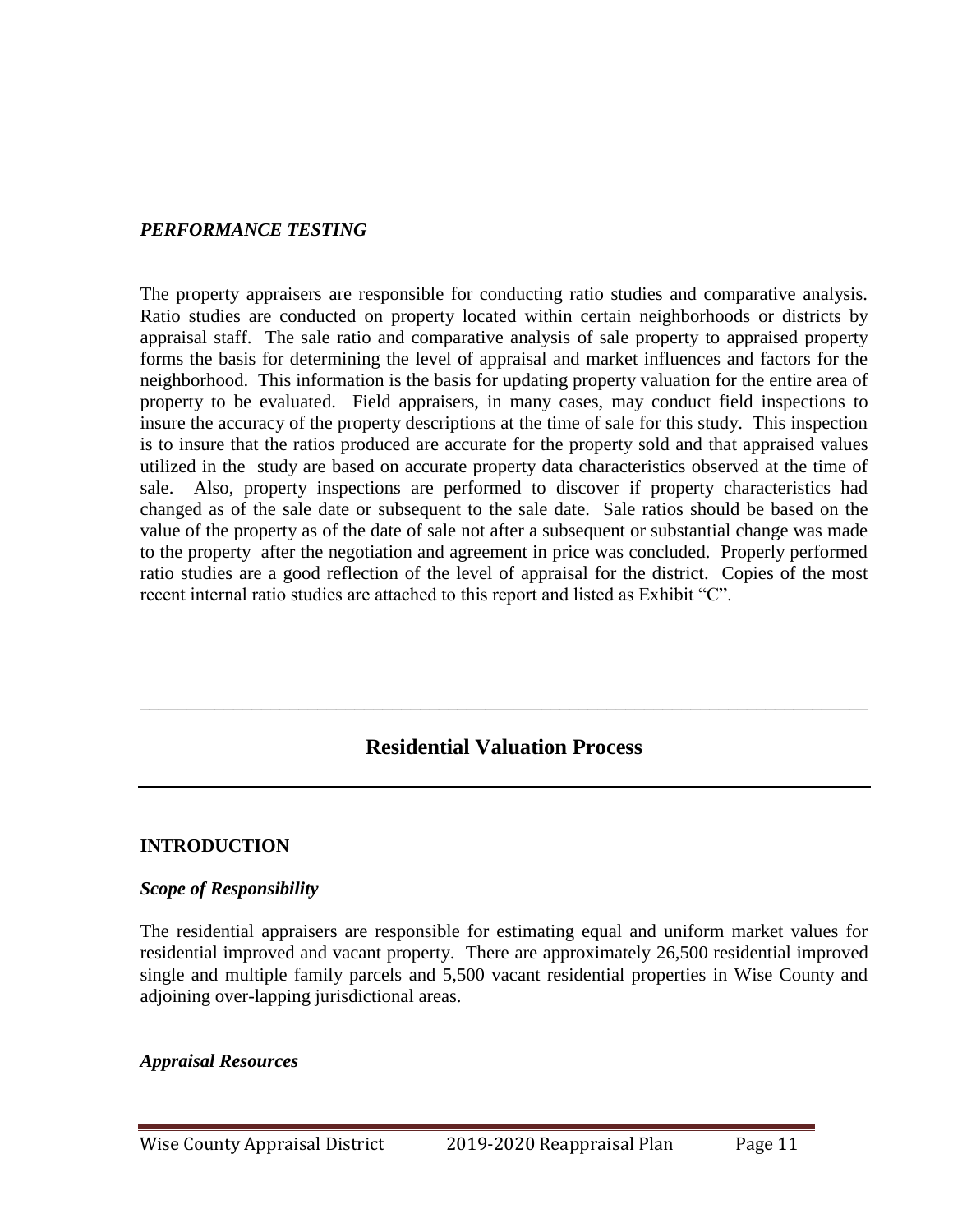- **Personnel –** The residential appraisal staff consists of 5 appraisers and 1 data collector. The following appraisers are responsible for estimating the market value of residential property:
- **Data** An individualized set of data characteristics for each residential dwelling and multiple family units in this district are collected in the field and data entered o the computer. The property characteristic data drives the application of computerassisted mass appraisal (CAMA) under the Cost, Market, and Income Approaches to property valuation.

# **VALUATION APPROACH**

### *Land Analysis*

Residential land valuation analysis is conducted prior to neighborhood sales analysis. The value of the land component to the property is estimated based on available market sales for comparable and competing land under similar usage. A comparison and analysis of comparable land sales is conducted based on a comparison of land characteristics found to influence the market price of land located in the neighborhood. A computerized land table file stores the land information required to consistently value individual parcels within neighborhoods given known land characteristics. Specific land influences are considered, where necessary, and depending on neighborhood and individual lot or tract characteristics, to adjust parcels outside the neighborhood norm for such factors as access, view, shape, size and topography. The appraisers use abstraction and allocation methods to insure that estimated land values best reflect the contributory market value of the land to the overall property value.

### *Area Analysis*

Data on regional economic forces such as demographic patterns, regional location factors, employment and income patterns, general trends in real property prices and rents, interest rate trends, availability of vacant land, and construction trends and costs are collected from private vendors and public sources and provide the field appraiser a current economic outlook on the real estate market. Information is gleaned from real estate publications and sources such as continuing education in the form of TDLR classes.

While the development of neighborhoods and their market analysis is described under Neighborhood and Market Analysis, some of the general market areas for Wise County are as follows:

- 1. City of Alvord Estimated population 2010 Census was 1,334 which represent a 32.5% growth from 2000. Estimated 549 housing units with 86.9% being occupied.
- 2. City of Aurora Estimated population 2010 Census was 1,220 which represent a 43.00% growth from 2000. Estimated 477 housing units with 90.6% being occupied.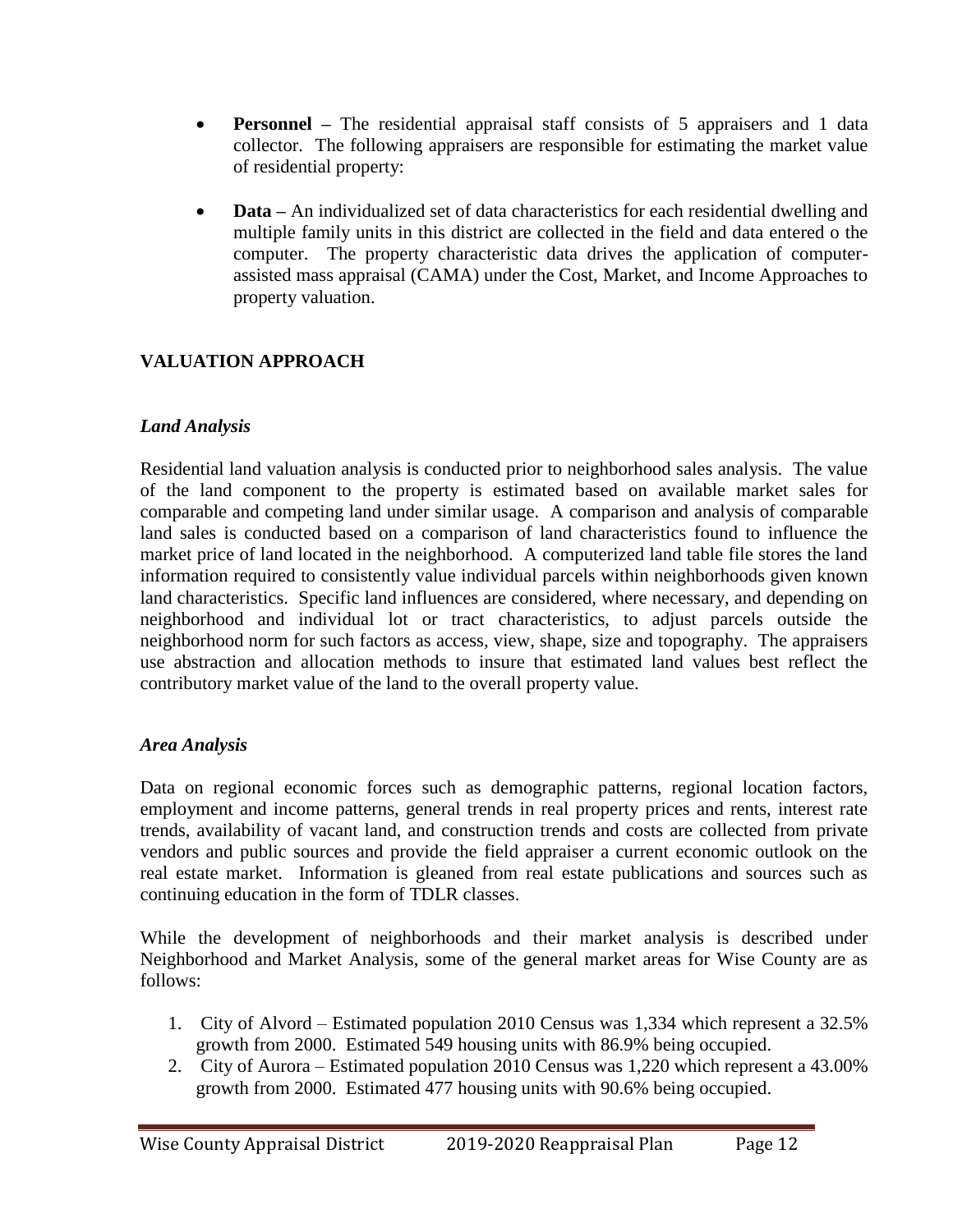- 3. City of Bridgeport Estimated population 2010 Census 5,976 which represent a 38.7% growth from 2000. Estimated 1,877 housing units with 90.1% being occupied.
- 4. City of Boyd Estimated population 2010 Census was 1,207 which represent a 9.8% growth from 2000. Estimated 521 housing units with 88.3% being occupied.
- 5. City of Chico Estimated population 2010 Census was 1,002 which represent a 5.8% growth from 2000. Estimated 406 housing units with 88.2% being occupied.
- 6. City of Decatur Estimated population 2010 Census was 6,042 which represent a 16.2% growth from 2000. Estimated 2,441 housing units with 89.8% being occupied.
- 7. City of New Fairview Estimated population 2010 Census was 1,258 which represent a 43.4% growth from 2000. Estimated 489 housing units with 85.5% being occupied.
- 8. City of Newark Estimated population 2010 Census was 1,005 which represent a 13.30% increase from 2000. Estimated 392 housing units with 87.8% occupied.
- 9. City of Paradise Estimated population 2010 Census was 441 which represent a 3.9% decrease from 2000. Estimated 200 housing units with 87.5% occupied.
- 10. City of Rhome Estimated population 2010 Census was 1,522 which represent a 176.2% increase since 2000. Estimated 588 housing units with 92.9% being occupied.
- 11. City of Runaway Bay Estimated population 2010 Census was 1,286 which represent a 16.5% increase since 2000. Estimated housing 658 units with 84.30% being occupied.
- 12. Wise County (outside incorporated areas) Estimated population 2010 Census 36,834 which represents a 21.2% growth from 2000.

Each of these areas is clearly defined as having their own unique market conditions and trends. These individual areas are reviewed along with individual ISD's. In cases where data and / or market conditions warrant these individual areas are broken down into smaller segments such as subdivisions and market areas such as lakefront, golf course front, etc. for further analysis and adjustment. Attached map also shows FM # areas which are used to manage data loaded to electronic field devices and can also be used as a "Market Area" in analyzing data.

## *Neighborhood and Market Analysis*

Neighborhood analysis involves the examination of how physical, economic, governmental and social forces and other influences affect property values. The effects of these forces are also used to identify, classify, and stratify comparable properties into smaller, manageable subsets of the universe of properties known as neighborhoods. Residential valuation and neighborhood analysis is conducted on various market areas within each of the political entities known as Independent School Districts (ISD). Analysis of comparable market sales forms the basis of estimating market activity and the level of supply and demand affecting market prices for any given market area, neighborhood or district. Market sales indicate the effects of these market forces and are interpreted by the appraiser into an indication of market price ranges and indications of property component change considering a given time period relative to the date of appraisal. Cost and Market Approaches to estimate value are the basic techniques utilized to interpret these sales. For multiple family properties the Income Approach to value is also utilized to estimate an opinion of value for investment level residential property.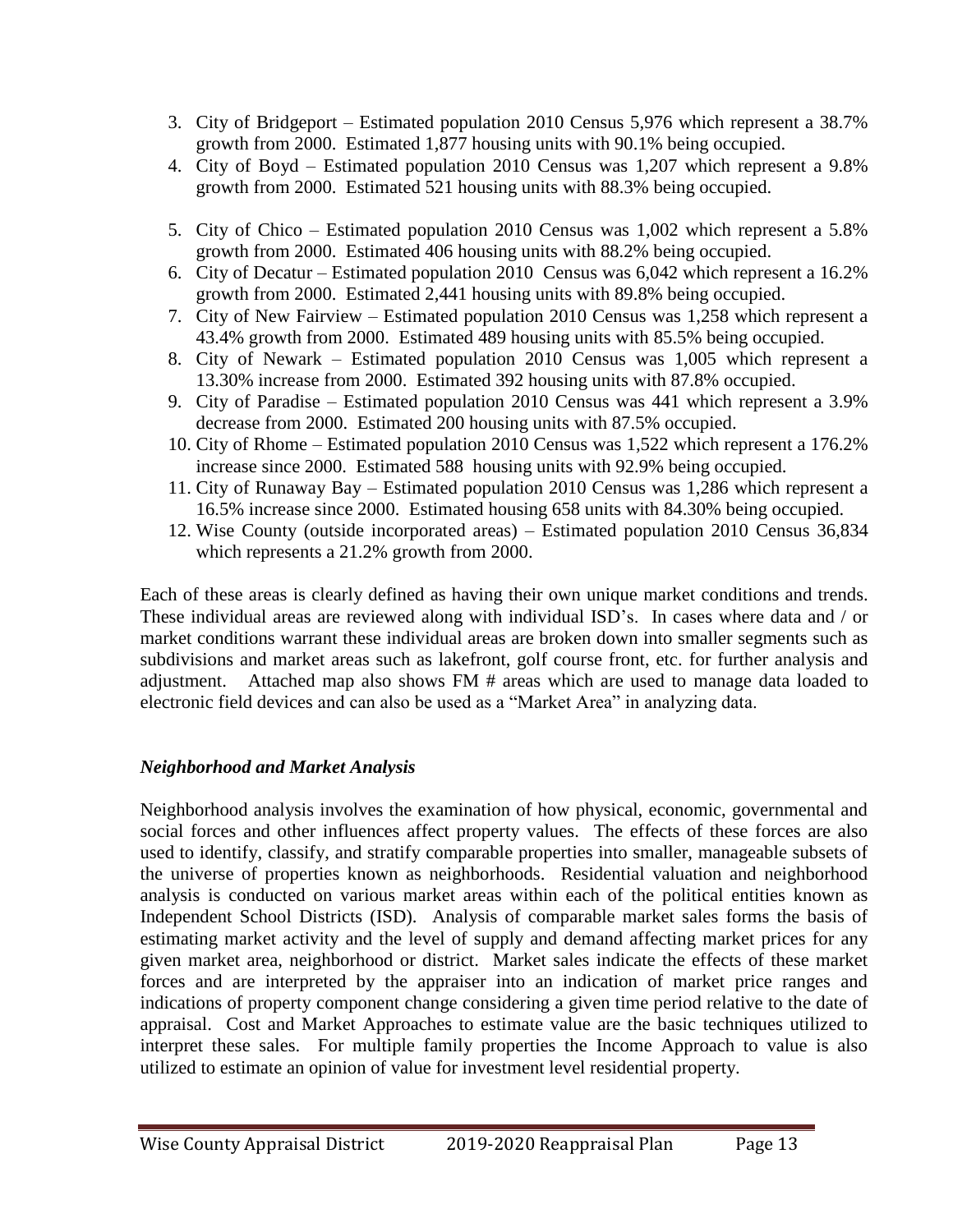The first step in neighborhood analysis is the identification of a group of properties that share certain common traits. A "neighborhood" for analysis purposes is defined as the largest geographic grouping of properties where the property's physical economic, governmental and social forces are generally similar and uniform. Geographic stratification accommodates the local supply and demand factors that vary across a jurisdiction. Once a neighborhood with similar characteristics has been identified, the next step is to define its boundaries. This process is known as "delineation". Some factors used in neighborhood delineation include location, sales price range, lot size, age of dwelling, quality of construction and condition of dwellings, square footage of living area, and story height. Delineation can involve the physical drawing of neighborhood boundary lines on a map, but it can also involve statistical separation or stratification based on attribute analysis. Part of neighborhood analysis is the consideration of discernible patterns of growth that influence a neighborhood's individual market. Few neighborhoods are fixed I character. Each neighborhood may be characterized as being in a state of growth, stability or decline. The growth period is a time of development and construction.

As new neighborhoods in a community are developed, they compete with existing neighborhoods. An added supply of new homes tends to induce population shift from older homes to new homes. In the period of stability, or equilibrium, the forces of supply and demand are about equal. Generally, in the state of equilibrium, older neighborhoods can be more desirable due to their stability of residential character and proximity to the work place and other community facilities. The period of decline reflects diminishing demand or desirability. During decline, general property use may change from residential to a mix of residential and commercial uses. Declining neighborhoods may also experience renewal, rebuilding, reorganization, or restoration, which promotes increased demand and economic desirability.

Neighborhood identification and delineation is the cornerstone of the residential valuation system at the district. Neighborhoods are field inspected and delineated based on observable aspects of homogeneity. Neighborhood delineation is periodically reviewed to determine if further neighborhood delineation is warranted. Whereas neighborhoods involve similar properties in the same location, a neighborhood group is simply defined as similar neighborhoods in similar locations. Each residential neighborhood is assigned to a neighborhood group based on observable aspects of homogeneity between neighborhoods. Neighborhood grouping is highly beneficial in cost-derived areas of limited or no sales, or use in direct sales comparison analysis. Neighborhood groups, or clustered neighborhoods, increase the available market data by linking comparable properties outside a given neighborhood. Sales ratio analysis, discussed below, is performed on a neighborhood basis, and in soft sale areas on a neighborhood group basis.

Wise County is a rural county located adjacent to the third largest metropolitan area in the United States known as the Dallas – Fort Worth Metroplex (DFW). This presents several challenges with rapid growth occurring at double digit pace for the past several years making neighborhood identification more difficult with some areas undergoing rapid transition from old to new. Wise County has very limited number of homogenous neighborhoods where construction type, age, and quality are similar. In some of areas the neighborhood will include the entire City or ISD boundary and may be spread across large portions of rural area.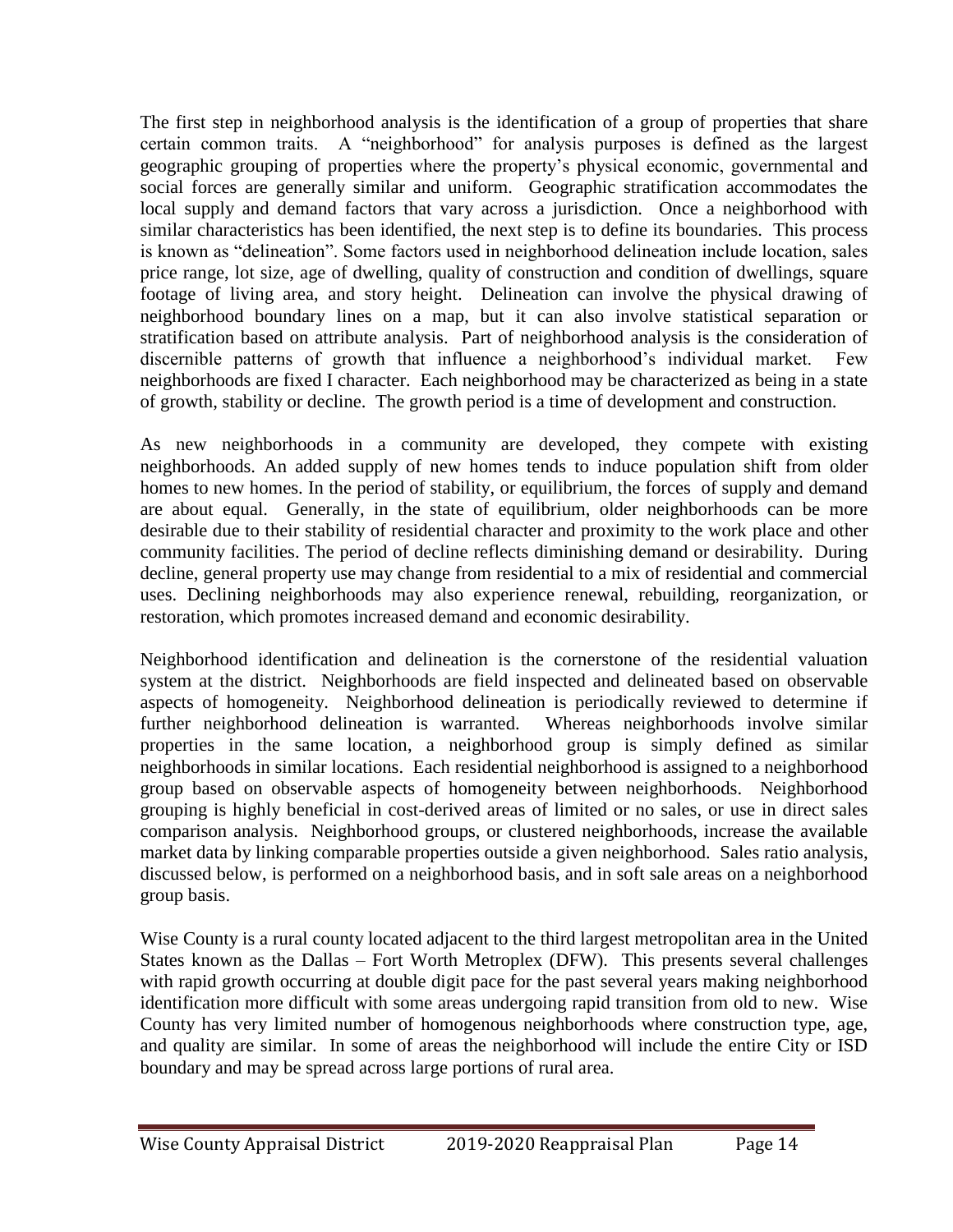### *Highest and Best Use Analysis*

The highest and best use of property is the reasonable and probable use that supports the highest present value as of the date of the appraisal. The highest and best use must be physically possible, legal, financially feasible, and productive to its maximum. The highest and best use of residential property is normally its current use. This is due in part to the fact that residential development, in many areas, through use of deed restrictions and zoning, precludes other land uses. Residential valuation undertakes reassessment of highest and best use in transition areas with ongoing change; the appraiser reviews the existing residential property use and makes a determination regarding highest and best use. Once the conclusion is made that the highest and best use remains residential, further highest and best use analysis is done to decide the type of residential use on a neighborhood basis. It may be determined in a transition area that older, non-remodeled homes are economic mis-improvements, and the highest and best use of such property is the construction of new dwellings or value of the land only.

In areas of mixed residential and commercial use the appraiser reviews properties in these areas on a periodic basis to determine if changes in the real estate market require reassessment of the highest and best use on a select population of properties. In some areas of residential to commercial transition the highest and best use may be vacant land only.

### **VALUATION AND STATISTICAL ANALYSIS (Model Calibration)**

### *Cost Schedules*

All residential parcels in the district are valued with a replacement cost estimated from identical cost schedules based on the improvement classification system using a comparative unit method. The district's residential cost schedules are estimated from Marshall and Swift, a nationally recognized cost estimator service. These cost estimates are compared with sales of new improvements and evaluated form year-to-year and indexed to reflect the local residential building and labor market. Costs may also be indexed for neighborhood factors and influences that affect the total replacement cost of the improvements in smaller market area based on evidence taken from a sample of market sales. The cost schedules are reviewed annually as a result of recent state legislation requiring that the appraisal district cost schedules be within a range of plus or minus 10% from nationally recognized cost schedules.

A review of the residential cost schedule is performed annually. As part of this review and evaluation process of the estimated replacement cost, newly constructed sold properties representing various levels of quality of construction in district are considered. The property data characteristics of these properties are verified and photographs are taken of the samples. CAD replacement costs are compared against Marshall & Swift, a nationally recognized cost estimator, and the indicated replacement cost abstracted from these market sales of comparably improved structures. The results of this comparison are analyzed using statistical measures, including stratification by quality and reviewing of estimated building costs plus land to sales prices. As a result of this analysis, a new regional multiplier or economic index factor and indications of neighborhood economic factors are developed for use in the district's cost process.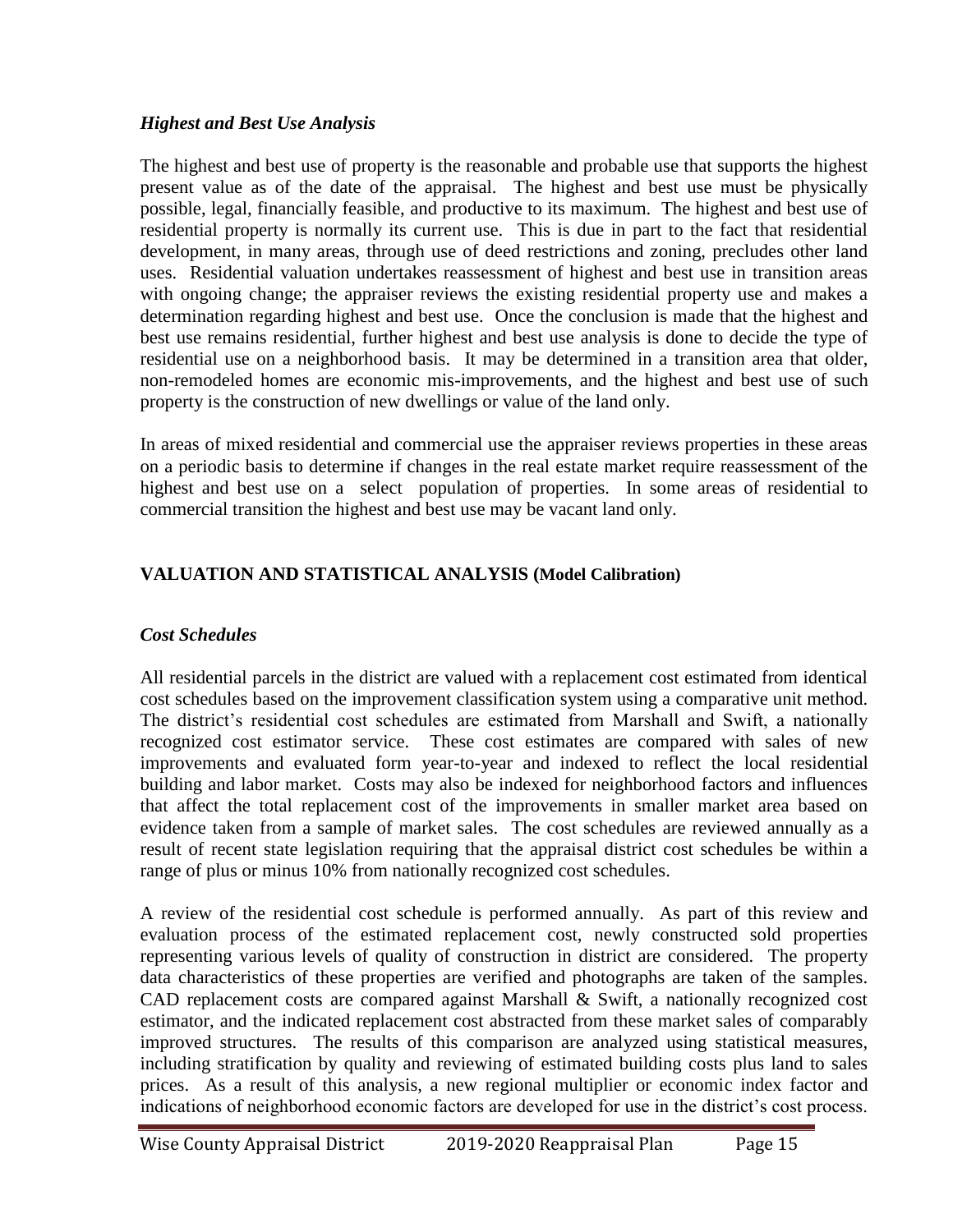This new economic indexes estimated and used to adjust the district's cost schedule to be in compliance with local building costs as reflected by the local market.

# *Sales Information*

A sales file for the storage of "snapshot" sales data at the time of sale is maintained for real property. Residential vacant land sales, along with commercial improved and vacant land sales are maintained in a sales information system. Residential improved and vacant sales are collected from a variety of sources, including: district questionnaires sent to buyer, field discovery, and protest hearings, Board of Realtor's MLS, various sale vendors, builders, and realtors. A system of type, source, validity and verification codes has been established to define salient facts related to a property's purchase or transfer and to help determine relevant market sale prices.

The effect of time as an influence on price was considered by paired comparison and applied in the ratio study to the sales as indicated within each neighborhood area. Neighborhood sales reports are generated as an analysis tool for the appraiser in the development and estimation of market price ranges and property component value estimates. Monthly time adjustments are estimated based on comparative analysis using paired comparison of sold property. Sales of the same property were considered and analyzed for any indication of price change attributed to a time change or influence. Property characteristics, financing, and conditions of sale were compared for each property sold in the pairing of property to isolate only the time factor as an influence on price.

Abstraction and allocation of property components based on sales of similar property is an important analysis tool to interpret market sales under the cost and market approaches to value. These analysis tools help determine and estimate the effects of change, with regard to price, as indicated by sale prices for similar property within the current market.

## *Statistical Analysis*

The residential valuation appraisers perform statistical analysis annually to evaluate whether estimated values are equitable and consistent with the market. Ratio studies are conducted on each of the residential valuation neighborhoods in the district to judge the two primary aspects of mass appraisal accuracy-level and uniformity of value. Appraisal statistics of central tendency generated from sales ratios are evaluated and analyzed for each neighborhood. The level of appraised values is determined by the weighted mean ratio for sales of individual properties within a neighborhood, and a comparison of neighborhood weighted means reflect the general level of appraised value between comparable neighborhoods.

The appraiser, through the sales ratio analysis process, reviews every neighborhood annually. The first phase involves neighborhood ratio studies that compare the recent sales prices of neighborhood properties to the appraised values of these sold properties. This set of ratio studies affords the appraiser an excellent means of judging the present level of appraised value and uniformity of the sales. The appraiser, based on the sales ratio statistics and designated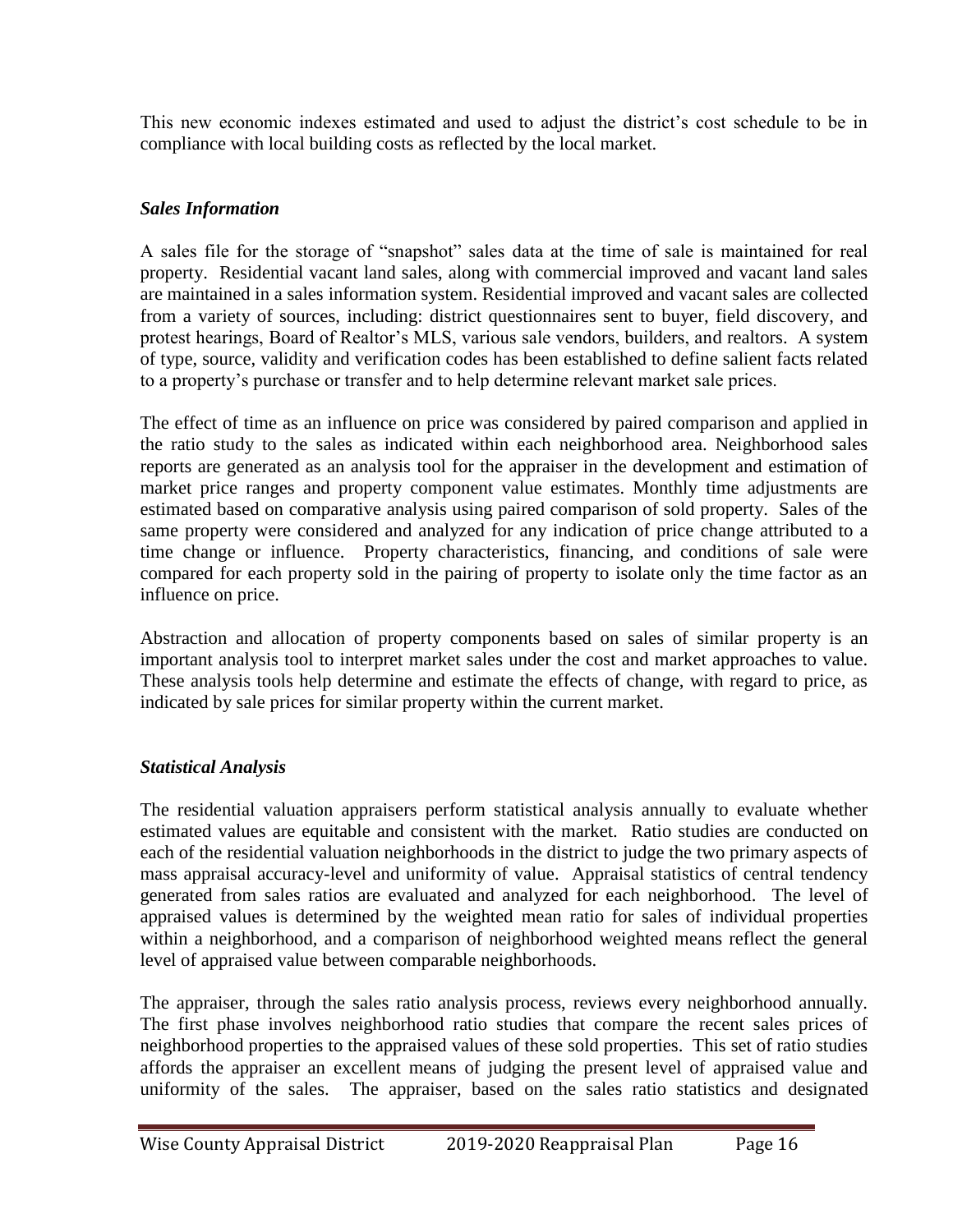parameters for valuation update, makes a preliminary decision as to whether the value level in a neighborhood needs to be updated or whether the level of market value in a neighborhood is at an acceptable level.

#### *Market and Cost Reconciliation and Valuation*

Neighborhood analysis of market sales to achieve an acceptable sale ratio or level of appraisal is also the reconciliation of the market and cost approaches to valuation. Market factors are developed from appraisal statistics provided from market analyses and ratio studies and are used to ensure that estimated values are consistent with the market and to reconcile cost indicators. The district's primary approach to the valuation of residential properties uses a hybrid cost-sales comparison approach. This type of approach accounts for neighborhood market influences not particularly specified in a purely cost model.

The following equation denotes the hybrid model used:

$$
MV = LV = (RCN - AD)
$$

Whereas, in accordance with the cost approach, the estimated market value (MV) of the property equals the land value (LN) plus the replacement cost new of property improvements (RCN) less accrued depreciation (AD). As the cost approach separately estimates both land and building contributory values and uses depreciated replacement costs, which reflect only the supply side of the market, it is expected that adjustments to the cost values may be needed to bring the level of appraisal to an acceptable standard as indicated by market sales. Thus, demand side economic factors and influences may be observed and considered. These market, or location adjustments, may be abstracted and applied uniformly within neighborhoods to account for location variances between market areas or across a jurisdiction. Whereas, in accordance with the Market Approach, the estimated market value (MV) of the property equals the basic unit of property, under comparison, times the market price range per unit for sales of comparable property. For residential property, the unit of comparison is typically the price per square foot of living area or the price indicated for the improvement contribution. This analysis for the hybrid model is based on both the cost and market approaches as a correlation of indications of property valuation. A significant unknown for these two indicators of value is determined to be the rate of change for the improvement contribution to total property value. The measure of change for this property component can best be reflected and based in the annualized accrued depreciation rate. This cost related factor is most appropriately measured by sales of similar property. The market approach, when improvements are abstracted from the sale price, indicates the depreciated value of the improvement component, in effect, measuring changes in accrued depreciation, a cost factor. The level of improvement contribution to the property is measured by abstraction of comparable market sales, which is the property sale price less land value. The primary unknown for the cost approach is to accurately measure accrued depreciation affecting the amount of loss attributed to the improvements as age increases and condition changes. This evaluation of cost results in the depreciated value of the improvement component based on age and condition.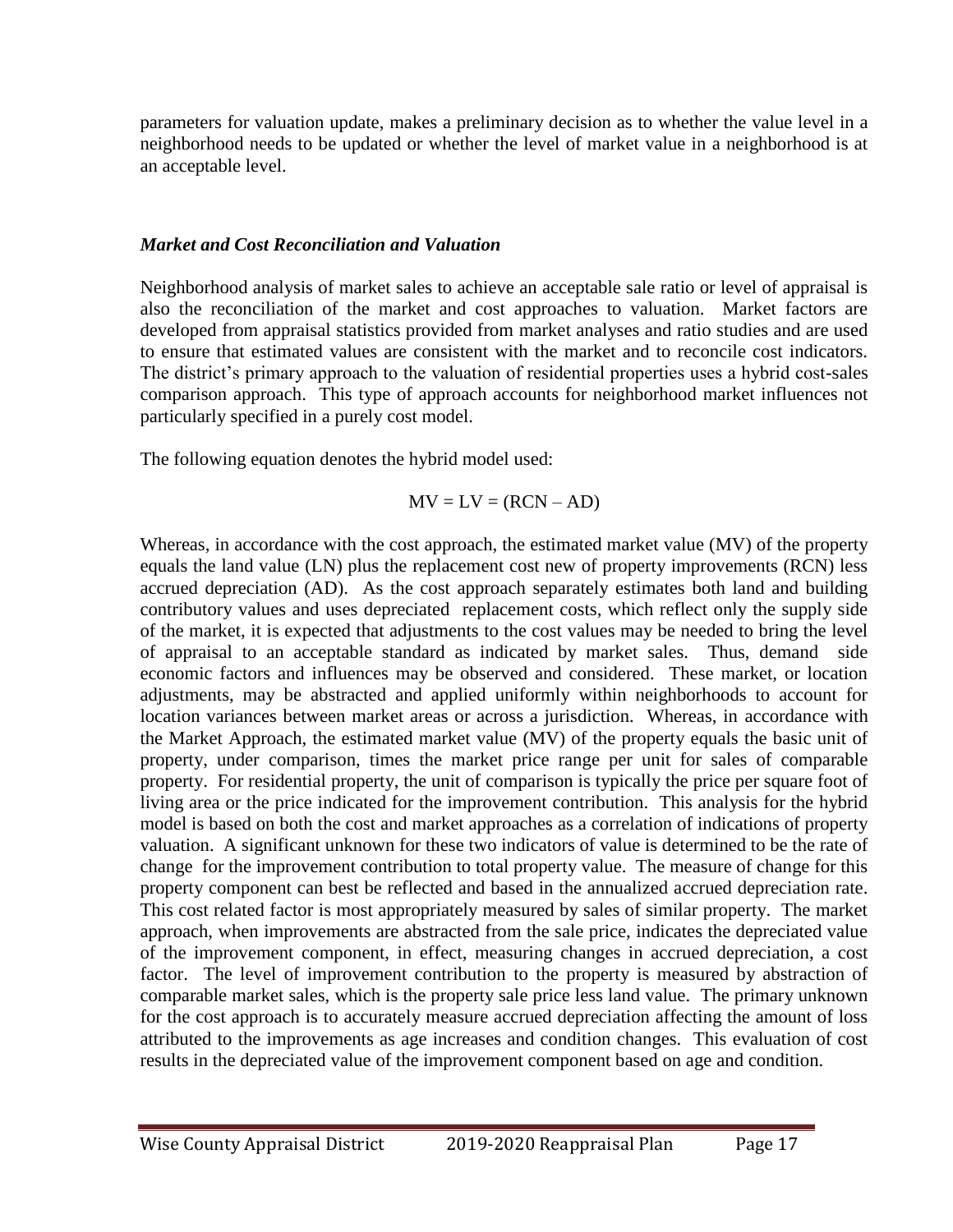The evaluation of this market and cost information is the basis of reconciliation and indication of property valuation under this hybrid model.

When the appraiser reviews a neighborhood, the appraiser reviews and evaluates a ration study that compares recent sales prices of properties, appropriately adjusted for the effects of time, within a delineated neighborhood, with the value of the properties' based on the estimated depreciated replacement cost of improvements plus land value. The calculated ration derived fro the sum of the sold properties' estimated value divided by the sum of the time adjusted sales prices indicates the neighborhood level of appraisal based on sold properties. This ratio is compared to the acceptable appraisal ratio, 95% to 105%, to determine the level of appraisal for each neighborhood. If the level of appraisal for the neighborhood is outside the acceptable range of ratios, adjustment to the neighborhood is made.

If the reappraisal of the neighborhood is indicated, the appraiser analyses available market sales, appropriately adjusted for the apparent effects of time, by market abstraction of property components. This abstraction of property components allows the appraiser to focus on the rate of change for the improvement contribution to the property by providing a basis for calculating accrued depreciation attributed to the improvement component. This impact on value is the most significant factor affecting property value and the most important unknown to determine by market analysis. Abstraction of the improvement component from the adjusted sale price for a property indicates the effect of overall market suggested influences and factors on the price of improvements that were a part of this property, recently sold. Comparing this indicated price or value allocation for the improvement with the estimated replacement cost new of the improvement indicates any loss in value due to accrued forms of physical functional, or economic obsolescence. This is a market driven measure of accrued depreciation and results in a true and relevant measure of improvement marketability, particularly when based on multiple sales that indicate the trending of this rate of change over certain classes of improvements within certain neighborhoods. Based on this market analysis, the appraiser estimates the annual rate of depreciation for given improvement descriptions considering age and observed condition. Once estimated, the appraiser recalculates the improvement value of all property within the sale sample to consider and review the effects on the neighborhood sale ration. After an acceptable level of appraisal is achieved within the sale sample, the entire neighborhood of property is recalculated utilizing the indicated deprecation rates taken from market sales. This depreciation factor is the basis for trending all improvement values and when combined with any other site improvement and land value, brings the estimated property value through the cost approach closer to actual market prices as evidenced by recent sale prices available within a given neighborhood. Based on analysis of recent sales located within a given neighborhood, estimated property values will reflect the market influences and conditions only for the specified neighborhood, thus producing more representative and supportable values.

The estimated property values calculated for each update neighborhood are based on market indicated factors applied uniformly to all properties within a neighborhood. With all the markettrend factors applied, a final ratio study is generated that compares recent sale prices with the proposed appraised values for these sold properties. From this set of ratio studies, the appraiser judges the appraisal level and uniformity in both update and non-update neighborhoods and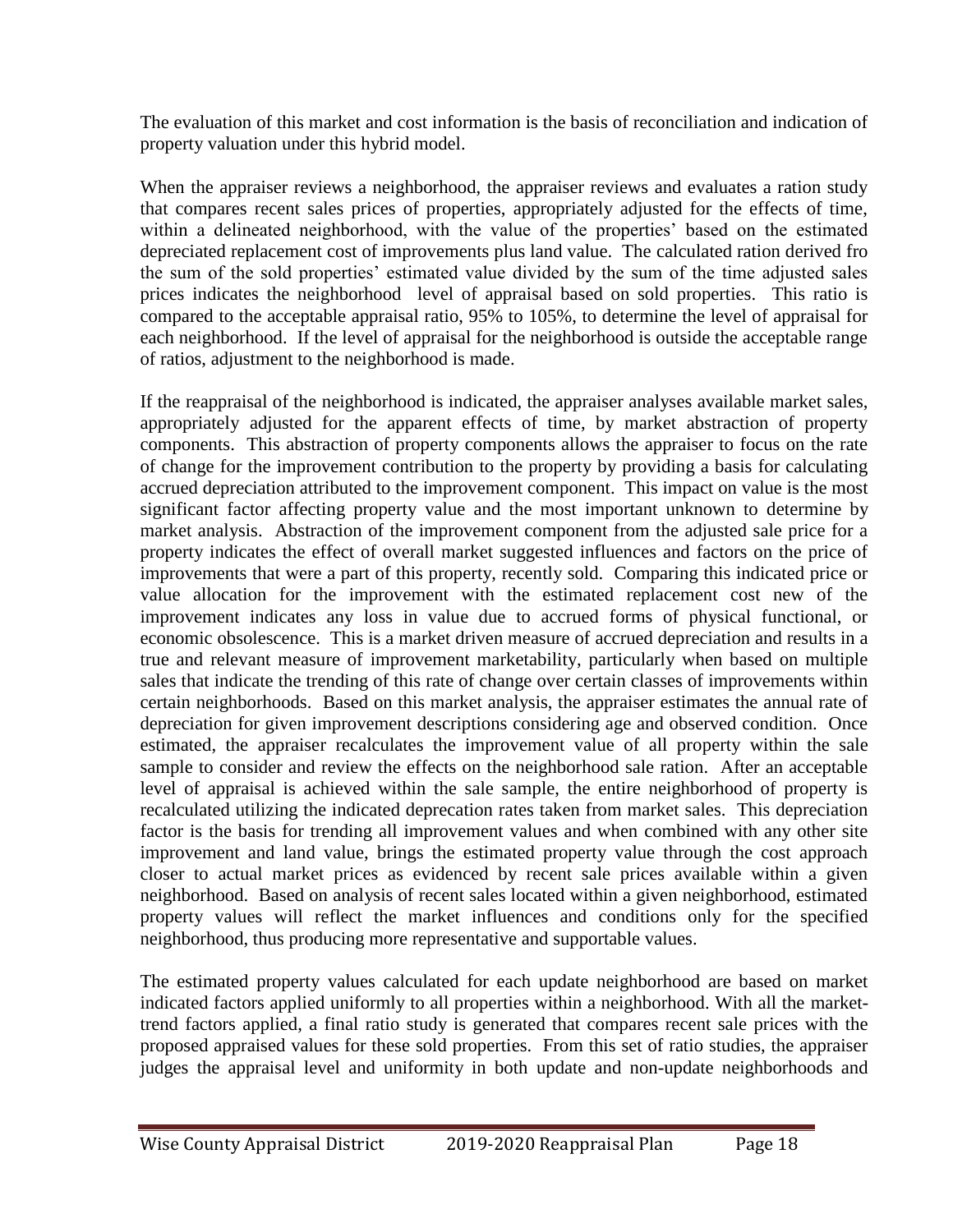verifies appraised values against overall trends as exhibited by the local market, and finally, for the school district as a whole.

# **TREATMENT OF RESIDENCE HOMESTEADS**

Beginning in 1998, the State of Texas implemented a constitutional classification scheme concerning the appraisal of residential property that receives a residence homestead exemption. Under that law, beginning in the second year a property receives a homestead exemption; increases in the assessed value of that property are "capped". The value for tax purposes (assessed value) of a qualified residence homestead will be the LESSER of

- the Market value: or
- the preceding year's appraised value PLUS an amount not to exceed 10 percent for each year since the property was reappraised;
	- PLUS the value of any improvements added since the last re-appraisal.

Assessed values of capped properties must be recomputed annually. If a capped property sells, the cap automatically expires as of January  $1<sup>st</sup>$  of the year following sale of the property and the property is appraised at its market value. An analogous provision applies to new homes. While a developer owns them, unoccupied residences may be partially complete and appraised as part of an inventory. This valuation is estimated using the district's land value and the percentage of completion for the improvement contribution that usually is similar to the developer's construction costs as a basis of completion on the valuation date. However, in the year following changes in completion, occupancy, or sale, they are appraised at market value.

Beginning in 2010, Texas Property Tax Code Section 23.01 © was amended to require that the market value of a residence homestead be determined solely on the basis of the current use of the property regardless of its highest and best use.

## **INDIVIDUAL VALUE REVIEW PROCEDURES**

### *Field Review*

 $\bullet$ 

The appraiser identifies individual properties in critical need of field review through sales ratio analysis. Sold properties are field reviewed on a monthly and periodic basis to check for accuracy of data characteristics.

As the district's parcel county has increased through new home construction, and the homes constructed in the boom years of the late 70's and early 80's experience remodeling, the appraisers are required to perform the field activity associated with transitioning and high demand neighborhoods. Increased sales activity has also resulted in a more substantial field effort on the part of the appraisers to review and resolve sales outliers. Additionally, the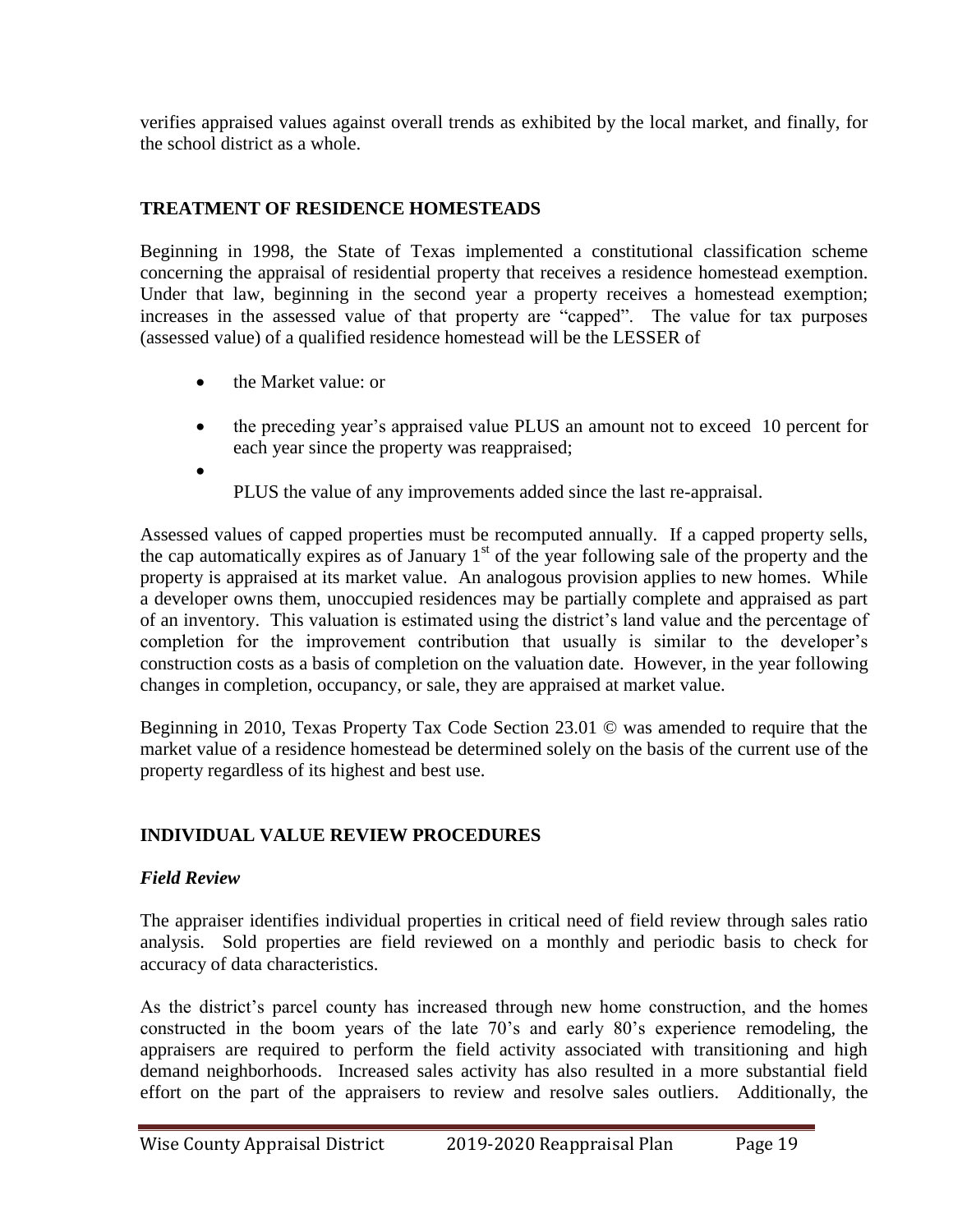appraiser frequently field reviews subjective data items such as quality of construction, condition, and physical, functional and economic obsolescence, factors contributing significantly to the market value of the property. After preliminary estimates of value have been determined in targeted areas, the appraiser takes valuation documents to the field to test the computer-assisted values against his own appraisal judgment. During this review, the appraiser is able to physically inspect both sold properties and unsold properties for comparability and consistency of values.

# *Office Review*

Once field review is completed, the appraiser conducts a routine valuation review of all properties as outlined in the discussion of ratio studies and market analysis. Valuation reports comparing previous values against proposed and final values are generated for all residential improved and vacant properties. The percentage of value difference are noted for each property within a delineated neighborhood allowing the appraiser to identify, research and resolve value anomalies before final appraised values are released. Previous values resulting from a hearing protest are individually reviewed to determine if the value remains appropriate for the current year.

Once the appraiser is satisfied with the level and uniformity of value for each neighborhood within his area of responsibility, the estimates of value go to noticing.

# **PERFORMANCE TESTS**

### *Sales Ratio Studies*

The primary analytical tool used by the appraisers to measure and improve performance is the ratio study. The district ensures that the appraised values that it produces meet the standards of accuracy in several ways. Overall sales ratios are generated for each neighborhood to allow the appraiser to review general market trends within their area of responsibility, and provide an indication of market appreciation over a specified period of time. The PC-based ratio studies are designed to emulate the findings of the state comptroller's annual property value study for category "A" property

## *Management Review Process*

Once the proposed value estimates are finalized, the appraiser reviews the sales ratios by neighborhood and presents pertinent valuation data, such as weighted sales ratio and pricing trends, to the appraisal supervisors and the Chief Appraiser for final review and approval. This review includes comparison of level of value between related neighborhoods within and across jurisdiction lines. The primary objective of this review is to ensure that the proposed values have met preset appraisal guidelines appropriate for the tax year in question.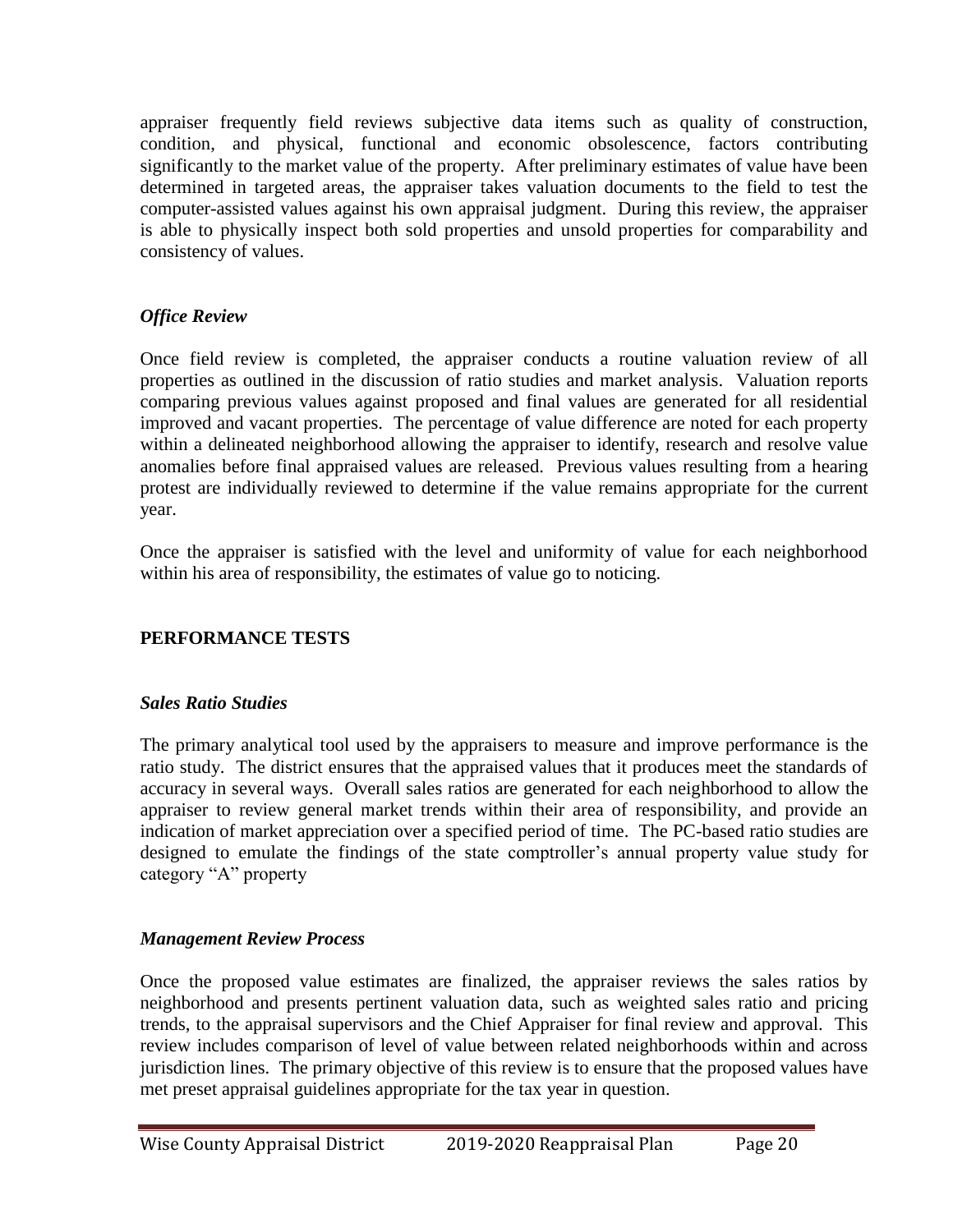\_\_\_\_\_\_\_\_\_\_\_\_\_\_\_\_\_\_\_\_\_\_\_\_\_\_\_\_\_\_\_\_\_\_\_\_\_\_\_\_\_\_\_\_\_\_\_\_\_\_\_\_\_\_\_\_\_\_\_\_\_\_\_\_\_\_\_\_\_\_\_\_\_\_\_\_\_\_

### **INTRODUCTION**

#### *Appraisal Responsibility*

This mass appraisal assignment includes all of the commercially described real property which falls within the responsibility of the commercial valuation appraisers of the Wise County Appraisal District and located within the boundaries of this taxing jurisdiction. Commercial appraisers appraise the fee simple interest of properties according to statute and court decisions. However, the effect of easements, restrictions, encumbrances, leases, contracts or special assessments are considered on an individual basis, as is the appraisement of any non-exempt taxable fractional interest in real property (i.e. certain multi-family housing projects). Fractional interests or partial holdings of real property are appraised in fee simple for the whole property and divided programmatically based on their prorated interest.

#### *Appraisal Resources*

**Personnel** – The improved real property appraisal responsibilities are categorized according to major property types of multi-family or apartment, office, retail, warehouse and special use (i.e. hotels, hospitals and, nursing homes). One (1) appraiser is assigned to improved commercial property types and the industrial properties are contracted out.

**Data –** The data used by the commercial appraisers includes verified sales of vacant land and improved properties and the pertinent data obtained from each (sales price levels, capitalization rates, income multipliers, equity dividend rates, marketing period, etc.). Other data used by the appraisers includes actual income and expense data (typically obtained through the hearings process), actual contract rental data, leasing information (commissions, tenant finish, length of terms, etc.), and actual construction cost data. In addition to the actual data obtained from specific properties, market data publications are also reviewed to provide additional support for market trends.

#### **PRELIMINARY ANALYSIS**

#### *Market Study*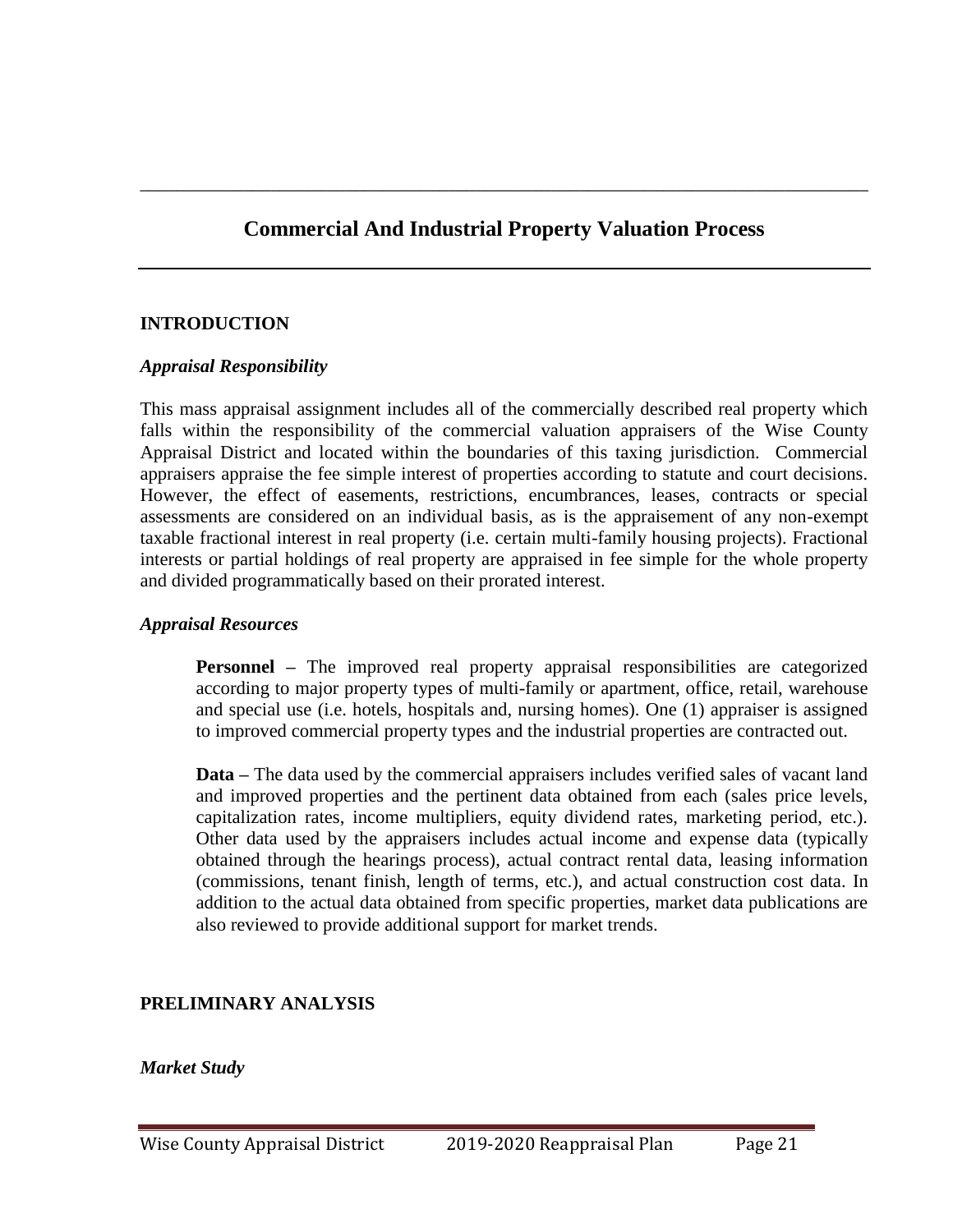Market studies are utilized to test new or existing procedures or valuation modifications in a limited sample of properties located in the district and are also considered and become the basis of updating whenever substantial changes in valuation are made. These studies target certain types of improved property to evaluate current market prices for rents and for sales of commercial and industrial real property. These comparable sale studies and ratio studies reveal whether the valuation system is producing accurate and reliable value estimates or whether procedural and economic modifications are required. The appraiser implements this methodology when developing cost approach, market approach, and income approach models.

Wise CAD coordinates its discovery and valuation activities with adjoining appraisal districts. Numerous field trips, interviews and data exchanges with adjacent appraisal districts have been conducted to ensure compliance with state statutes. In addition, Wise CAD administration and personnel interact with other assessment officials through professional trade organizations including the Texas Association of Appraisal Districts and the Texas Association of Assessing Officers. District staff strive to maintain appraisal skills and professionalism by continuing education I the form of courses that are offered by several professional associations such as Texas Association of Assessing Officers (TAAO), Texas Association of Appraisal Districts (TAAD) and Texas Department of Licensing and Regulation (TDLR) courses.

### **VALUATION APPROACH**

### *Land Value*

Commercial land is analyzed annually to compare appraised values with recent sales of land in the market area. If appraised values differ from sales prices being paid, adjustments are made to all land in that region. Generally, commercial property is appraised on a price per square foot basis factors are placed on individual properties based on corner influence, depth of site, shape of site, easements across site, and other factors that may influence value. The land is valued as though vacant at the highest and best use.

### *Area Analysis*

Area data on regional economic forces such as demographic patterns, regional location factors, employment and income patterns, general trends in real property prices and rents, interest rate

Trends, availability of vacant land, and construction trends and costs are collected from private vendors and public sources.

### *Neighborhood Analysis*

The neighborhood and market areas are comprised of the land area and commercially classed properties located within the boundaries of this appraisal jurisdiction. These areas consist of a wide variety of property types including multiple-family residential, commercial and industrial.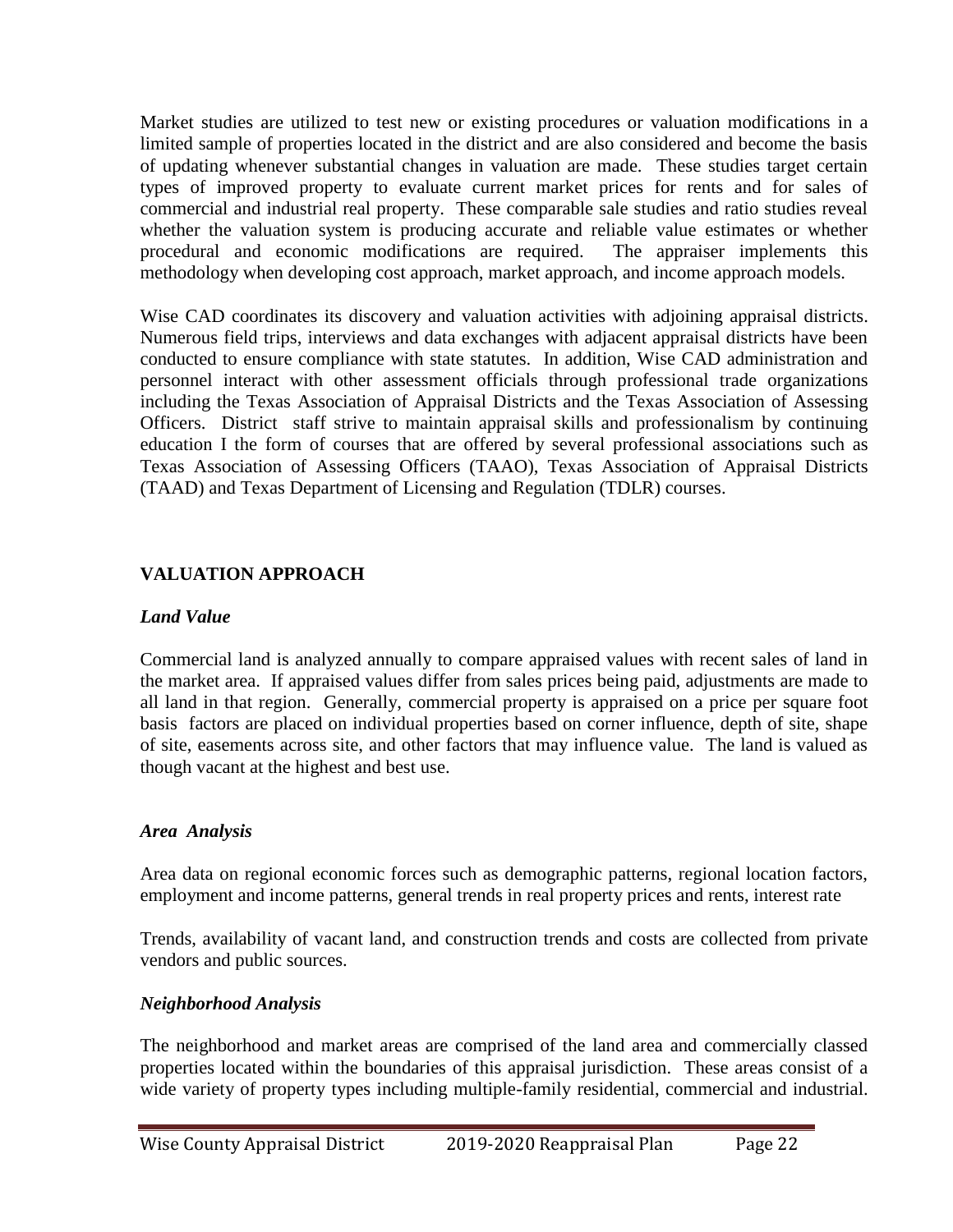Neighborhood and area analysis involves the examination of how physical, economic, governmental and social forces and other influences may affect property values within subgroups of property locations. The effects of these forces are also used to identify, classify and organize comparable properties into smaller, manageable subsets of the universe of properties known as neighborhoods. In the mass appraisal commercial and industrial properties these subsets of a universe of properties are generally referred to as market areas, neighborhoods, or economic areas.

Economic areas are defined by each of the improved property use types (apartment, office, retail, warehouse and special use) based upon an analysis of similar economic or market forces. These include but are not limited to similarities of rental rates, classification of projects (known a building class by area commercial market experts), date of construction, overall market activity or other pertinent influences. Economic area identification and delineation by each major property use type is the benchmark of the commercial valuation system. All income model valuation (income approach to value estimates) is economic area specific. Economic areas are periodically reviewed to determine if re-delineation is required. The geographic boundaries as well as income, occupancy and expense levels and capitalization rates by age within each economic area for all commercial use types and its corresponding income model have been estimated for these properties.

### *Highest and Best Use Analysis*

The highest and best use is the most reasonable and probable use that generates the highest net to land and present value of the real estate as of the date of valuation. The highest and best use of any given property must be physically possible, legally permissible, financially feasible, and maximally productive. For improved properties, highest and best use is evaluated as improved and as if the site were still vacant. This perspective assists in determining if the existing improvements have a transitional use, interim use, nonconforming use, multiple uses, speculative use, is excess land or a different optimum use if the site were vacant.

For vacant tracts of land within this jurisdiction, the highest and best use is considered speculative based on the surrounding land uses. Improved properties reflect a wide variety of highest and best uses which include, but are not limited to: office, retail, apartment, warehouse, light industrial, special purpose, or interim uses. In many instances, the property's current use is the same as its highest and best use. This analysis insures that an accurate estimate of market value (sometimes referred to as value in exchange) is derived.

On the other hand, value in use represents the value of a property to a specific user for a specific purpose. This perspective for value may be significantly different than market value, which approximates market price under the following assumption: (i) no coercion of undue influence over the buyer or seller in an attempt to force the purchase or sale, (ii) well-informed buyers and sellers acting in their own best interest, (iii) a reasonable time for the transaction to take place, and (iv) payment in cash or its equivalent.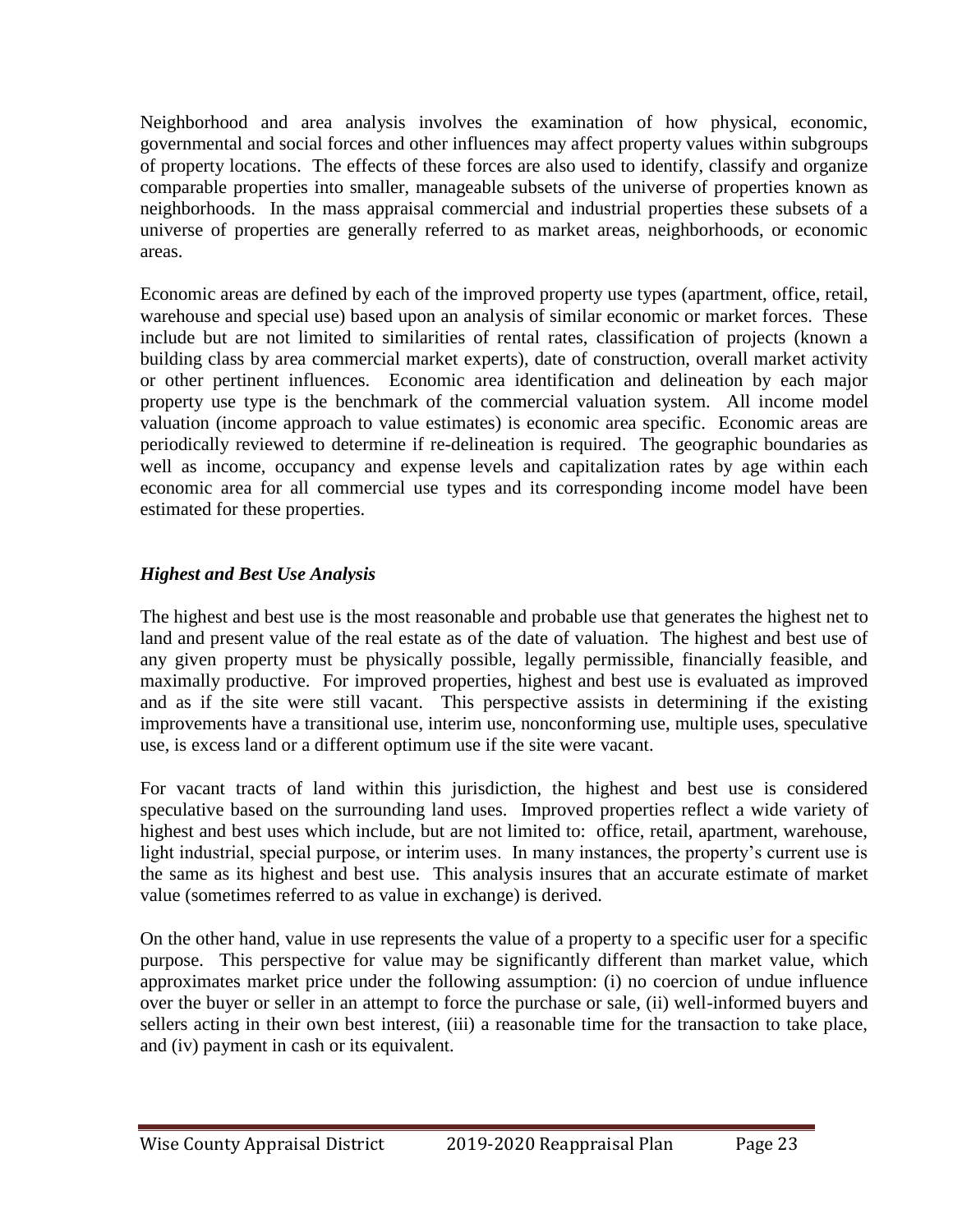#### *Market Analysis*

A market analysis relates directly to examining market forces affecting supply and demand. The study involves the relationships between social, economic, environmental, governmental, and site conditions. Current market activity including sales of commercial properties, new construction, new leases, lease rates, absorption rates, vacancies, allowable expenses (inclusive of replacement reserves), expense ratio trends, capitalization rate studies are analyzed to determine market ranges in price, operating costs and investment return expectations.

## **DATA COLLECTION / VALIDATION**

#### *Data Collection Manuals*

Data collection and documentation for Commercial/Industrial property is continually updated, providing a uniform system of itemizing the multitude of components comprising improved properties. All properties located in Wise CAD's inventory are coded according to a specific classification system and the approaches to value are structured and calibrated based on this coding system.

Annually, after the sales of property have been researched, verified, keyed into the database, and quality control has been completed, the sales data is summarized and produced into list form. The confirmed sales reports, known as the Commercial improved and Vacant Land sales listings categorize the sales by property and use type, and sort the data by location and chronological order. Many of these sales are available to the public for use during protest hearings, and are also used by the Wise CAD appraisers during the hearings process.

#### *Sources of Date*

In terms of commercial sales data, Wise CAD receives a copy of the deeds recorded in Wise County and adjoining counties that convey commercially classed properties. These deeds involving a change in commercial ownership are entered into the sales information system and researched in an attempt to obtain the pertinent sale information. Other sources of sales data include the protest hearings process and local, regional and national real estate and financial publications.

For those properties involved in a transfer of commercial ownership, a sale file is produced which begins the research and verification process. The initial step in sales verification involves a computer-generated questionnaire, which is mailed to both parties in the transaction (Grantor and Grantee). If a questionnaire is answered and returned, the documented responses are recorded into the computerized sales database system. If no information is provided, verification of many transactions is then attempted via phone calls to parties thought to be knowledge of the specifics of the sale. Other sources contacted are the brokers involved in the sale, property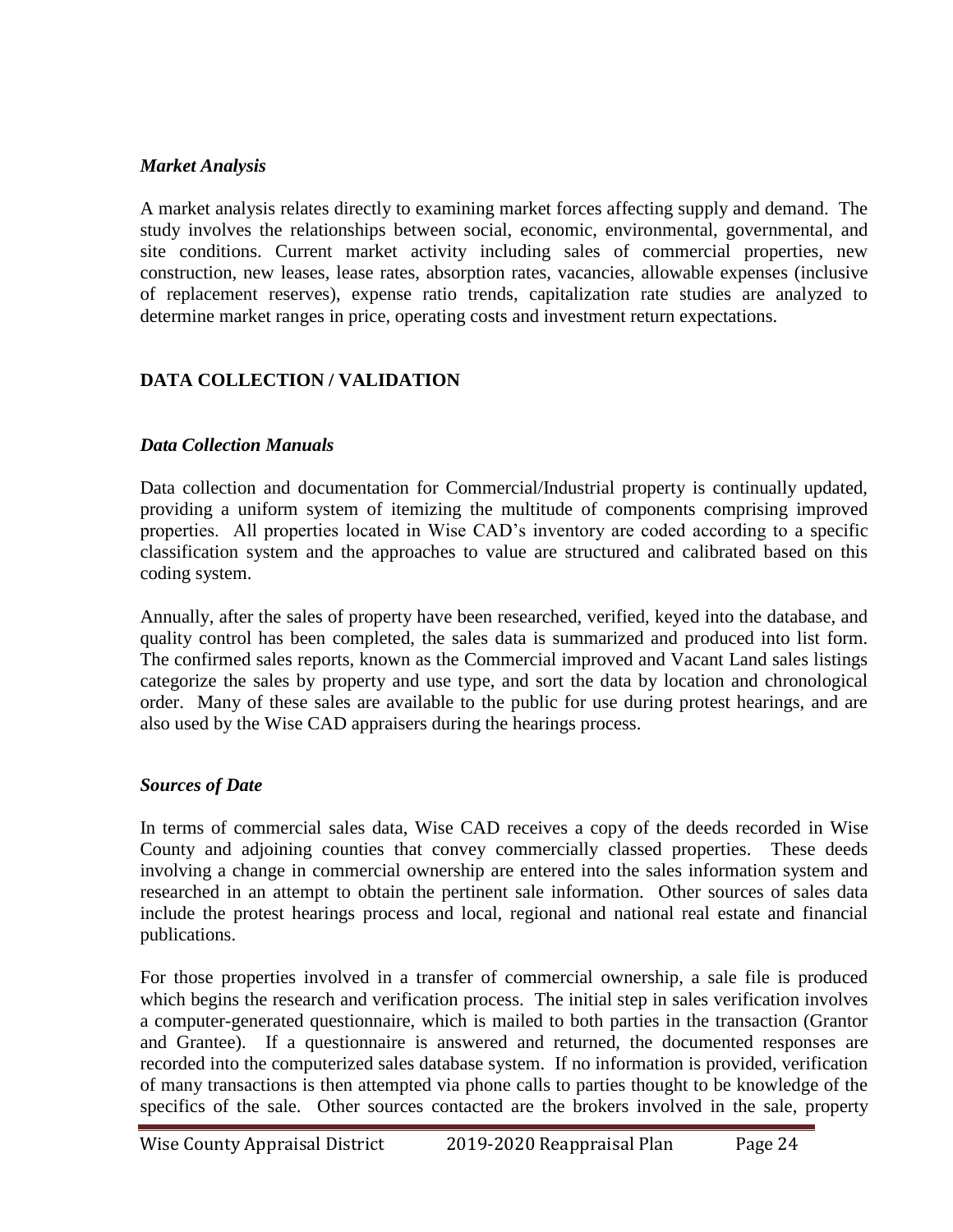managers or commercial vendors. In other instances, sales verification is obtained from local appraisers or others that may have the desired information. Finally, closing statements are often provided during the hearings process. The actual closing statement is the most reliable and preferred method of sales verification.

# **VALUATION ANALYSIS**

Model calibration involves the process of periodically adjusting the mass appraisal formula, tables and schedules to reflect current local market conditions. Once the models have undergone the specification process, adjustments can be made to reflect new construction procedures, materials and/or costs, which can vary from year to year. The basic structure of a mass appraisal model can be valid over an extended period of time, with trending factors utilized for updating the data to the current market conditions. However, at some point, if the adjustment process becomes too involved, the model calibration technique can mandate new model specifications or a revised model structure.

## *Cost Schedules*

The cost approach to value is applied to improved real property utilizing the comparative unit method. This methodology involves the utilization of national cost data reporting services as well as actual cost information on local comparable properties whenever possible. Cost models are typically developed based on the Marshall Valuation Service which indicates estimated hard or direct costs of various improvement types.

Cost models include the derivation of replacement cost new (RCN) of all improvements represented within the district. These include comparative base rates, per unit adjustments and lump sum adjustments for variations in property description, design, and types of improvement construction. This approach and analysis also employs the sales comparison approach I the evaluation of soft or indirect costs of construction. Evaluating market sales of newly developed improved property is an important part of understanding total replacement cost of improvements. What total costs may be involved in the development of the property, as well as any portion of cost attributed to entrepreneurial profit can only be revealed by market analysis of pricing acceptance levels. In addition, market related land valuation for the underlying land value is important in understanding and analyzing improved sales for all development costs and for the abstraction of improvement costs for construction and development. Time and location modifiers are necessary to adjust cost data to reflect conditions in a specific market and changes in costs over a period of time. Because a national cost service is used as a basis for the cost models, location modifiers and estimates of soft cost factors are necessary to adjust these base costs specifically for various types of improvements located in Wise County. Thusly, local modifiers are additional cost factors applied to replacement cost estimated by the national cost service. Estimated replacement cost new will reflect all costs of construction and development for various improvements located in Wise CAD as of the date of appraisal.

Accrued deprecation is the sum of all forms of loss affecting the contributory value of the improvements. It is the measured loss against replacement cost new taken from all forms of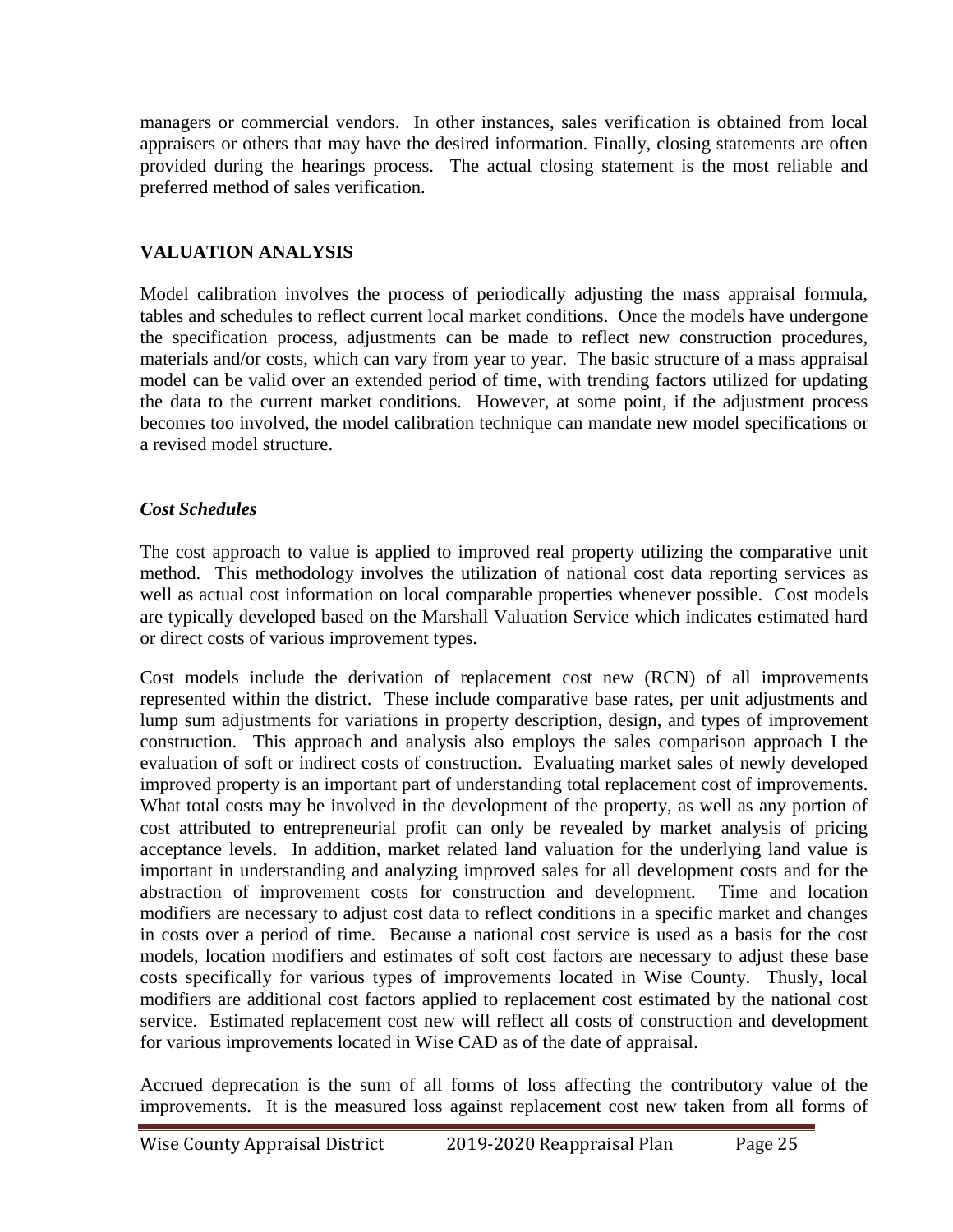physical deterioration, functional and economic obsolescence. Accrued depreciation is estimated and developed based on losses typical for each property type at that specific age. Depreciation estimates have been implemented for what is typical of each major class of commercial property by economic life categories. Estimates of accrued depreciation have been calculated for improvements with a range of variable years expected life based on observed condition considering actual age. These estimates are continually tested to ensure they are reflective of current market conditions. The actual and effective ages of improvements are noted in CAMA. Effective age estimates are based on the utility of the improvements relative to where the improvement lies on the scale of its total economic life and its competitive position in the marketplace. Effective age estimates are considered and reflected based on five levels or rankings of observed condition, given actual age.

Additional forms of depreciation such as external and/or functional obsolescence can be applied if observed. A depreciation calculation override can be used if the condition or effective age of a property varies from the norm by appropriately noting the physical condition and functional utility ratings on the property data characteristics. These adjustments are typically applied to a specific condition adequacy or deficiency, property type or location and can be developed via ratio studies or other market analyses.

The result of estimating accrued depreciation and deducting that from the estimated replacement cost new of improvements indicates the estimated contributory value of the improvements. Adding the estimated land value, as if vacant, to the contributory value of the improvements indicates a property value by the cost approach. Given relevant cost estimates and market related measures of accrued depreciation, the indicated value of the property by the cost approach becomes a very reliable valuation technique.

### *Income Models*

The income approach to value is applied to those real properties which are typically viewed by market participants as "income producing", and for which the income methodology is considered a leading value indicator. The first step in the income approach pertains to the estimation of market rent on a per unit basis. This is derived primarily from actual rent data furnished by property owners and from local market surveys conducted by the district and by information from area rent study reviews. This per unit rental rate multiplied by the number of units results in the estimate of potential gross rent.

A vacancy and collection loss allowance is the next item to consider in the income approach. The projected vacancy and collection loss allowance is established from actual data furnished by property owners and local market survey trends. This allowance accounts for periodic fluctuations I occupancy, both above and below an estimated stabilized level. This feature may also provide for a reasonable lease-up period for multi-tenant properties, where applicable. The market derived stabilized vacancy and collection loss allowance is subtracted from the potential gross rent estimate to yield an indication of estimated annual effective gross rent to the property.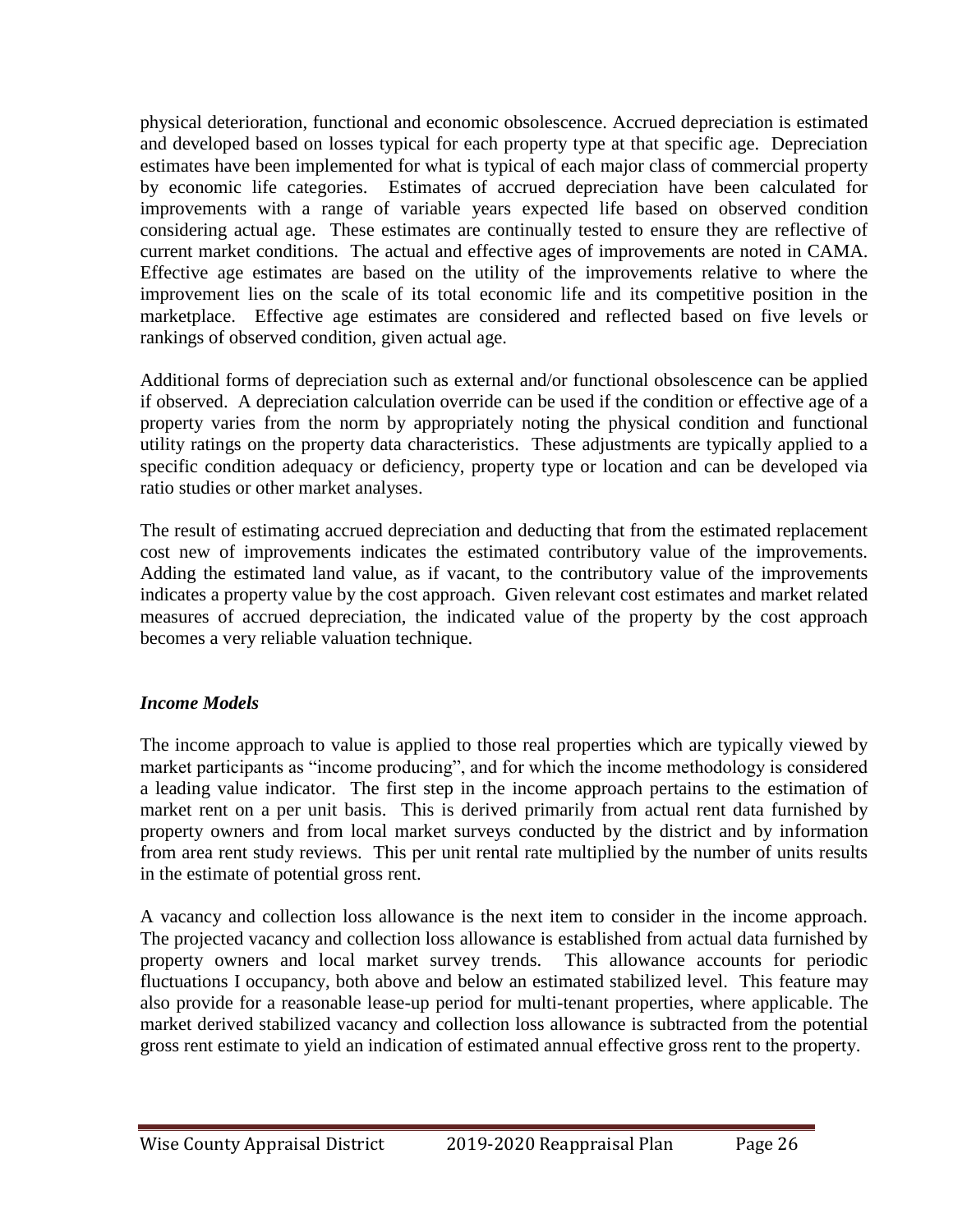Next, a secondary income or service income is considered and, if applicable, calculated as a percentage of stabilized effective gross rent. Secondary income represents parking income, escalations, reimbursements, and other miscellaneous income generated by the operations of real property. The secondary income estimate is derived from actual data collected and available market information. The secondary income estimate is then added to effective gross rent to arrive at an effective gross income, when applicable.

Allowable expenses and expense ratio estimates are based on a study of the local market, with the assumption of prudent management. An allowance for non-recoverable expenses such as leasing costs and tenant improvements may be included I the expenses. A non-recoverable expense represents costs that the owner pays to lease rental space. Relevant expense ratios are developed for different types of commercial property based on use and market experience.

For instance, retail properties are most frequently leased on a triple-net basis, whereby the tenant is responsible for all operating expenses, such as ad valorem taxes, insurance, and common area and property maintenance. In comparison, a general office building is most often leased on a base year expense stop. This lease type stipulates that the owner is responsible for all expenses incurred during the first year of the lease. As a result, expense ratios are implemented and estimated based on observed market experience in operating various types of commercial property.

Another form of allowable expense is the replacement of short-lived items (such as roof or floor coverings, air conditioning or major mechanical equipment or appliances) requiring expenditures of lump sum costs. When these capital expenditures are analyzed for consistency and adjusted, they may be applied on an annualized basis as stabilized expenses. When performed according to local market practices by commercial property type, these expenses when annualized are known as replacement reserves. For some types of property, typical management does not reflect expensing reserves and is dependent on local and industry practices.

Subtracting the allowable expenses (inclusive of non-recoverable expenses and replacement reserves when applicable) from the annual effective gross income yields an estimate of annual net operating income to the property.

Return rates and income multipliers are used to convert operating income expectations into an estimate market value for the property under the income approach. These include income multipliers, overall capitalization rates, and discount rates. Each of these multipliers or return rates are considered and used in specific applications. Rates and multipliers may vary between property types, as well as by location, quality, condition, design, age, and other factors. Therefore, application of the various rates and multipliers must be based on a thorough analysis of the market for individual income property types and uses. These procedures are supported and documented based on analysis market sales for these property types.

Capitalization analysis is used in the income approach models to form an indication of value. This methodology involves the direct capitalization of net operating income as an indication of market value for a specific property. Capitalization rates applicable for direct capitalization method and yield rates for estimating terminal cap rates of discounted cash flow analysis are derived from the market. Sales of improved properties from which actual income and expense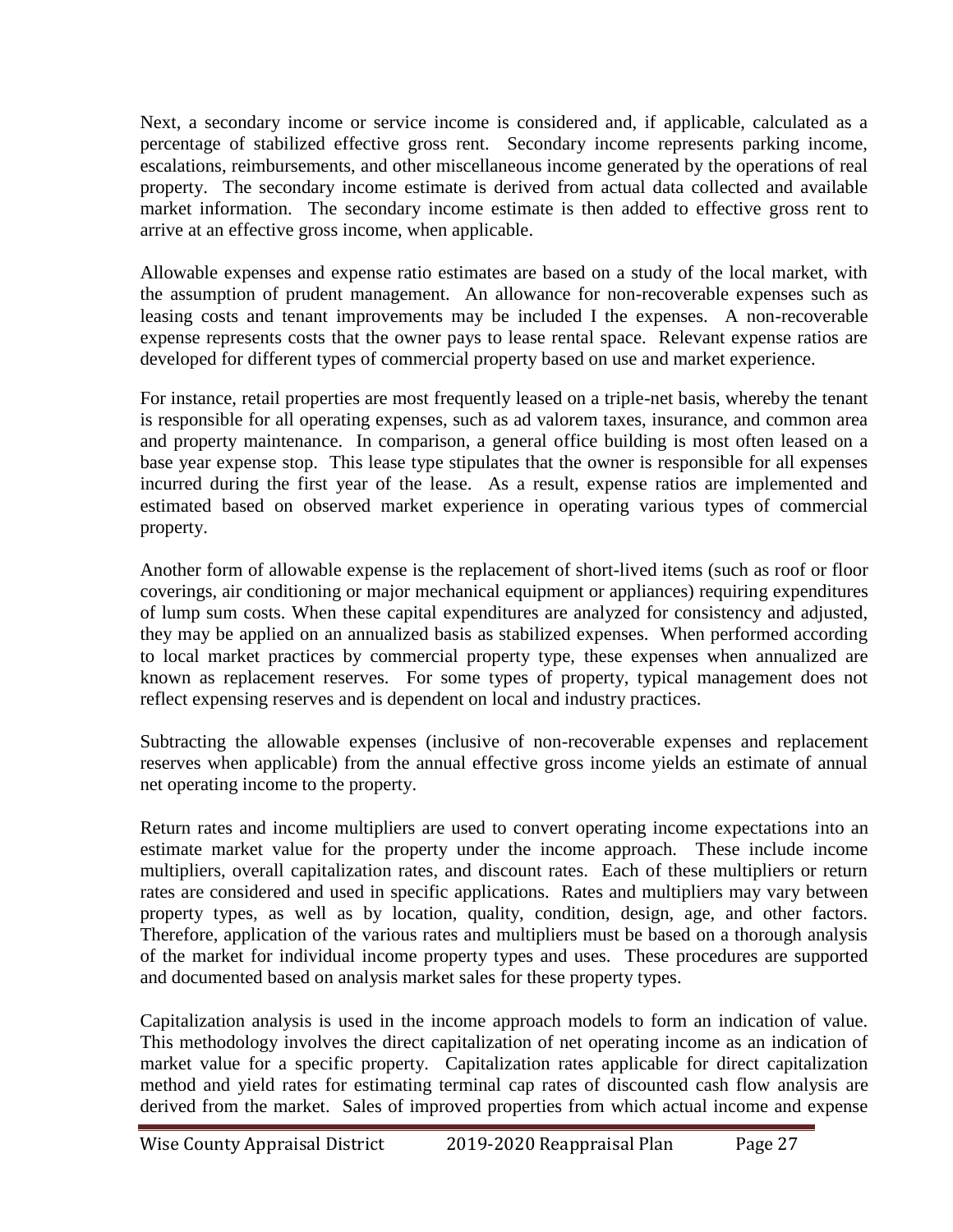data are obtained provide a very good indication of property return expectations a specific market participant is requiring from an investment at a specific point in time. In addition, overall capitalization rates can be derived from the summation method, band-of-investment, and debt coverage ratio or can be obtained from published sources for similar properties.

This method relates to satisfying estimated market return requirements of both the debt and equity positions in a real estate investment. This information is obtained from available sales of property, local lending sources, and from real estate financial publications.

Rent loss concessions are estimated for specific properties with vacancy problems. A rent loss concession accounts for the impact of lost rental income while the building is moving toward stabilized occupancy. The rent loss is calculated by multiplying the rental rate by the percent difference of the property's stabilized occupancy and its actual occupancy. Build out allowances (for first generation space or retrofit/second generation space a appropriate) and leasing expenses are added to the rent loss estimate. The total adjusted loss from these real property operations is discounted using an acceptable risk rate. The discounted value (inclusive of rent loss due to extraordinary vacancy, build out allowances and leasing commissions) becomes the rent loss concession and is deducted from the value indication of the property at stabilized occupancy. A variation of this technique allows a rent loss deduction to be estimated for every year that the property's actual occupancy is less than stabilized occupancy.

## *Sales Comparison (Market) Approach*

Although all three of the approaches to value are based on market data, the Sales Comparison Approach is most frequently referred to as the Market Approach. This approach is utilized not only for estimating land value but also in comparing sales of similarly improved properties to parcels on the appraisal roll. As previously discussed in the Data Collection/Validation section of this report, pertinent data from actual sales of properties, both vacant and improved, is pursued throughout the year in order to obtain relevant information, which can be used in all aspects of valuation. Sales of similarly improved properties can provide a basis for the depreciation schedules in the Cost Approach, rates and multipliers used in the Income Approach, and as a direct comparison in the Sales Comparison Approach. Improved sales are also used in ration studies, which afford the appraiser an excellent means of judging the present level and uniformity of the appraised values.

## *Final Valuation Schedules*

Based on the market data analysis and review discussed previously in the cost, income and sales approaches, the cost and income models are calibrated and finalized. The calibration results are keyed to the schedules and models in the CAMA system for utilization on all commercial properties in the district. Market factors reflected within the cost and income approaches are evaluated and confirmed based on market sales of commercial and industrial properties. The appraisers review the cost, income, and sales comparison approaches to value for each of the types of properties with available sales information.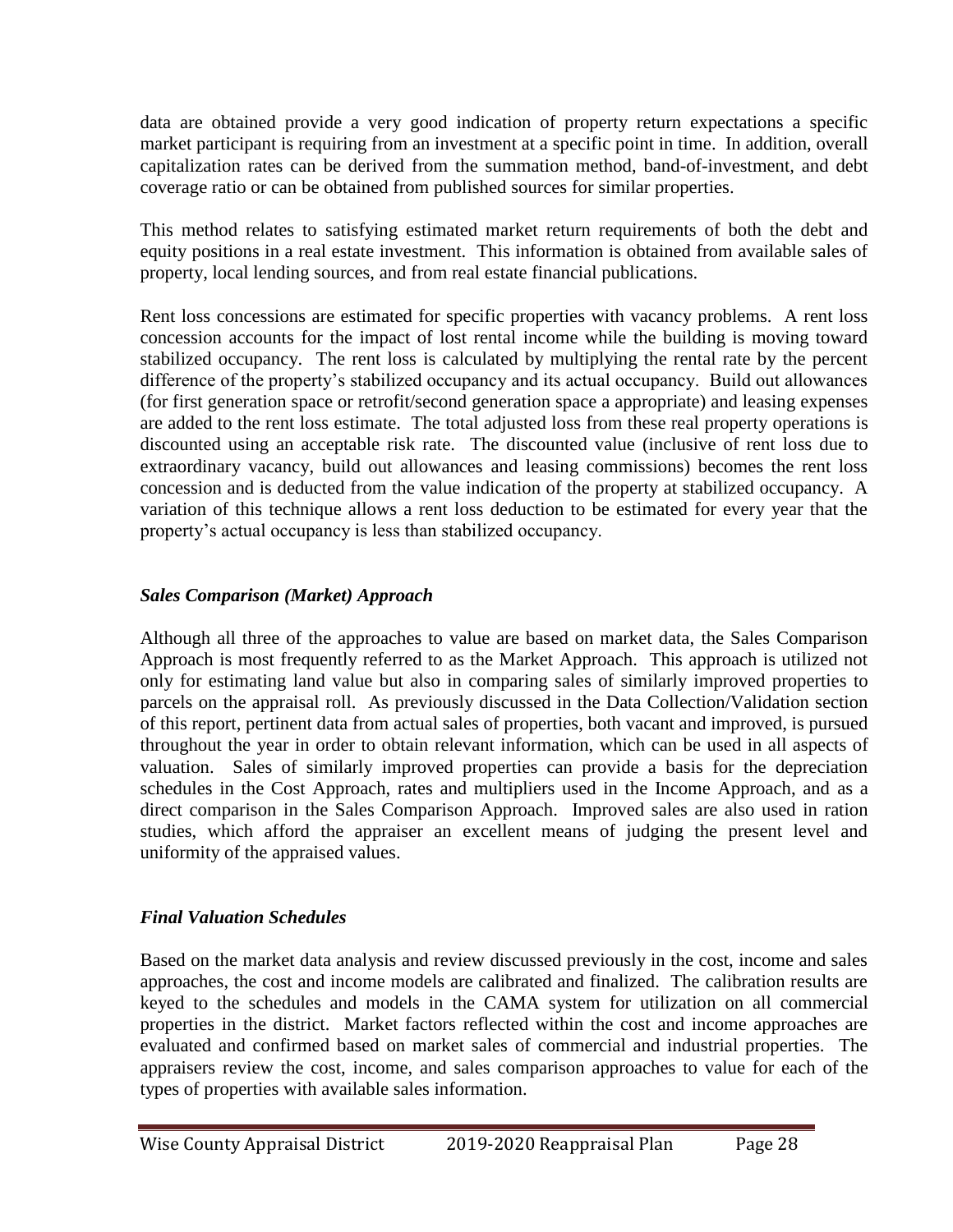The final valuation of a property is estimated based on reconciling these indications of value considering the weight of the market information available for evaluation and analysis in these approaches to value.

#### *Statistical and Capitalization Analysis*

Statistical analysis of final values is an essential component of quality control. This methodology represents a comparison of the final value against the standard and provides a concise measurement of the appraisal performance. Statistical comparisons of many different standards are used including sales of similar properties, the previous year's appraised value, audit trails, value change analysis and sales ratio analysis.

Appraisal Statistics of central tendency and dispersion generated from sales ratios are calculated for each property type with available sales data. These summary statistics including, but not limited to, the weighted mean, provide the appraisers an analytical tool by which to determine both the level and uniformity of appraised value of a particular property type. The level of appraised values can be determined by the weighted mean for individual properties within a specific type, and a comparison of weighted means can reflect the general level of appraised value.

The appraisers review every commercial property type annually through the sale ration analysis process. The first phase involves ration studies that compare the recent sales prices of properties to the appraised values of the sold properties. This set of ratio studies affords the appraiser an excellent means of judging the present level of appraised value and uniformity of the appraised values. The appraiser, based on the sales ration statistic and designated parameters for valuation update, makes a preliminary decision as to whether the value level of a particular property type needs to be updated I an upcoming reappraisal, or whether the level of market value is at an acceptable level.

Potential gross rent estimates, occupancy levels, secondary income, allowable expenses (inclusive of non-recoverable and replacement reserves), net operating income and capitalization rate and multipliers are continuously reviewed. Income model estimates and conclusions are compared to actual information obtained on individual commercial and industrial income properties during the protest hearing process, as well as with information from published sources and area property managers and owner.

### **INDIVIDUAL VALUE REVIEW PROCEDURES**

### *Field Review*

The date of last inspection, extent of that inspection, and the Wise County CAD appraiser responsible are listed in the CAMA system. If a property owner disputes the District's records concerning this data in a protest hearing, CAMA may be altered based on the credibility of the evidence provided. Normally, a new field check is then requested to verify this information for the current year's valuation or for the next year's valuation. In addition, if a building permit is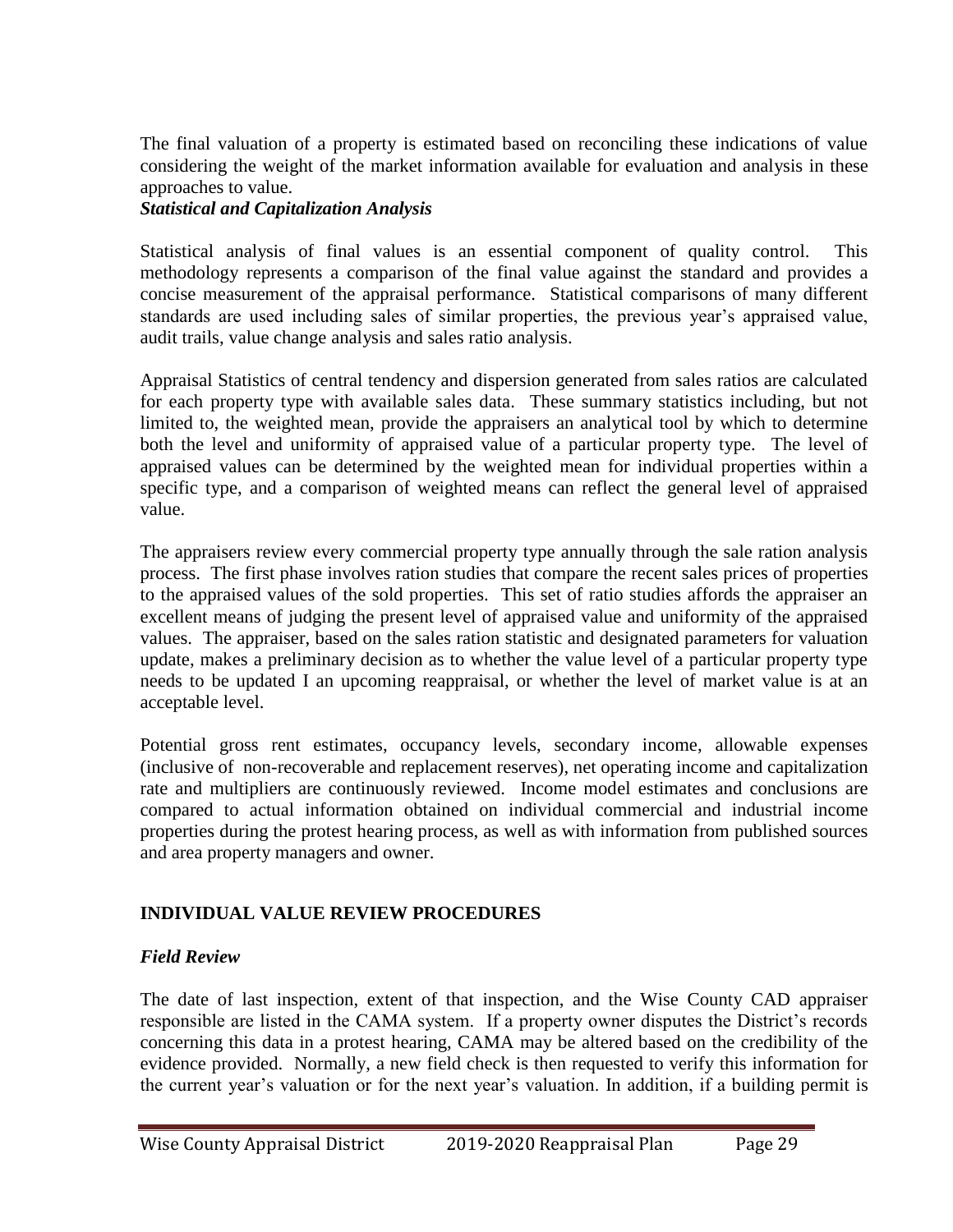filed for a particular property indicating a change in characteristics, that property is added to a work file for review.

Commercial appraisers are somewhat limited in the time available to field review all commercial properties of a specific use type. However, a major effort is made by appraisers to field review as many properties as possible or economic areas experiencing large numbers of remodels, renovations, or retrofits, changes in occupancy levels or rental rates, new leasing activity, new construction, or wide variations in sale prices. Field review of real property accounts is accomplished while business personal property is reviewed and inspected in the field. Additionally, the appraisers frequently field review subjective data items such as building class, quality of construction (known as cost modifiers), condition, and physical, functional and economic obsolescence factors contributing significantly to the market value of the property. In come cases field reviews are warranted when sharp changes in occupancy or rental rate levels occur between building classes or between economic areas. With preliminary estimates of values in these targeted areas, the appraisers test computer assisted values against their own appraisal judgment. While in the field, the appraisers physically inspect sold and unsold properties for comparability and consistency of values.

## *Office Review*

Office reviews are completed on properties subject to field inspections and are performed in compliance with the guidelines required by the existing classification system. Office reviews are typically limited by the available market data presented for final value analysis These reviews summarize the pertinent data of each property as well as comparing the previous value to the proposed value conclusions of the various approaches to value. These valuations and reviews show proposed value changes, income model attributes or overrides, economic factor ( cost overrides) and special factors affecting the property valuation such as new construction status, and a three years sales history (USPAP property history requirement for non residential property).

The appraiser may review methodology for appropriateness to ascertain that it was completed in accordance with USPAP or more stringent statutory and district policies. This review is performed after preliminary ratio statistics have been applied. If the ratio statistics are generally acceptable overall the review process is focused primarily on locating skewed results on an individual basis. Previous values resulting from protest hearings are individually reviewed to determine if the value remains appropriate for the current year based on market conditions.

Each appraiser's review is limited to properties in their area of responsibility by property type (improved) or geographic area (commercial vacant lane).

Once the appraiser is satisfied with the level and uniformity of value for each commercial property within their area of responsibility, the estimates of value go to noticing. Each parcel is subjected to the value parameters appropriate for its use type.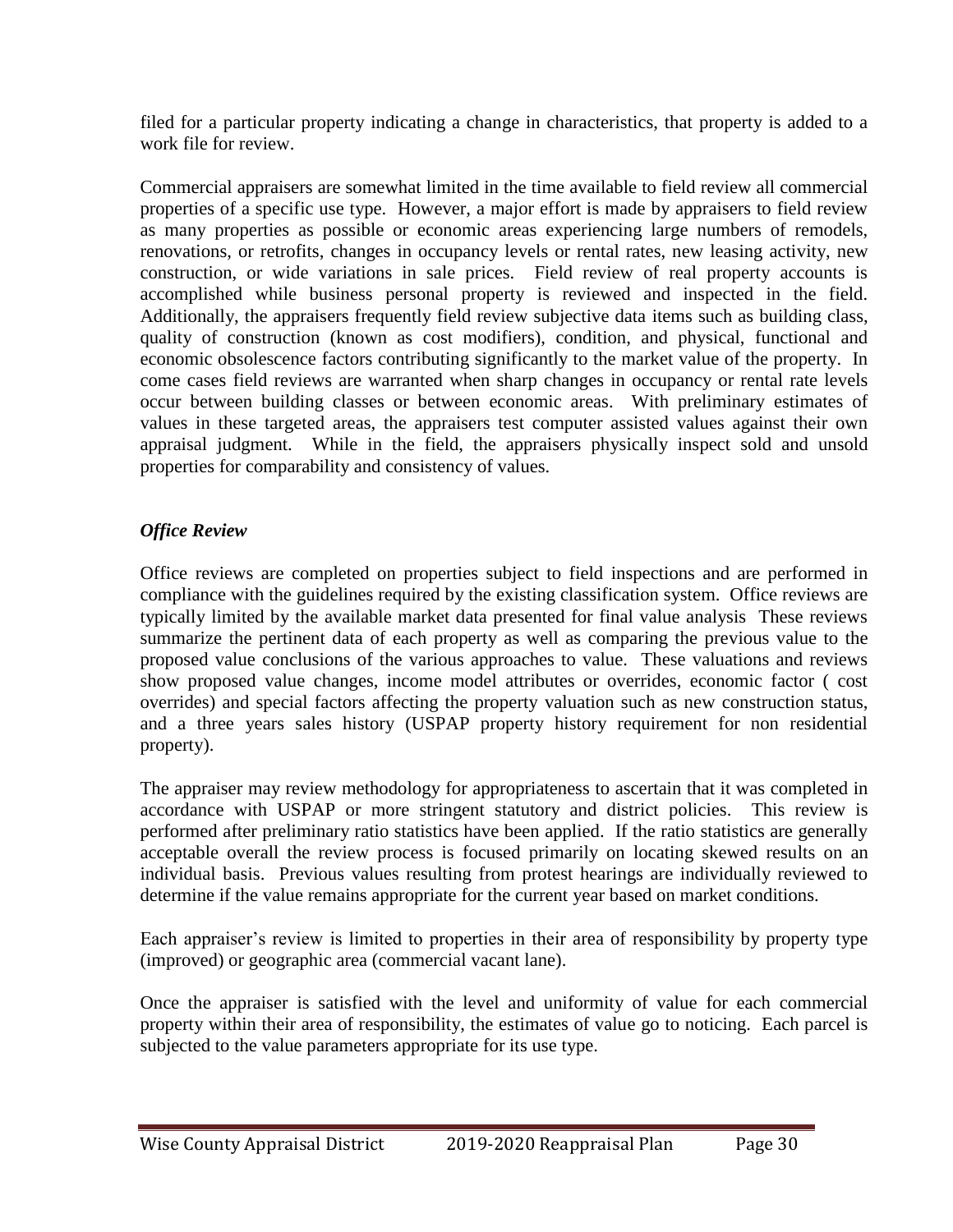### *Performance Tests*

The primary tool used to measure mass appraisal performance is the ratio study. A ratio study compares appraised values to market prices. In a ratio study, market values (value in exchange) are typically represented with the range of sale prices, i.e. a sales ratio study. Independent, expert appraisals may also be used to represent market values in a ratio study, i.e. an appraisal ratio study. If there are not enough examples of market price to provide necessary representativeness, independent appraisals can be used as indicators for market value. This can be particularly useful for commercial or industrial real property for which sales are limited. In addition, appraisal ratio studies can be used for properties statutorily not appraised at market value, but reflect the use-value requirement. An example of this are multi-family housing projects subject to subsidized rent provisions or other governmental guarantees as provided by legislative statutes (affordable housing) or agricultural lands to be appraised on the basis of productivity or use value.

Wise CAD has adopted the policies of the IAAO STANDARD ON RATIO STUDIES, circa July 1999 regarding its ratio study standards and practices. Ratio studies generally have six basic steps: (1) determination of the purpose and objectives, (2) data collection and preparation, (3) comparing appraisal and market data, (4) stratification, (5) statistical analysis, and (6) evaluation and application of the results.

## *Sales Ratio Studies*

Sales ratio studies are an integral part of estimating equitable and accurate market values, and ultimately property assessments for these taxing jurisdictions. The primary uses of sale ratio studies include the determination of a need for general reappraisal prioritizing selected groups of property types for reappraisal: identification of potential problems with appraisal procedures; assist in market analyses; and, to calibrate models used to estimate appraised values during valuation or reappraisal cycles. However, these studies cannot be used to judge the accuracy of an individual property appraised value. The Wise County Appraisal Review Board may make individual value adjustments based on unequal appraisal (ratio) protest evidence submitted on a case-by-case basis during the hearing process.

Overall sales ratios are generated by use type quarterly (or more often in specific areas) to allow appraisers to review general market trends in their area of responsibility and for the Property Study from the Property Tax Division of the type (such as apartment, office, retail and warehouse usage or special use). The objective to this evaluation is to determine appraisal performance of sold and unsold properties. Appraisers average unit prices of sales and average unit appraised values of the same parcels and the comparison of average value changes of sold and unsold properties. These studies are conducted on substrata such as building class and on properties located within various economic areas. In the way, overall appraisal performance is evaluated geographically, by specific property type to discern whether sold parcels have been selectively appraised. When sold parcels and unsold parcels are appraised equally, the average unit values are similar. These sales and equity studies are preformed prior to final appraisal and to annual noticing.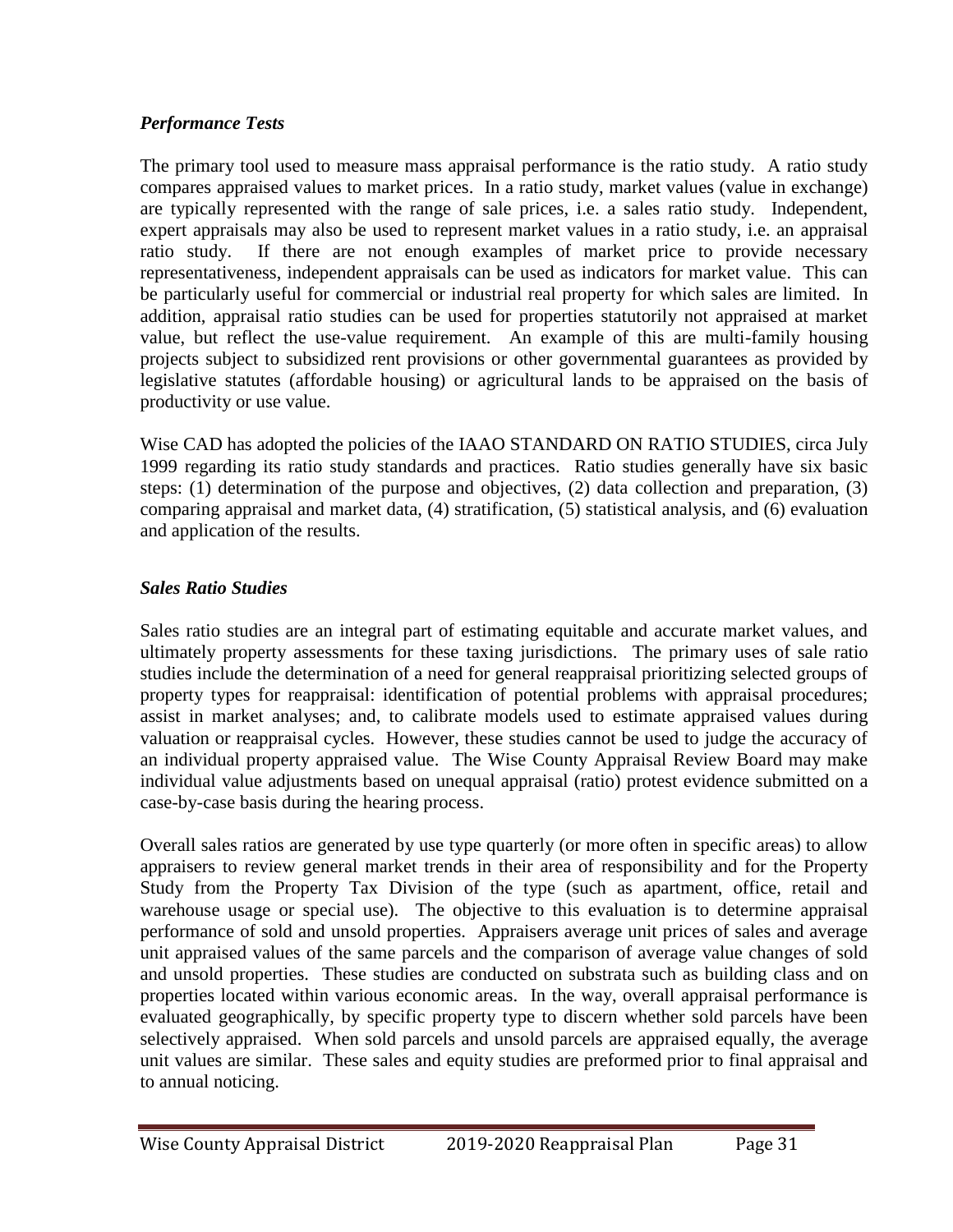# **Business Personal Property Evaluation \_\_\_\_\_\_\_\_\_\_\_\_\_\_\_\_\_\_\_\_\_\_\_\_\_\_\_\_\_\_\_\_\_\_\_\_\_\_\_\_\_\_\_\_\_\_\_\_\_\_\_\_\_\_\_\_\_\_\_\_\_\_**

\_\_\_\_\_\_\_\_\_\_\_\_\_\_\_\_\_\_\_\_\_\_\_\_\_\_\_\_\_\_\_\_\_\_\_\_\_\_\_\_\_\_\_\_\_\_\_\_\_\_\_\_\_\_\_\_\_\_\_\_\_\_\_\_\_\_\_\_\_\_\_\_

# **INTRODUCTION**

### *Appraisal Responsibility*

There are four different personal property types appraised by the district's personal property section: Business Personal Property accounts; leased assets; vehicles and aircraft; and multilocation assets.

- **Personnel** The personal property staff consists of 1 appraiser and no support staff.
- **Data** A common set of data characteristics for each personal property account in Wise CAD is collected in the field and data entered using a pen pad. The property characteristic data drive the computer-assisted personal property appraisal (CAPPA) system. The personal property appraisers collect the field data and maintain electronic property files making updates and changes gathered from field inspections, newspapers, property renditions, sales tax permit listing and interviews with property owners.

## **VALUATION APPROACH**

#### *SIC Code Analysis*

Business personal property is classified and utilizes a four digit numeric codes, called Standard Industrial Classification (SIC) codes that were developed by the federal government to describe property. These classifications are used by Wise CAD to classify personal property by business type.

SIC code identification and delineation is the cornerstone of the personal property valuation system at the district. All of the personal property analysis work done in association with the personal property valuation process is SIC code specific. SIC codes are delineated based on observable aspects of homogeneity and business use.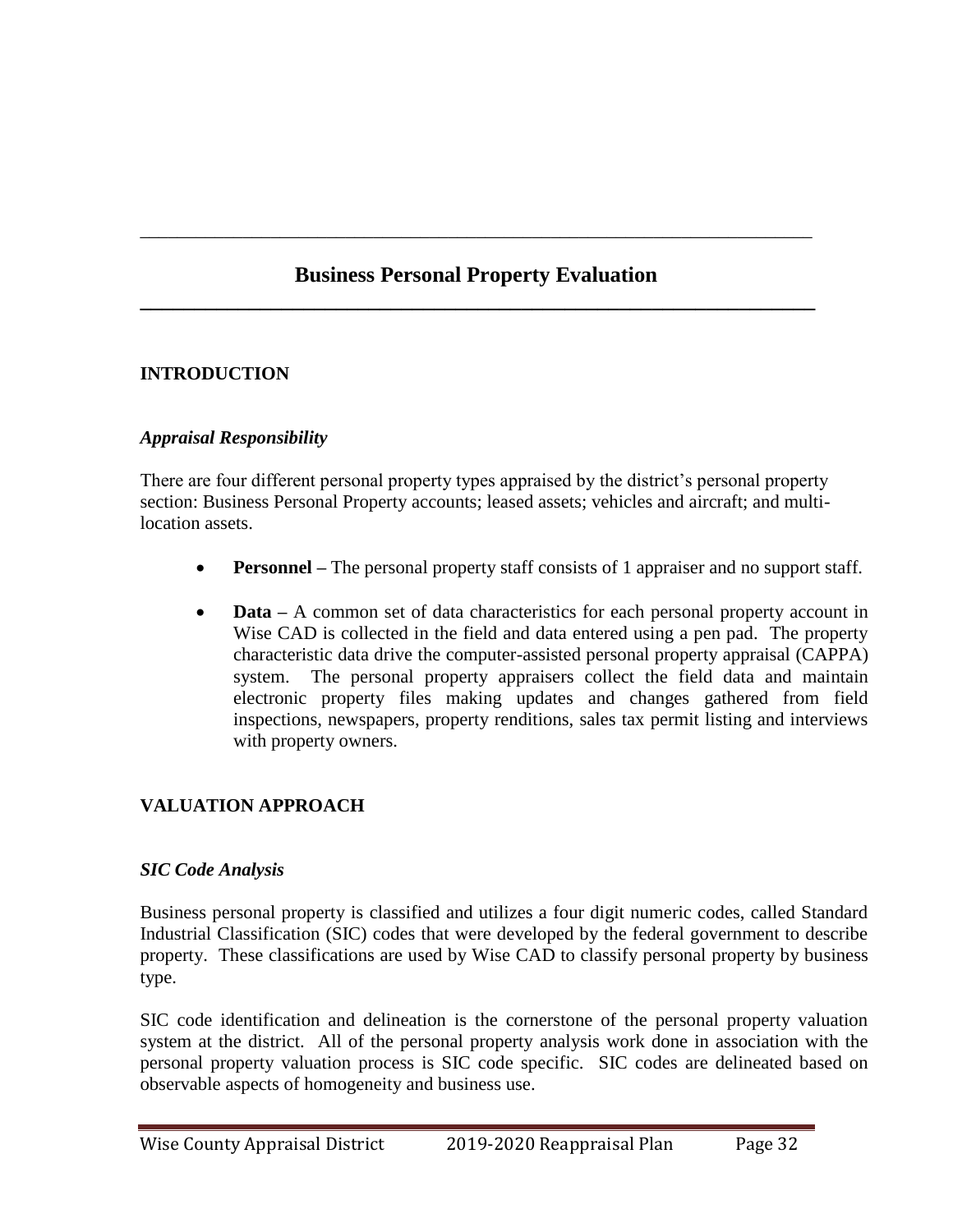#### *Highest and Best Use Analysis*

The highest and best use of property is the reasonable and probable use that supports the greatest income and the highest present value as of the date of the appraisal. The highest and best use must be physically possible, legal, financially feasible, and productive to its maximum. The highest and best use of personal property is normally its current use.

### **DATA COLLECTION /VALIDATION**

#### *Data Collection Procedures*

Personal property data collection procedures are published and distributed to all appraisers involved in the appraisal and valuation of personal property. The appraisal procedures are reviewed and revised to meet the changing requirements of field data collection.

#### *Business Personal Property*

The district's property characteristic data was collected through a massive field data collection effort coordinated by the district over the recent past and from property owner renditions. From year to year, reevaluation activities permit district appraisers to collect new data via an annual field inspection. This project results in the discovery of new businesses, changes in ownership, relocation of businesses, and closures of businesses not revealed through other sources. Tax assessors, city and local newspapers, and the public often provide the district information regarding new personal property and other useful facts related to property valuation.

#### *Vehicles*

An outside vendor provides Wise CAD with a listing of vehicles within the jurisdiction. The vendor develops this listing from the Texas Department of Transportation (TX DOT) Title and Registration Division records. Other sources of data include property owner renditions and field inspections.

#### *Leased and Multi-Location Assets*

The primary source of leased and multi-location assets is property owner renditions of property. Other sources of data include field inspections.

### **VALUATION AND STATISTICAL ANALYSIS (model calibration)**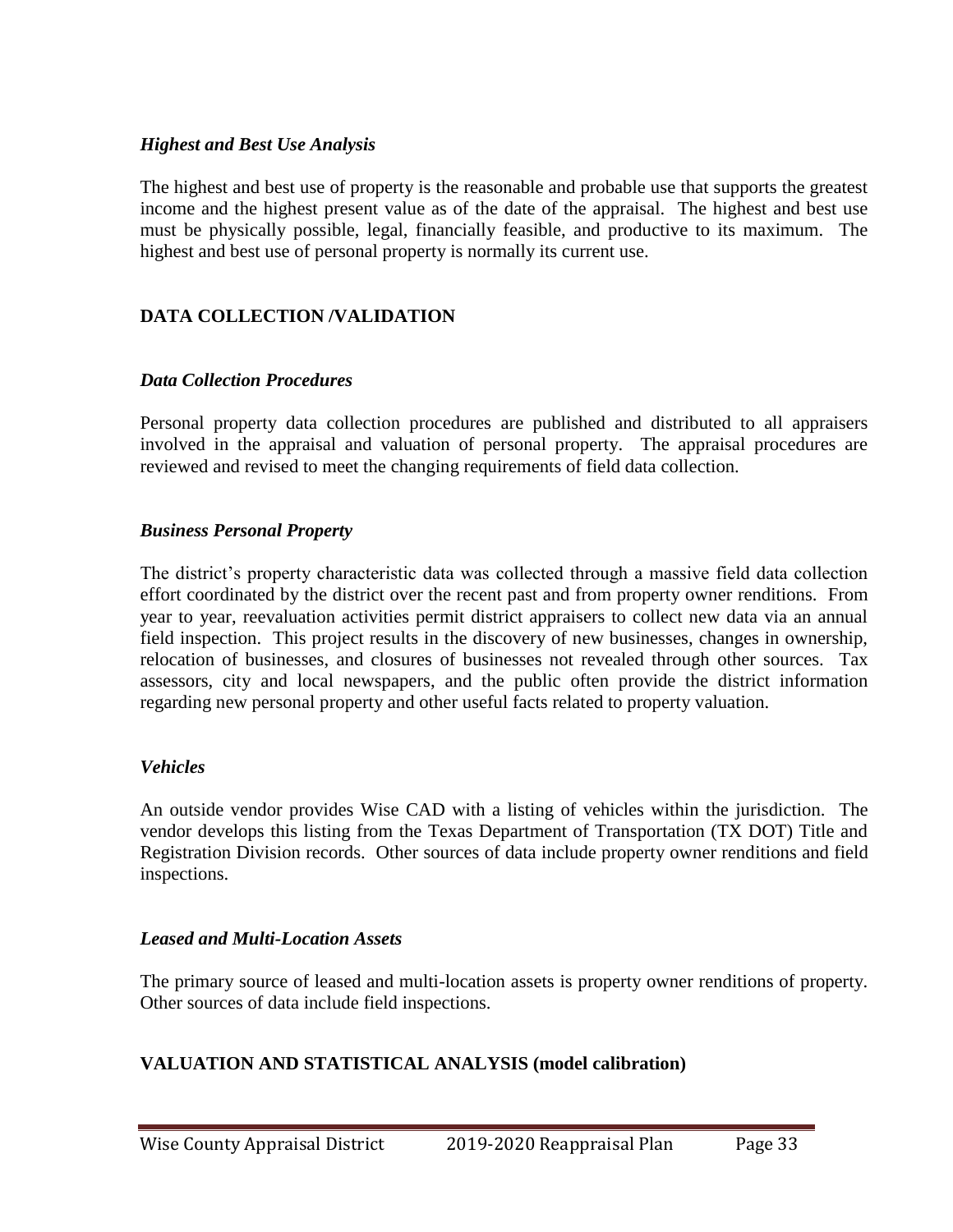#### *Cost Schedules*

Cost schedules are developed based on the SIC code by the Property Tax Division of the Comptroller's Office and by district personal property valuation appraisers. The cost schedules are developed by analyzing cost data from property owner renditions, hearings, state schedules, and published cost guides. The cost schedules are reviewed as necessary to conform to changing market conditions. The schedules are typically in a price per square foot format, but some exception SIC's are in an alternate price per unit format, such as per room for hotels.

#### *Statistical Analysis*

Summary statistics including, but not limited to, the median, weighted mean, and standard deviation provide the appraisers a analytical tool by which to determine both the level and uniformity of appraised value by SIC code. Review of the standard deviation can discern appraisal uniformity within SIC codes.

#### **Depreciation Schedule and Trending Factors**:

#### *Business Personal Property*

Wise CAD's primary approach to the valuation of business personal property is the cost approach. The replacement cost new (RCN) is either developed from property owner reported historical cost or from CAD developed valuation models. The trending factors used by the CAD to develop RCN are based on published valuation guides. The percent good depreciation factors used by Wise CAD are also based on published valuation guides. The index factors and percent good depreciation factors are used to develop present value factors (PVF), by year of acquisition, as follows:

### PVF = INDEX FACTOR x PERCENT GOOD FACTOR

The PVF is used as an "express" calculation in the cost approach. The PVF is applied to reported historical cost as follows:

#### MARKET VALUE ESTIMATE = PVF x HISTORICAL COST

This Mass appraisal PVF schedule is used to ensure that estimated values are uniform and consistent within the market and reflect current economic pressures of supply and demand.

### Computer Assisted Personal Property Appraisal (CAPPA)

The CAPPA valuation process has two main objectives: 1) Analyze and adjust estimated asset cost with existing SIC models. 2) Develop new models for business classifications not previously integrated into CAPPA. The Delineated sample is reviewed for accuracy of SIC code, square footage, field data, and original cost information. Models are created and refined using actual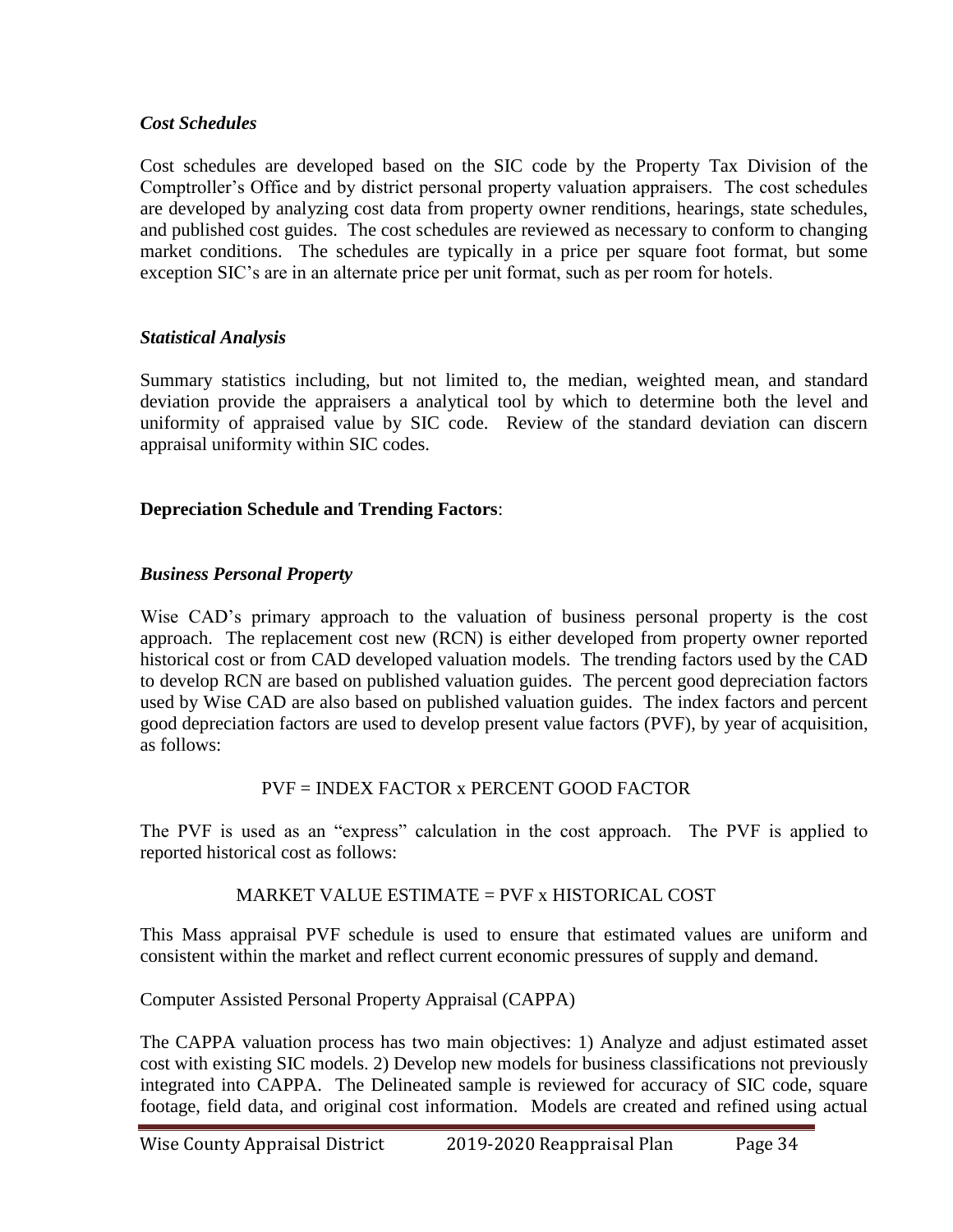original cost data to derive a typical replacement cost new (RCN) per square foot for a specific category of assets. The RCN per square foot is depreciated by the estimated age using the depreciation table adopted for the tax year.

The data sampling process is conducted in the following order. 1) Prioritizing Standard Industrial Classification (SIC) codes for model analysis. 2) Compiling the data and developing reports. 3) Field checking the selected samples. The models are built and adjusted using internally developed software. The models are then tested against the previous year's data. The typical RCN per square foot (or applicable unit) is determined by a statistical analysis of the available data.

CAPPA model values are used in the general business personal property valuation program to estimate the value of new accounts for which no property owner's rendition is filed. Model values are also used to establish tolerance parameters for testing the valuation of property for which prior data years' data exist or for which current year rendered information is available. The calculated current year value or the prior years' value is compared to the indicated model value by the valuation program. If the value being tested is within an established acceptable percentage tolerance range of the model value, the account passes that range check and moves to the next valuation step. If the account fails the tolerance range check, it is flagged for individual review. Allowable tolerance ranges may be adjusted from year to year depending on the analysis of the results of the prior year.

### *Vehicles*

Value estimates for vehicles are provided by an outside vendor and are based on Red Book published book values, and there are also considerations available for high mileage. Vehicles that are not valued by the vendor are valued by an appraiser using PVF schedules or published guides.

### *Leased and Multi-Location Assets*

Leased and multi-location assets are valued using the PVF schedules mentioned above. If the asset to be valued in this category is a vehicle, then Policy Management Service values are used.

Assets that are not valued by the vendor are valued by an appraiser using PVF schedules or published guides.

### **INDIVIDUAL VALUE REVIEW PROCEDURES**

*Office Review*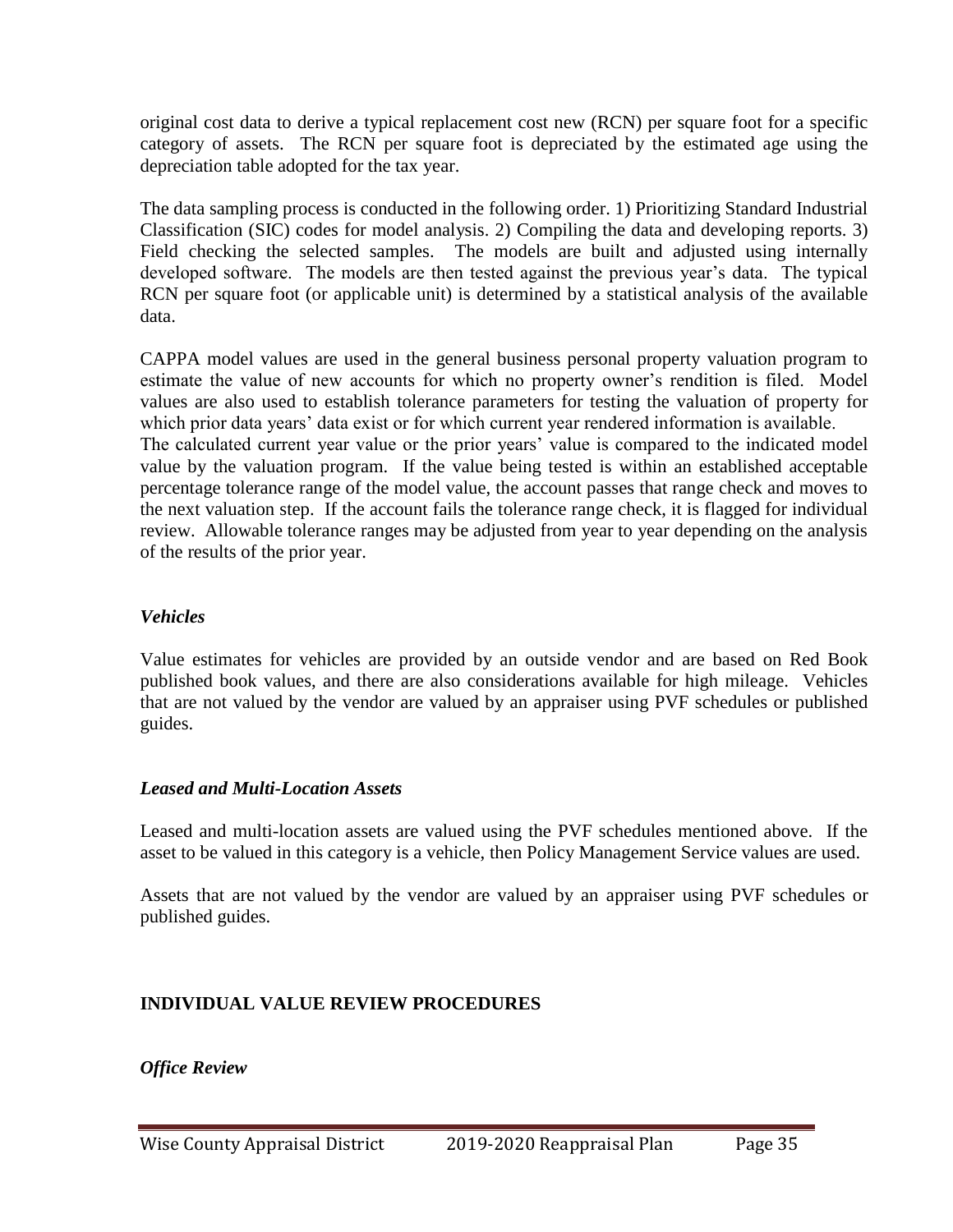#### Business Personal Property

A district valuation computer program exists in a mainframe environment that identifies accounts in need of review based on a variety of conditions. Property owner renditions, accounts with field or other data changes, accounts with prior hearings, new accounts, and SIC cost table changes are all considered. The accounts are processed by the valuation program and pass or fail preset tolerance parameters by comparing appraised values to prior year and model values. The appraisers review accounts that fail the tolerance parameters.

### **PERFORMANCE TESTS**

#### *Ratio Studies*

Each year the Property Tax Division of the state comptroller's office conducts a property value study (PVS). The PVS is a ratio study used to gauge appraisal district performance. Results from the PVS play a part in school funding. Rather than a sales ratio study, the personal property PVS is a ratio study using state cost and depreciation schedules to develop comparative personal property values. These values are then compared to Wise CAD's personal property values and ratios are indicted.

\_\_\_\_\_\_\_\_\_\_\_\_\_\_\_\_\_\_\_\_\_\_\_\_\_\_\_\_\_\_\_\_\_\_\_\_\_\_\_\_\_\_\_\_\_\_\_\_\_\_\_\_\_\_\_\_\_\_\_\_\_\_\_\_\_\_\_\_\_\_\_\_\_\_\_\_\_\_

# **Minerals (Oil and Gas Reserves) Valuation Process**

### **INTRODUCTION**

### *Appraisal Responsibility*

Minerals-in-place (oil and gas reserves) are real property. Appraisal of minerals, oil and gas reserves, is based on estimating the present value of the economically recoverable reserves of oil and gas. Mineral rights are property rights and may be separable property interests from the land surface property rights. Minerals being produced are a tangible asset and are appraised for ad valorem taxation. The valuation of minerals-in-place is based on estimating the discounted net present value of the oil and gas production over the economic life of the well(s). Basically, this method of valuation is an income approach using discounted cash flow analysis methodology. Oil and Gas Properties are also marketed based on proven reserves and the unit of comparison in this market is considered in barrels of oil or in cubic feet of natural gas. The market approach is based on sales of property based on barrels of proven reserves.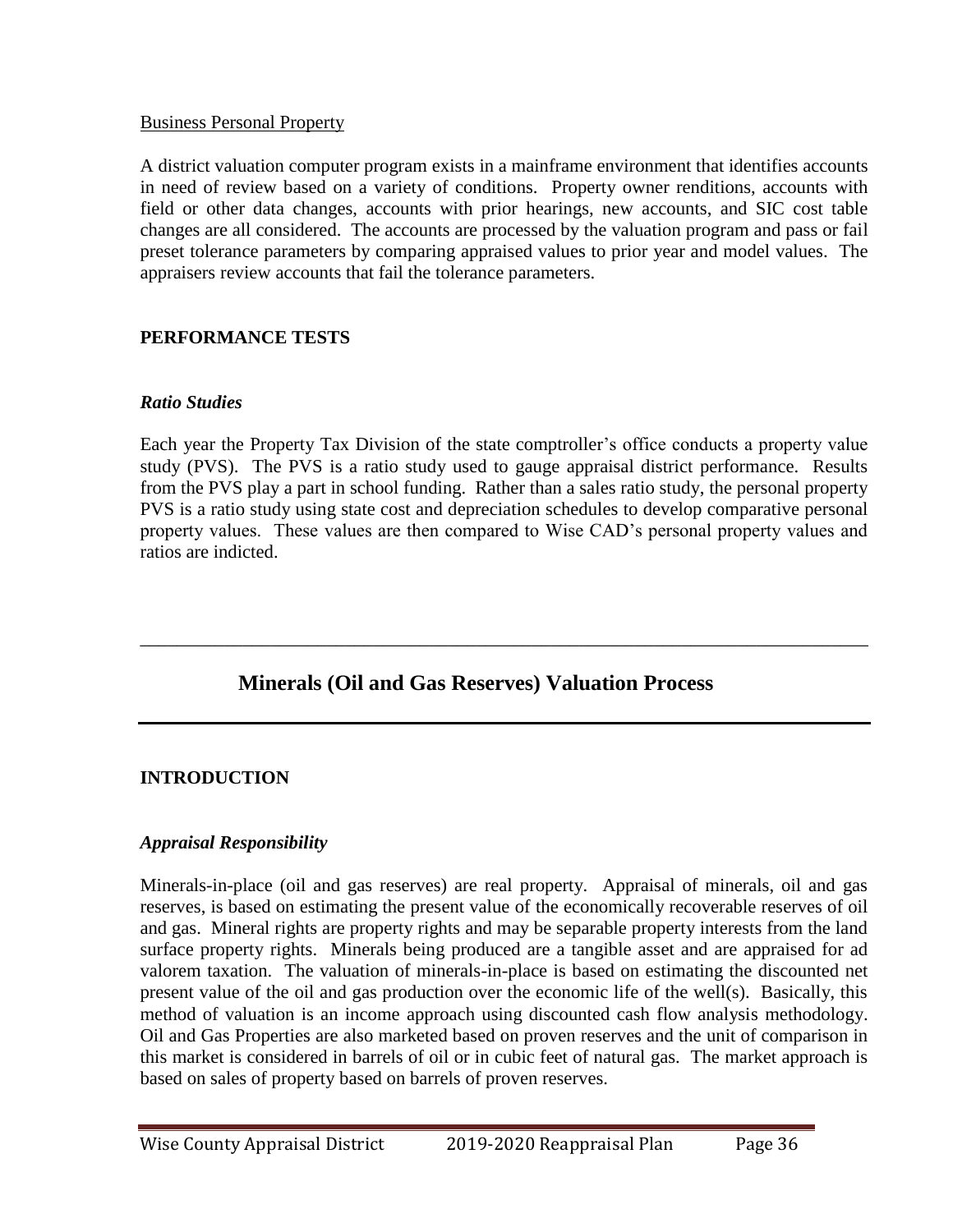Mineral interests are commonly divided into property interests known as working interests and royalty interests. The valuation of this property begins with the valuation of the mineral lease and is divided into the property interests according to division orders for each lease. It is the goal and purpose of the CAD to identify every producing mineral property interest within the district and estimate the market value of each property interest listed on the roll.

### **Appraisal Resources**

- **Personnel** The mineral property appraisal is contracted with Pritchard & Abbott.
- **Data** A common set of data characteristics for each mineral property account in Wise CAD is collected from the Texas Railroad Commission Records and data entered to the district's computer. The property characteristic data drives the computer-assisted mineral property appraisal system. Railroad Commission records are searched to discover new leases as of January 1 of the year and legal descriptions are gathered to determine the location of the lease within Wise CAD jurisdictional boundaries.
- Records are also reviewed for changes in production for existing wells and for abandoned wells with salvage value for equipment, tanks, and tubular goods. Production history for each mineral lease is gathered from energy production records and from the Texas Railroad Commission. Division Orders on each lease are requested annually from lease operators and checked against the appraisal roll for accuracy of owner name, address, and ownership percentage interest. To assist with operating information, an annual Confidential Lease Operating Expense Survey is mailed to the operator of each active lease requesting lease-specific operating information on oil and gas pricing, operating expenses, and possible market sales of leases.

To assist with the economic parameters influencing these properties, general economic data is gathered for the valuation process. The method of appraisal for minerals-in-place is the discounted cash flow method which looks at the net present value of operating the lease. Current interest rates, market rates of return and levels of discounting the investment are factors to consider when evaluating the returns necessary to attract investment capital for the type property. Capitalization rates are estimated based on data from the general market for oil and gas property. West Texas Intermediate Crude product prices are tracked on a daily basis from Plains Marketing, a regional product gathering and marketing company and the primary buyer for oil and gas produced in the area. Other capital market information and return rates for investors participating in the oil and gas market is taken from the Oil and Gas Journal, Wall Street Journal, Mergent Bond Record, Moody's Corporate Bond Yield Averages, and Value Line Investment Survey "Ratings and Reports".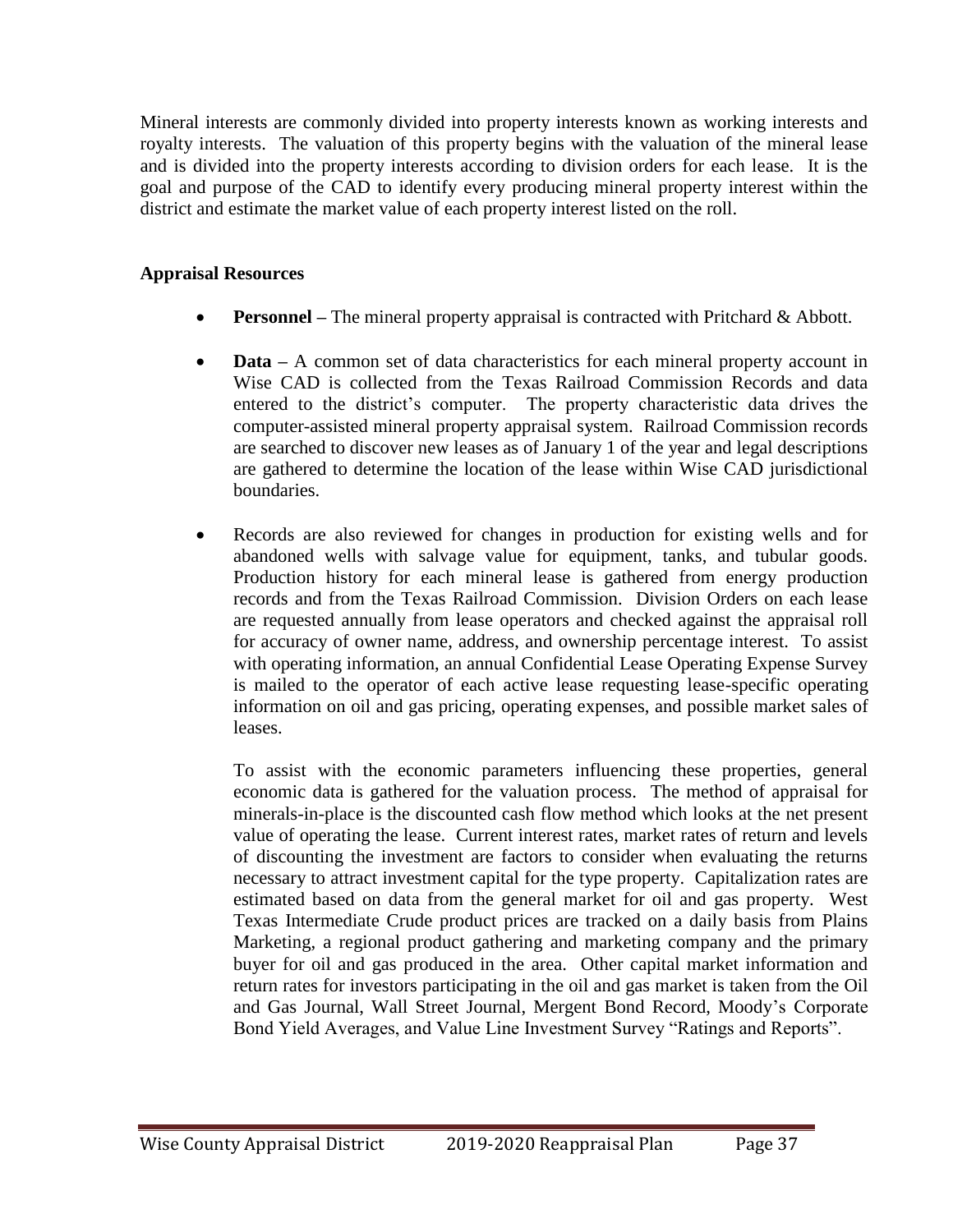# **VALUATION AND STATISTICAL ANALYSIS (model calibration)**

#### *Pricing, Operating Expenses and Reserve Analysis*

Crude oil and natural gas prices are important information in the valuation of mineral property because these prices help determine income to the lease and are a significant factor in determining the economic life of the production from the lease. Price analysis and estimates for crude oil and natural gas produced is based on the previous year's average price as per Texas Property Tax Code (Sec.23.175). Prices paid for production for each lease is analyzed and averaged to evaluate the estimated average for the area.

Lease operating expenses are estimated based on rendered information and actual operating cost and expense from surveys of lease operators in Wise CAD. Decline curve analysis estimates the rate of production decline and is formulated using past production operating expenses and recent operating parameters such as water production, lease repairs, and secondary recovery efforts. Current operating income and expenses for the lease are considered and estimated in a discounted cash flow model to allow the appraiser to evaluate and estimate the net present value of producing oil and gas from the lease. Capitalization rates and discounting return rates are estimated for each lease based upon the particular risks inherent with production of oil and gas from the property. These risks may vary considerably from one lease to another depending on several factors influencing the production from that particular lease. The discounted cash flow model method will allow the appraiser to evaluate current market value of the lease based on the estimated recoverable reserves. This methodology is approved and recommended by the Property Tax Division of the Comptroller's Office and is a recognized method of appraisal by industry standards. We have utilized the discounted cash flow model to estimate the market value of each lease located on Wise CAD.

### *Value Review Procedures*

The method of value review for the type of property is based on the review of the factors estimated within the discounted cash flow analysis methodology such as the discount rate, product prices, and operating expenses. Evaluation and verification of these economic factors as to their validity within current economic times and based on current capital requirements for investment in this type property is re-confirmed and reviewed for reasonableness. Sales of mineral properties are considered but adequate sale data is usually not available due to difficulty in confirming sales. The market for this type of property is neither an active nor an efficient market, there are very few participants and pricing information is mostly confidential. There is no central source for tracking these transactions and property owners are reluctant to reveal market information concerning prices paid or terms of the transaction. Because of a lack of market sales on mineral property, appraised values are regularly compared to similar properties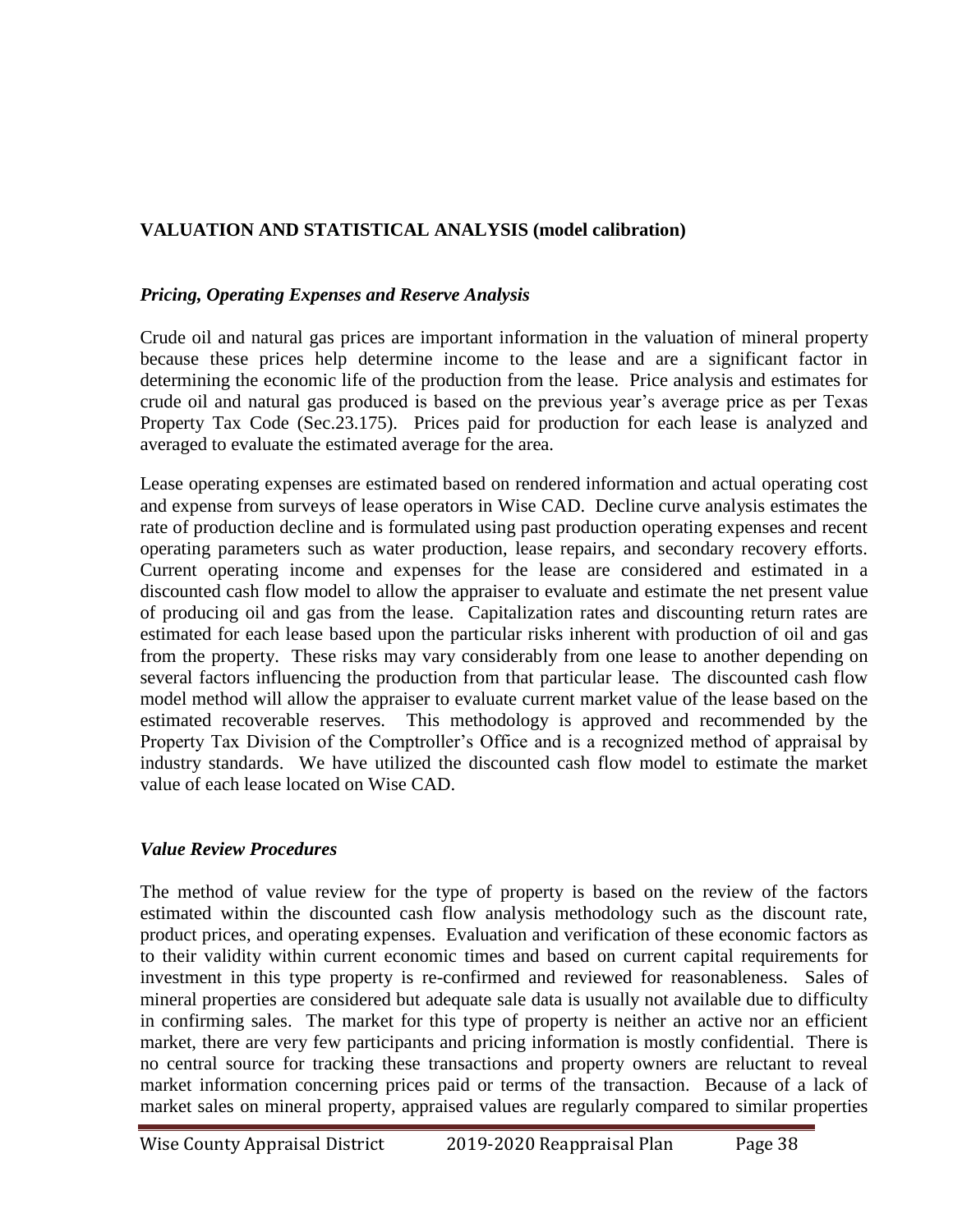within the same production field, field of exploration, strata of formation, or production history and expense level.

Ratio studies are a source of comparison to evaluation level and uniformity of appraisal. When market sales are available the ratio study is based on a comparison of the appraised value to the sale price. For mineral property, which lacks available market sales, a ratio study is a comparison of another appraisal opinion with the opinion of the district to determine level and uniformity of appraisal.

The Property Tax Division of the Comptroller's Office conducts an bi-annual ratio study of selected mineral properties to gauge the districts appraisal performance. The PTD utilized the same valuation methodology to appraise individual mineral properties. This opinion of value is then utilized as market evidence with the same significance as if the property sold for that value. The estimated value of the property by Wise CAD is compared to the appraisal by the PTD to calculate the ratio and the indicated level of appraisal. This study indicates the median and mean levels of appraisal for mineral property and is considered reliable as a review and evaluation tool.

# **Utility Property Valuation Process**

## **INTRODUCTION**

### *Appraisal Responsibility*

Utility properties are the tangible assets of various businesses including electric production, transmission, and distribution companies, railroads, petroleum product gathering and delivery pipelines, telephone and communication providers and others. The valuation of these properties is considered to be complex due to the involvement of both tangible and intangible property elements that comprise these businesses and due to the size of some of the utilities that are regional and national companies. The appraisal of these companies becomes complex when considering the valuation of the property as a unit in place, evaluating the property by the approaches to value at the company level. Once the estimated value of the unit is estimated, the estimated market value is allocated based on the tangible property assets that are located within Wise CAD.

### *Appraisal Resources*

### **Personnel – The utility property appraisal is contracted with Capital Appraisal Group.**

Data – A common set of data characteristics for each utility property account in Wise CAD is collected from the various government regulatory agency records, field inspections, and property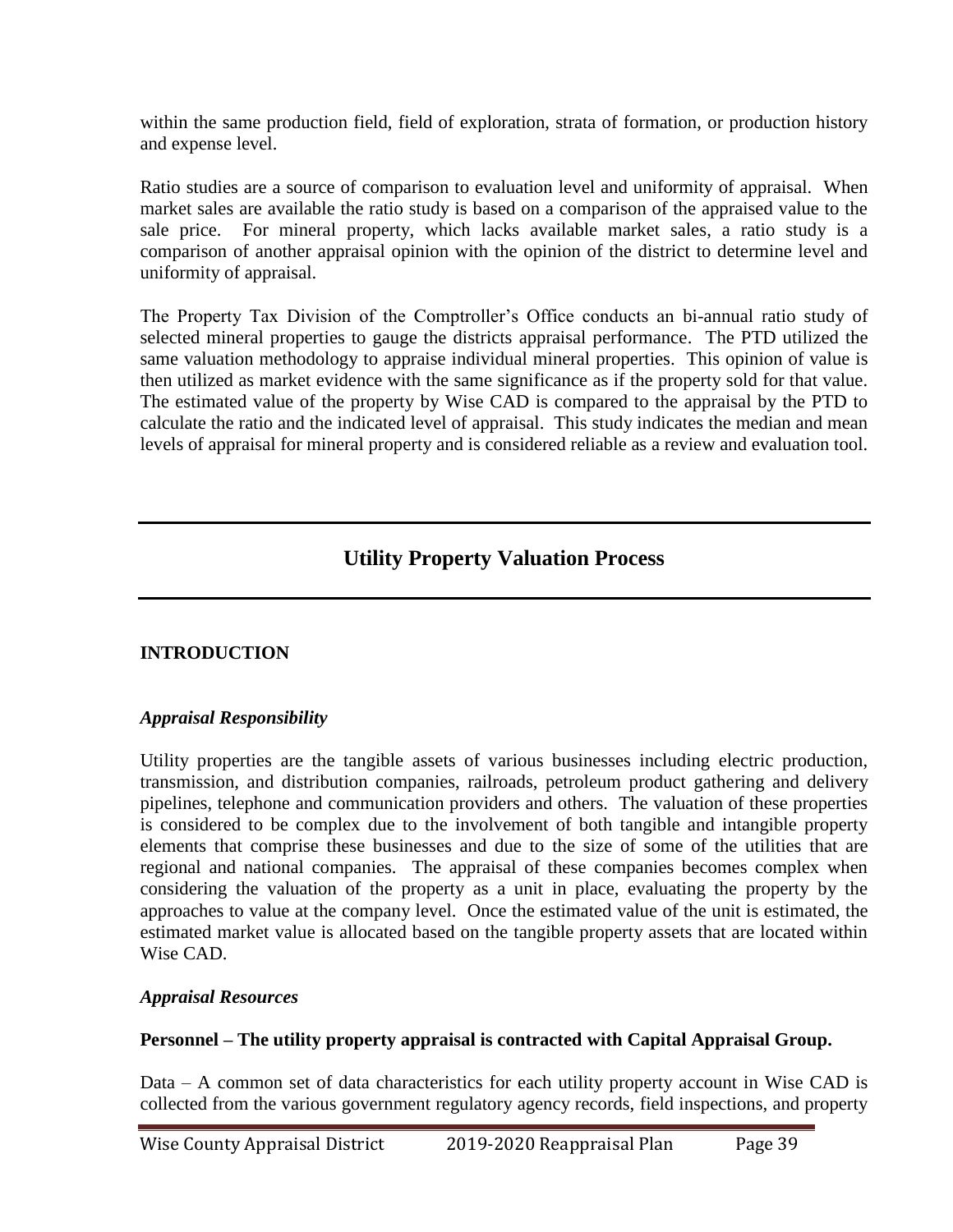owner renditions. This data is entered to the district's computer. Individual company financial information is gathered through industry specific governmental filings such as Federal Energy Regulatory Commission Reports, Securities and Exchange Commission 10-k filings, and Public Utility Commission publications. Other company information is gathered from annual reports, internal appraisals, and other in-house and industry publications. Property owner renditions are requested to document and list property owned and located in our particular jurisdictions (i.e.: track mileage, number of meters, pipeline size and mileage, substation and transmission capacity, etc.). The property characteristic data drives the computer-assisted appraisal of the property.

The appraisal of utility property utilizes three-approach analysis for form an opinion of value for the property. Financial and capital market information is pertinent to understanding factors affecting valuation of complex property. Gathering financial data to attempt to understand investor and corporate attitudes for capital return expectations giving considering return components such as current interest rates, capital debt structure, bond market rates, and capital supply and demand trends. These financial factors result in overall return rates and capital structure for these companies and affects capitalization rates. The weighted average cost of capital is the most commonly used method of estimating capitalization rates for utility properties. Capitalization rates are estimated using capital return expectations from various publications: Wall Street Journal, Mergent Bond Record, Moody's Corporate Bond Yield Averages, Value Line Investment Survey "Ratings and Reports". Industry specific information is also gathered from web sites, publications, periodicals, and reference manuals. Wise CAD utilizes the weighed average cost of capital to estimate the capitalization rate for utility appraisal under the income approach.

# **VALUATION AND STATISTICAL ANALYSIS (model calibration)**

### *Approaches to Valuation, Reconciliation*

Valuation of tangible assets for utility companies relies primarily on indications of value based on the cost and income approaches to value under the unit value approach. This methodology involves developing and estimating market value considering the entirety of the company's tangible assets and resolving an allocated value for that portion of specific tangible assets located in particular tax jurisdictions. The valuation opinion is based on three approach analysis utilized for the indicated unit appraisal of all company tangible assets, then an estimated allocation of unit value for only assets located in the district and particular jurisdictions. This methodology is approved and recommended by the Property Tax Division of the Comptroller's Office and is an accepted standard within the industry and appraisal community.

## *Value Review Procedures*

Review of the valuation of utility property is based on verifying economic and financial factors utilized in the methodology as relevant to current capital markets and that these factors reflect current return expectations. Market sales of utility properties do occur and are a good source for comparison and review when the price of the tangible assets can be abstracted or allocated from the selling price. Typically, the sale of utility companies involve significant intangible property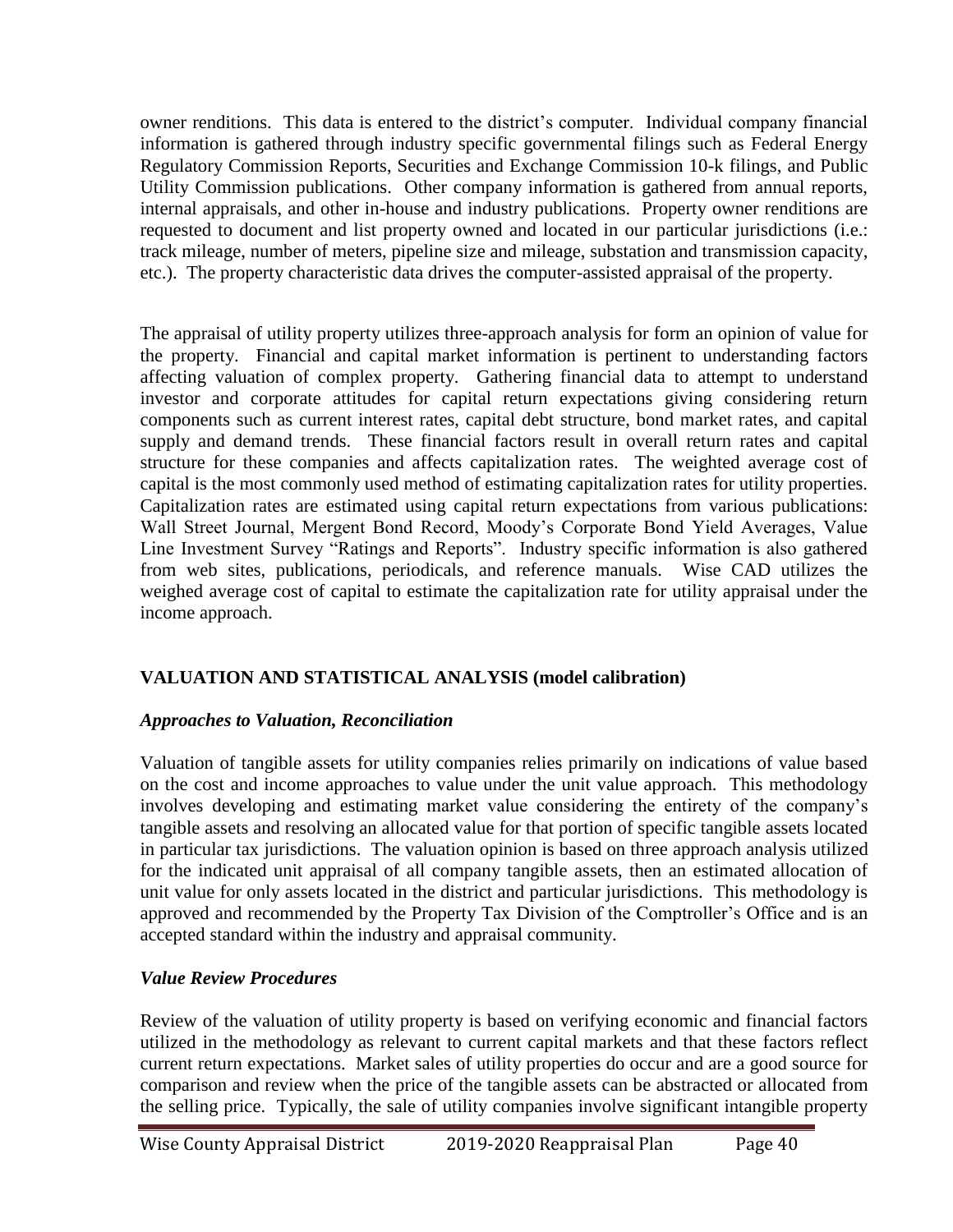assets such as customer base, goodwill, favorable contracts, name recognition, etc. and the contributory value and allocation of these assets is subjective and unknown.

In Texas, intangible property assets are exempt from taxation and must not be included on the appraisal roll as taxable property. Therefore, because of the lack of specific market information on sales of utility properties, appraised value is regularly compared to the valuation of similar property within the same set of property characteristics, business type and size. More of comparison for equity concerns on valuation rather than the full recognition of a market level certainty about appraisal level. Of course, the estimated value is based on recognized methodology for considering the valuation of these tangible assets, but true market confirmation of these factors may not be possible due to minimal market knowledge and experience.

Ration studies are also a method of review for relevance of appraisal valuation to market value. Again, in the absence of full disclosure of prices paid and without the abstraction of prices paid for the tangible asset components from recent utility property acquisitions or sales, market based analysis and review is not possible. Ratio studies for utility property must rely on a comparison of one appraisal opinion as the basis for the reasonable property valuation with the district's appraised value to determine the ratio for level and uniformity of appraisal. The PTD conducts the annual ratio study of selected utility properties to gauge the appraisal district's performance. The PTD utilizes the same valuation methodology to estimate appraisal valuations of utility properties and the results, when compared to the appraisal valuation estimated by Wise CAD for these properties yield ratios. This ratio study of certain utility properties indicates the level and uniformity of appraisal for the category of property.

A separate policy and statement from Prichard & Abbott Inc. is attached and listed as Exhibit "D" which further defines their role in the Wise County Appraisal District Reappraisal Plan.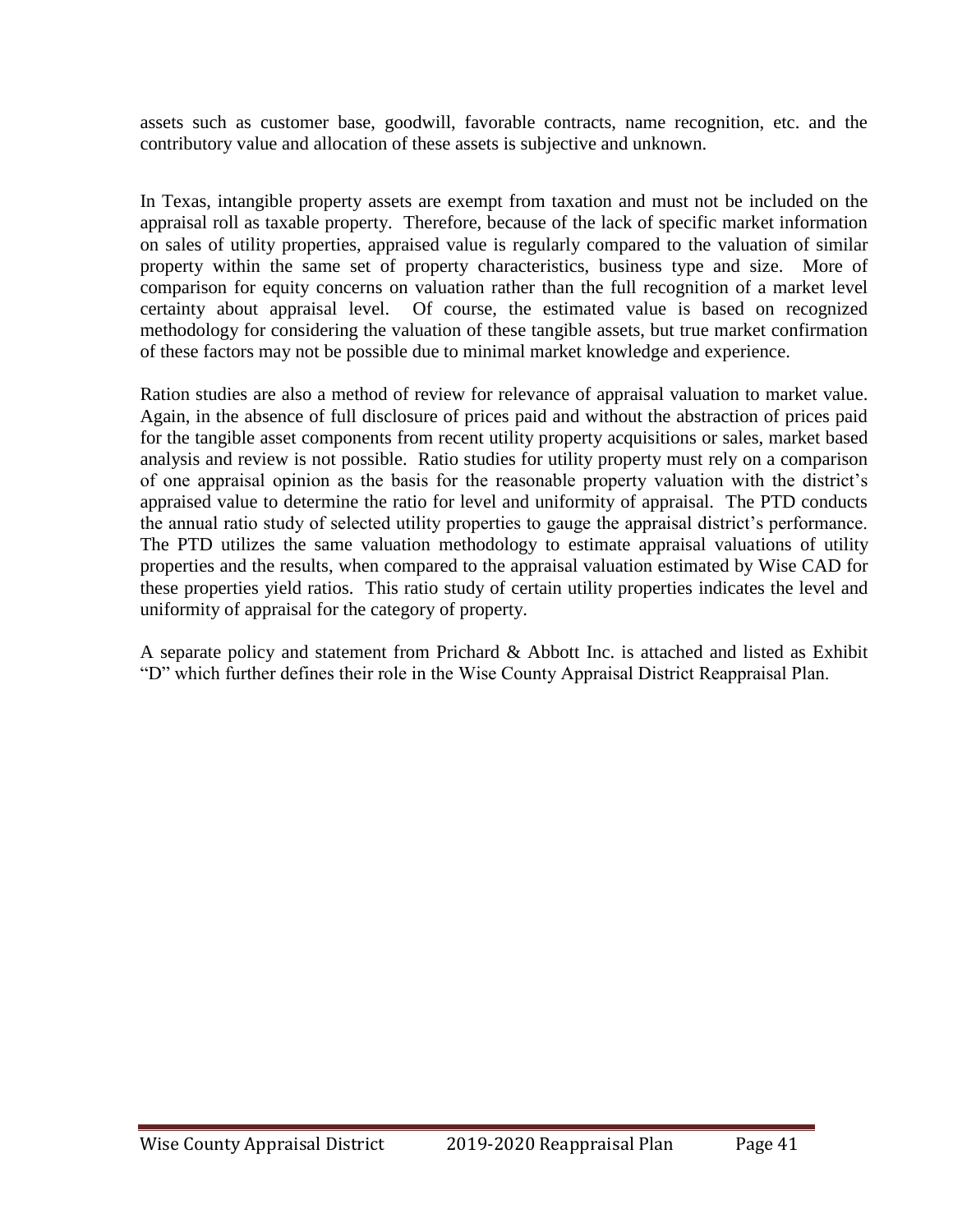**…………………………………………………………………………………………………………………………**

### **LIMITING CONDITIONS**

The appraised value estimates to be conducted under this plan are subject to the following conditions:

- 1. The appraisals will be prepared exclusively for ad valorem tax purposes.
- 2. The property characteristic data upon which the appraisals are based is assumed to be correct. Exterior inspections of the property appraised will be preformed as staff resources and time allow. Some interior inspections of property appraised will be performed at the request of the property owner and required by the district for clarification purposes and to correct property descriptions.
- 3. Validation of sales transactions will be attempted through questionnaires to buyer and seller, telephone survey and field review. In the absence of such confirmation, residential sales data will be obtained from vendors considered reliable.
- 4. I have attached a list of staff that will be providing significant appraisal assistance to the person signing this certification.

### *Certification Statement:*

"I, Mickey Hand, Chief Appraiser for the Wise County Appraisal District, solemnly swear that I will make a diligent inquiry to ascertain all property in the district subject to appraisal by me, and will be include in the records all property that I am aware of at an appraised value which, to the best of my knowledge and belief, will be determined as required by law."

Mickey Hand Chief Appraiser BTPE # 66407